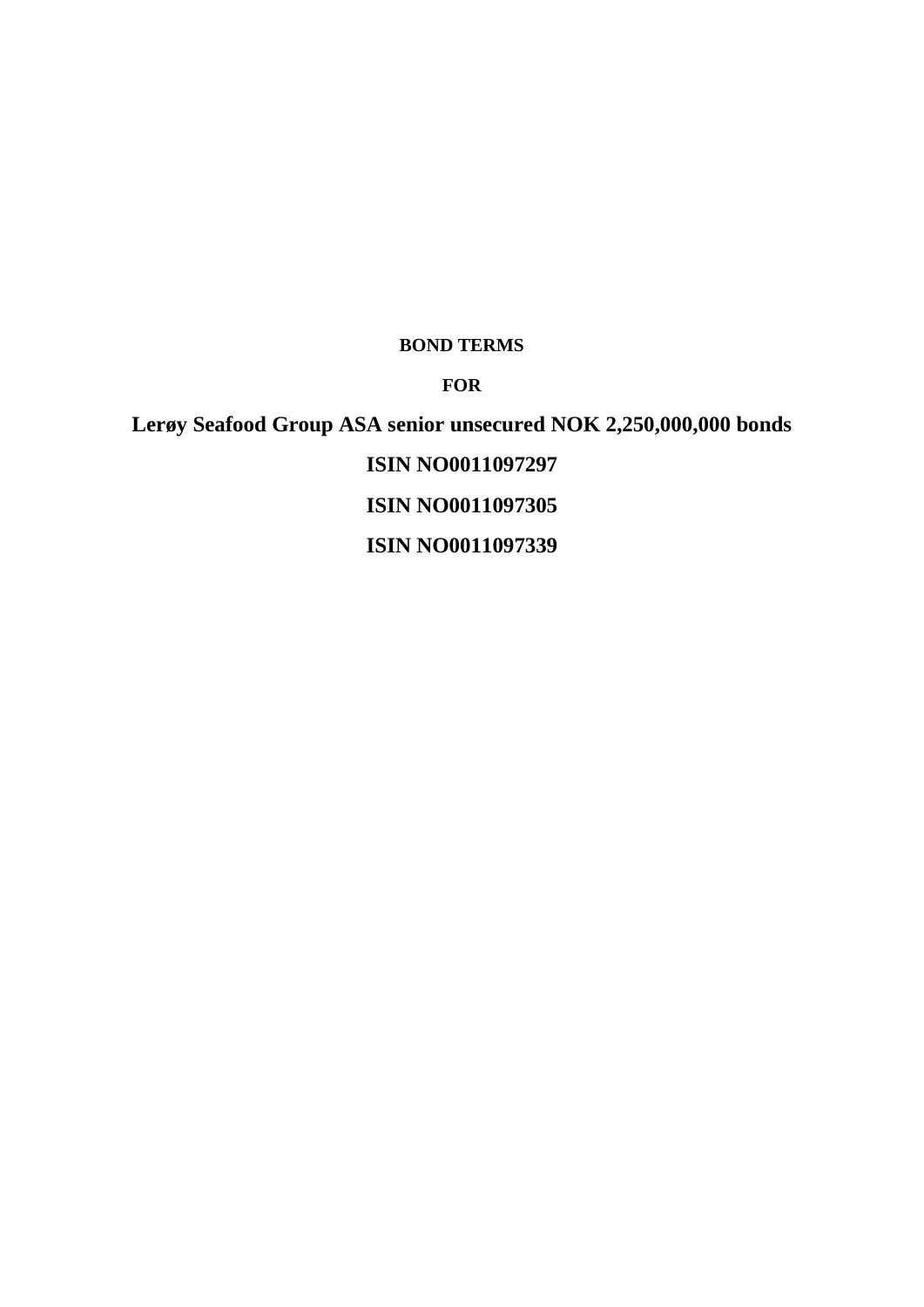## **Contents**

## **Clause**

# Page

| 1.  |                                                         |  |
|-----|---------------------------------------------------------|--|
| 2.  |                                                         |  |
| 3.  |                                                         |  |
| 4.  | ADMISSION TO LISTING AND REGISTRATION OF THE GREEN BOND |  |
|     |                                                         |  |
| 5.  |                                                         |  |
| 6.  |                                                         |  |
| 7.  |                                                         |  |
| 8.  |                                                         |  |
| 9.  |                                                         |  |
| 10. |                                                         |  |
| 11. |                                                         |  |
| 12  |                                                         |  |
| 13. |                                                         |  |
| 14. | EVENTS OF DEFAULT AND ACCELERATION OF THE BONDS 25      |  |
| 15. |                                                         |  |
| 16. |                                                         |  |
| 17. |                                                         |  |
| 18. |                                                         |  |
| 19. |                                                         |  |

# ATTACHMENT 1 COMPLIANCE CERTIFICATE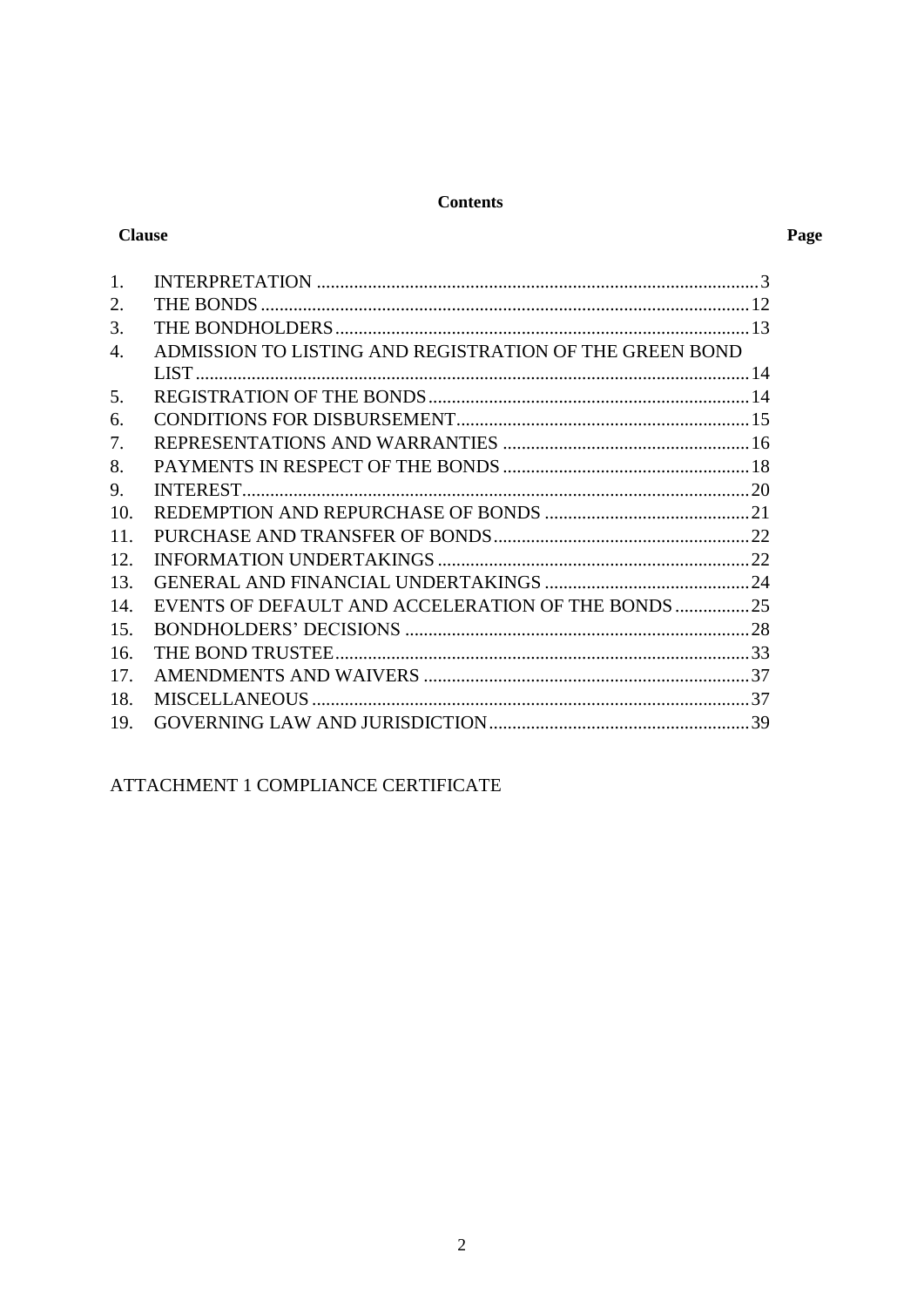| <b>BOND TERMS between</b>                                                            |                                                                                                                                                       |  |  |  |
|--------------------------------------------------------------------------------------|-------------------------------------------------------------------------------------------------------------------------------------------------------|--|--|--|
| <b>ISSUER:</b>                                                                       | Lerøy Seafood Group ASA, a company existing under the laws<br>of Norway with registration number 975 350 940 and LEI-code<br>5967007LIEEXZXJ2JK50 and |  |  |  |
| <b>BOND TRUSTEE:</b>                                                                 | Nordic Trustee AS, a company existing under the laws of<br>Norway with registration number 963 342 624 and LEI-code<br>549300XAKTM2BMKIPT85.          |  |  |  |
| DATED:                                                                               | 14 September 2021                                                                                                                                     |  |  |  |
| These Bond Terms shall remain in effect for so long as any Bonds remain outstanding. |                                                                                                                                                       |  |  |  |

## <span id="page-2-0"></span>**1. INTERPRETATION**

## **1.1 Definitions**

The following terms will have the following meanings:

#### "**Accounting Standard**" means IFRS.

"**Additional Bonds**" means the debt instruments issued under a Tap Issue in any Tranche, including any Temporary Bonds.

"**Affiliate**" means, in relation to any person:

- (a) any person which is a Subsidiary of that person;
- (b) any person who has Decisive Influence over that person (directly or indirectly); and
- (c) any person which is a Subsidiary of an entity who has Decisive Influence over that person (directly or indirectly).

"**Annual Financial Statements**" means the audited unconsolidated and consolidated annual financial statements of the Issuer for any financial year, prepared in accordance with the Accounting Standard, such financial statements to include a profit and loss account, balance sheet, cash flow statement and report of the board of directors.

"**Attachment**" means any schedule, appendix or other attachment to these Bond Terms.

"**Bond Terms**" means these terms and conditions, including all Attachments which form an integrated part of these Bond Terms, in each case as amended and/or supplemented from time to time.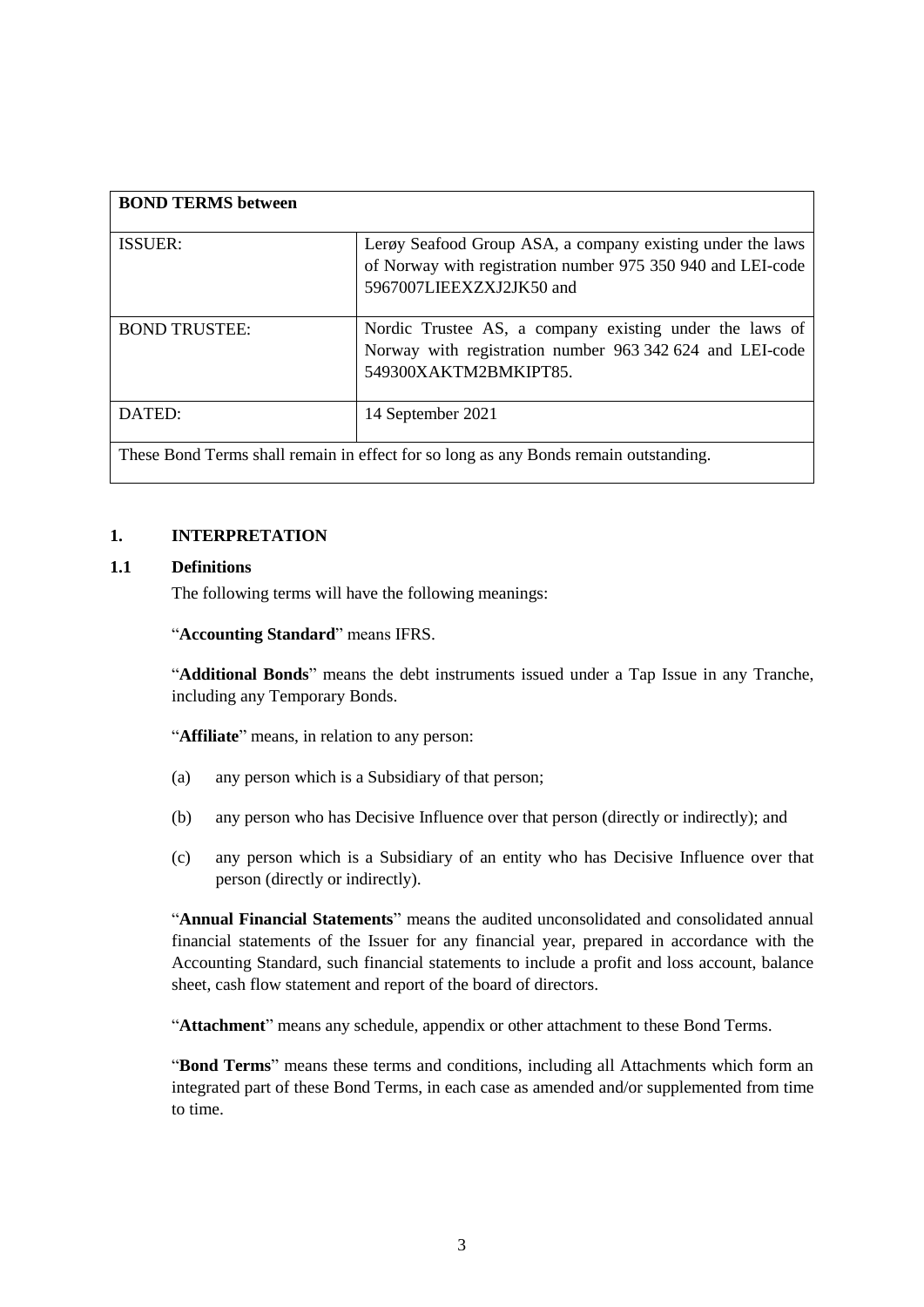"**Bond Trustee**" means the company designated as such in the preamble to these Bond Terms, or any successor, acting for and on behalf of the Bondholders in accordance with these Bond Terms.

"**Bond Trustee Fee Agreement**" means the agreement entered into between the Issuer and the Bond Trustee relating, among other things, to the fees to be paid by the Issuer to the Bond Trustee for the services provided by the Bond Trustee relating to the Bonds.

"**Bondholder**" means a person who is registered in the CSD as directly registered owner or nominee holder of a Bond, subject however to Clause [3.3](#page-13-2) (*Bondholders' rights*).

"**Bondholders' Meeting**" means a meeting of Bondholders as set out in Clause [15](#page-27-0) (*Bondholders' Decisions*).

"**Bonds**" means (i) the debt instruments issued by the Issuer pursuant to these Bond Terms, including any Tranche A Bonds, Tranche B Bonds, Tranche C Bonds and Additional Bonds, and (ii) any overdue and unpaid principal which has been issued under a separate ISIN in accordance with the regulations of the CSD from time to time.

"**Business Day**" means a day on which both the relevant CSD settlement system is open, and the relevant currency of the Bonds settlement system is open.

"**Business Day Convention**" means:

- (a) in respect of the Tranche A Bonds and Tranche B Bonds that if the last day of any Interest Period originally falls on a day that is not a Business Day, the Interest Period will be extended to include the first following Business Day unless that day falls in the next calendar month, in which case the Interest Period will be shortened to the first preceding Business Day (*Modified Following)*; and
- (b) in respect of the Tranche C Bonds no adjustment will be made to the Interest Period.

"**Call Option**" has the meaning given to it in paragraph (d) of Clause [10.2](#page-20-1) (*Voluntary early redemption – Call Option*).

"**Call Option Repayment Date**" means the settlement date for the Call Option determined by the Issuer pursuant to paragraph (d) of Clause [10.2](#page-20-1) or a date agreed upon between the Bond Trustee and the Issuer in connection with such redemption of Bonds.

"**Change of Control Event**" means the occurrence of an event or series of events whereby a person or group of persons acting in concert, other than Austevoll Seafood ASA or any of its Affiliates, gain Decisive Influence over the Issuer.

"**Compliance Certificate**" means a statement substantially in the form as set out in Attachment 1 hereto.

"**CSD**" means the central securities depository in which the Bonds are registered, being Verdipapirsentralen ASA (VPS).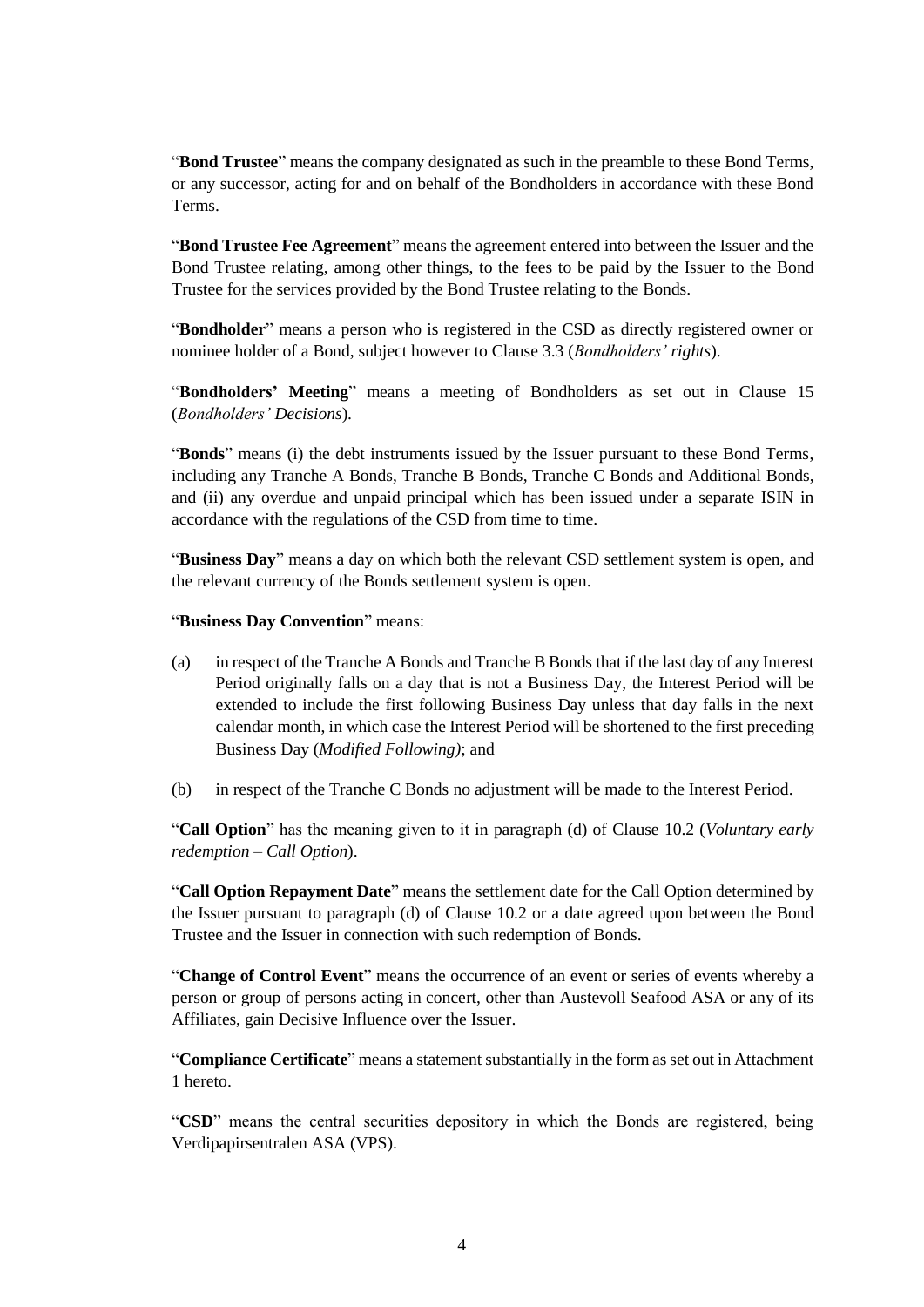"**Decisive Influence**" means a person having, as a result of an agreement or through the ownership of shares or interests in another person (directly or indirectly):

- (a) a majority of the voting rights in that other person; or
- (b) a right to elect or remove a majority of the members of the board of directors of that other person.

"**Default Notice**" means a written notice to the Issuer as described in Claus[e 14.2](#page-26-0) (*Acceleration of the Bonds*).

"**Default Repayment Date**" means the settlement date set out by the Bond Trustee in a Default Notice requesting early redemption of the Bonds.

"**Equity**" means the aggregate book value of the Group's total equity treated as equity in accordance with IFRS as set out in the Issuer's most recent Financial Reports but, for the purpose of calculating equity, Subordinated Capital shall be considered as equity.

"**Equity Ratio**" means the ratio of Equity to Total Assets.

"**Event of Default**" means any of the events or circumstances specified in Claus[e 14.1](#page-24-1) (*Events of Default*).

"**Exchange**" means:

- (a) Oslo Børs (the Oslo Stock Exchange); or
- (b) any regulated market as such term is understood in accordance with the Markets in Financial Instruments Directive 2014/65/EU (MiFID II) and Regulation (EU) No. 600/2014 on markets in financial instruments (MiFIR).

"**Finance Documents**" means these Bond Terms, the Bond Trustee Fee Agreement, and any other document designated by the Issuer and the Bond Trustee as a Finance Document.

"**Financial Indebtedness**" means any indebtedness for or in respect of:

- (a) moneys borrowed (and debit balances at banks or other financial institutions);
- (b) any amount raised by acceptance under any acceptance credit facility or dematerialized equivalent;
- (c) any amount raised pursuant to any note purchase facility or the issue of bonds, notes, debentures, loan stock or any similar instrument, including the Bonds;
- (d) the amount of any liability in respect of any lease or hire purchase contract which would, in accordance with the Accounting Standard, be capitalized as an asset and booked as a corresponding liability in the balance sheet;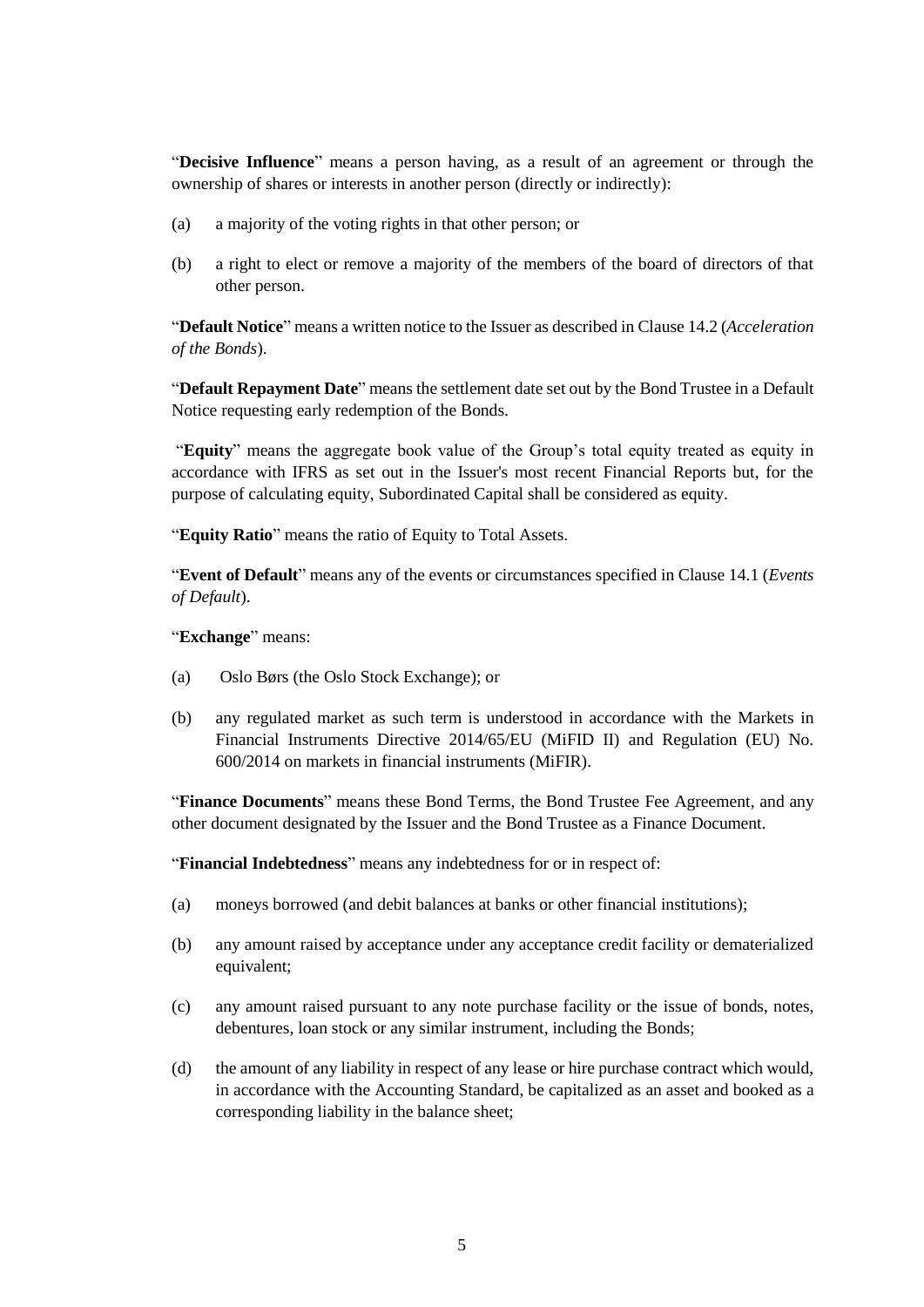- (e) receivables sold or discounted (other than any receivables to the extent they are sold on a non-recourse basis provided that the requirements for de-recognition under the Accounting Standard are met);
- (f) any derivative transaction entered into and, when calculating the value of any derivative transaction, only the marked to market value (or, if any actual amount is due as a result of the termination or close-out of that derivative transaction, that amount shall be taken into account);
- (g) any counter-indemnity obligation in respect of a guarantee, bond, standby or documentary letter of credit or any other instrument issued by a bank or financial institution in respect of an underlying liability of a person which is not a Group Company which liability would fall within one of the other paragraphs of this definition;
- (h) any amount raised by the issue of redeemable shares which are redeemable (other than at the option of the Issuer) before the applicable Maturity Date or are otherwise classified as borrowings under the Accounting Standard;
- (i) any amount of any liability under an advance or deferred purchase agreement, if (a) the primary reason behind entering into the agreement is to raise finance or (b) the agreement is in respect of the supply of assets or services and payment is due more than 120 calendar days after the date of supply;
- (j) any amount raised under any other transaction (including any forward sale or purchase agreement) having the commercial effect of a borrowing or otherwise being classified as a borrowing under the Accounting Standard; and
- (k) without double counting, the amount of any liability in respect of any guarantee for any of the items referred to in paragraphs (a) to (j) above.

"**Financial Reports**" means the Annual Financial Statements and the Interim Accounts.

"**Financial Support**" means any loans, guarantees, Security securing obligations of another person or other financial assistance (whether actual or contingent).

"**Global Coordinators and Green Bond Advisors**" means Danske Bank, Norwegian Branch and DNB Markets, a part of DNB Bank ASA.

"**Green Finance Framework**" means the Issuer's Green Finance Framework.

"**Group**" means the Issuer and its Subsidiaries from time to time.

"**Group Company**" means any person which is a member of the Group.

"**IFRS**" means the International Financial Reporting Standards and guidelines and interpretations issued by the International Accounting Standards Board (or any predecessor and successor thereof) in force from time to time and to the extent applicable to the relevant financial statement.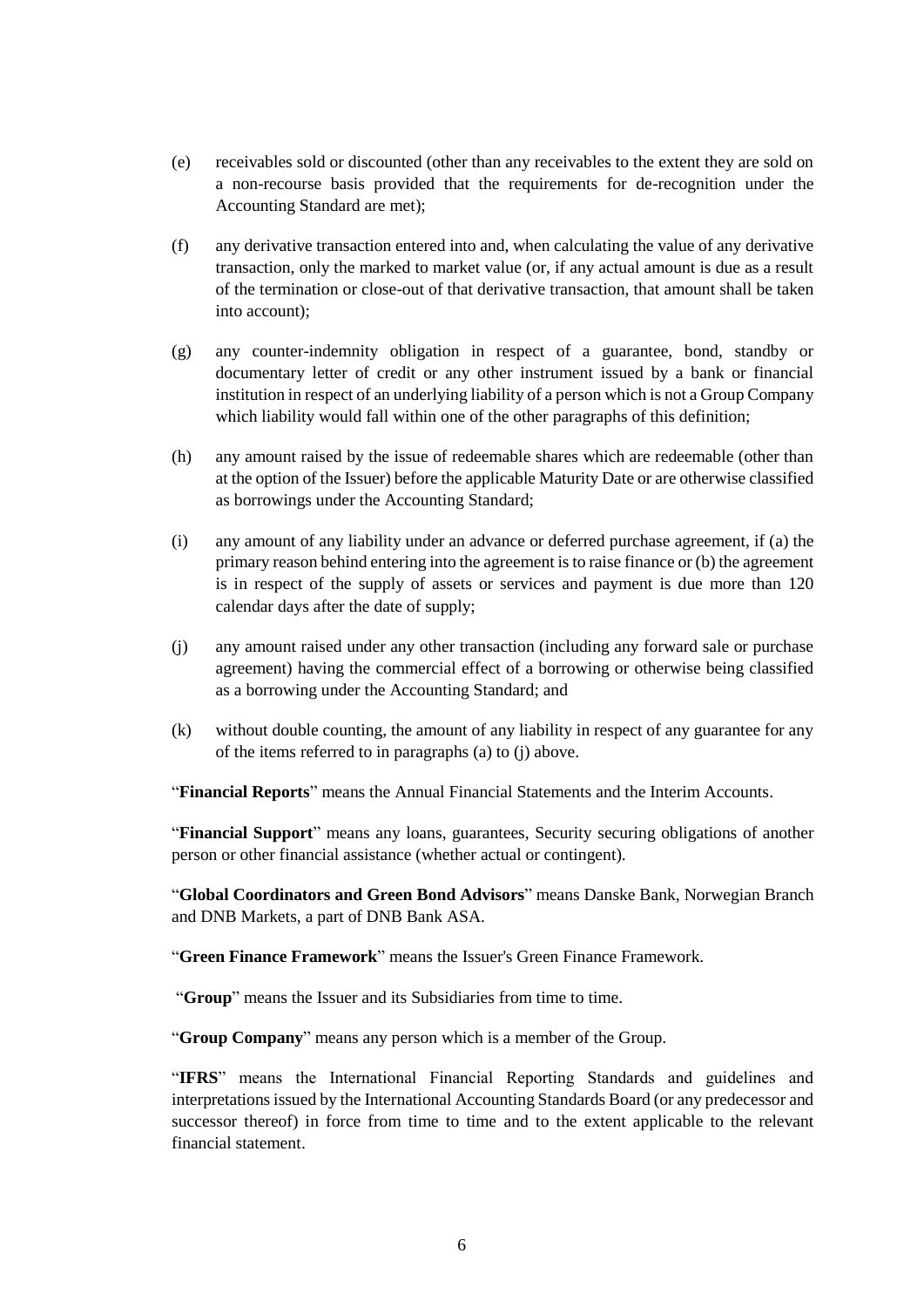"**Initial Bond Issue**" means the amount to be issued on the Issue Date as set out in Claus[e 2.1](#page-11-1) (*Amount, denomination and ISIN of the Bonds*).

"**Initial Nominal Amount**" means the Nominal Amount of each Bond on the Issue Date as set out in Clause [2.1](#page-11-1) (*Amount, denomination and ISIN of the Bonds*).

"**Insolvent**" means that a person:

- (a) is unable or admits inability to pay its debts as they fall due;
- (b) suspends making payments on any of its debts generally; or
- (c) is otherwise considered insolvent or bankrupt within the meaning of the relevant bankruptcy legislation of the jurisdiction which can be regarded as its centre of main interest as such term is understood pursuant to Regulation (EU) 2015/848 on insolvency proceedings (as amended from time to time).

#### "**Interest Payment Date**" means:

- (a) in respect of the Tranche A Bonds and the Tranche B Bonds the last day of each Interest Period in respect of the Tranche A Bonds and the Tranche B Bonds, respectively, the first Interest Payment Date being 17 December 2021 and the last Interest Payment Date in respect of each Tranche being the Maturity Date in respect of that Tranche; and
- (b) in respect of the Tranche C Bonds the last day of each Interest Period in respect of the Tranche C Bonds, the first Interest Payment Date being 17 September 2022 and the last Interest Payment Date being the Maturity Date in respect of Tranche C.

"**Interest Period**" means, subject to adjustment in accordance with the Business Day Convention, the period between:

- (a) in respect of the Tranche A Bonds and the Tranche B Bonds, 17 March, 17 June, 17 September and 17 December each year;
- (b) in respect of the Tranche C Bonds, 17 September and 17 September the following year,

provided however that an Interest Period for a Tranche shall not extend beyond the Maturity Date for that Tranche.

"**Interest Quotation Day**" means, in respect of the Tranche A Bonds and the Tranche B Bonds in relation to any period for which Interest Rate is to be determined, 2 Quotation Business Days before the first day of the relevant Interest Period.

"**Interest Rate**" means:

- (a) in respect of the Tranche A Bonds and the Tranche B Bonds, the percentage rate per annum which is the aggregate of the Reference Rate for the relevant Interest Period plus the Margin; and
- (b) in respect of the Tranche C Bonds, 3.35 per cent. per annum.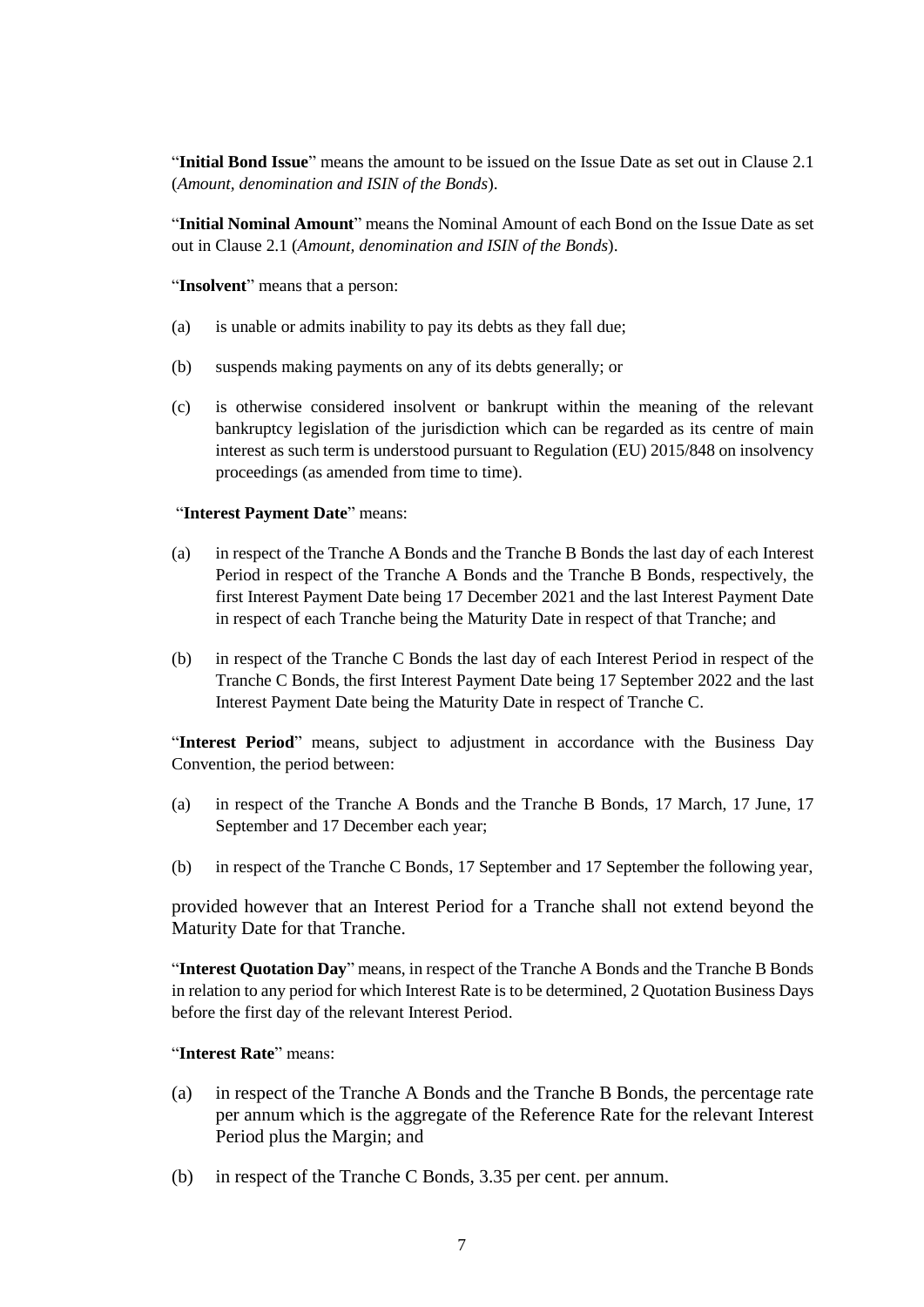"**Interim Accounts**" means the unaudited consolidated quarterly financial statements of the Issuer for the quarterly period ending on 31 March, 30 June, 30 September and 31 December in each year, prepared in accordance with the Accounting Standard

"**ISIN**" means International Securities Identification Number.

"**Issue Date**" means 17 September 2021.

"**Issuer**" means the company designated as such in the preamble to these Bond Terms.

"**Issuer's Bonds**" means any Bonds which are owned by the Issuer or any Affiliate of the Issuer.

"**Listing Failure Event**" means:

- (a) that the Bonds (save for any Temporary Bonds) have not been admitted to listing on an Exchange within 6 months following the Issue Date, or
- (b) in the case of a successful admission to listing, that a period of 6 months has elapsed since the Bonds ceased to be admitted to listing on an Exchange, or
- (c) that the Temporary Bonds have not been admitted to listing on the Exchange where the other Bonds are listed within 6 months following the issue date for such Temporary Bonds.

"**Managers**" means Danske Bank, Norwegian Branch, DNB Markets, a part of DNB Bank ASA and Pareto Securities AS.

"**Margin**" means:

- (d) in respect of the Tranche A Bonds, 1.00 per cent.; and
- (e) in respect of the Tranche B Bonds, 1.15 per cent.

"**Material Adverse Effect**" means a material adverse effect on:

- (a) the ability of the Issuer to perform and comply with its payment obligations under any of the Finance Documents; or
- (b) the validity or enforceability of any of the Finance Documents.

#### "**Maturity Date**" means:

- (a) in respect of the Tranche A Bonds, 17 September 2026;
- (b) in respect of the Tranche B Bonds, 17 September 2027; and
- (c) in respect of the Tranche C Bonds, 17 September 2031,

in each case, adjusted according to the applicable Business Day Convention.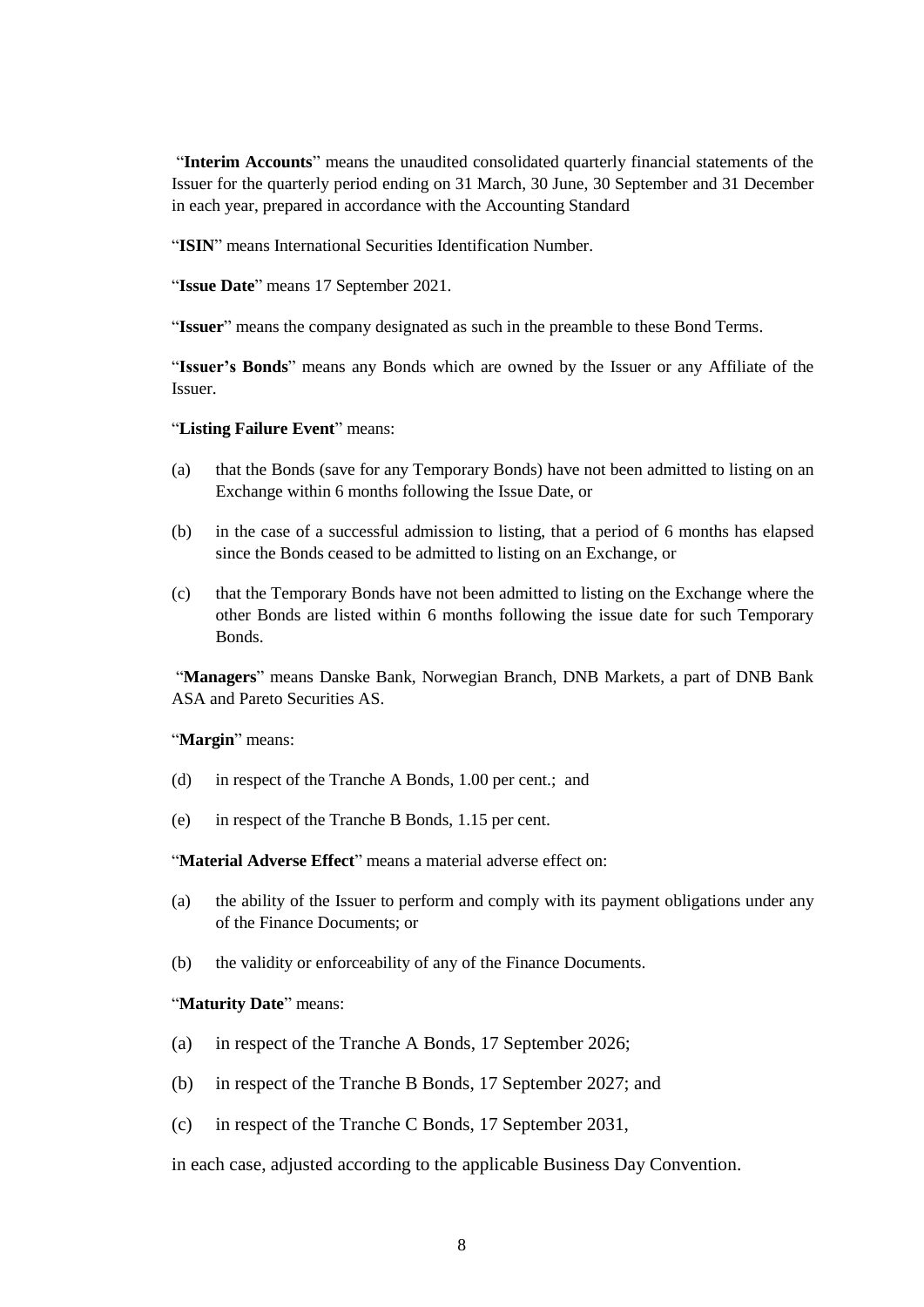"**Maximum Issue Amount**" means the maximum amount that may be issued under these Bond Terms as set out in Clause [2.1](#page-11-1) (*Amount, denomination and ISIN of the Bonds*).

"**Nominal Amount**" means nominal value of each Bond at any time. The Nominal Amount may be amended pursuant to paragraph (j) of Clause [16.2.](#page-32-1)

"**Outstanding Bonds**" means any Bonds not redeemed or otherwise discharged.

"**Overdue Amount**" means any amount required to be paid by the Issuer under any of the Finance Documents but not made available to the Bondholders on the relevant Payment Date or otherwise not paid on its applicable due date.

"**Partial Payment**" means a payment that is insufficient to discharge all amounts then due and payable under the Finance Documents.

"**Paying Agent**" means the legal entity appointed by the Issuer to act as its paying agent with respect to the Bonds in the CSD.

"**Payment Date**" means any Interest Payment Date or any Repayment Date.

"**Put Option**" has the meaning ascribed to such term in Clause [10.2](#page-20-1) (*Mandatory repurchase due to a Put Option Event*).

"**Put Option Event**" means a Change of Control Event.

"**Put Option Repayment Date**" means the settlement date for the Put Option pursuant to Clause [10.2](#page-20-1) (*Mandatory repurchase due to a Put Option Event*).

"**Quotation Business Day**" means a day on which Norges Bank's settlement system is open.

"**Reference Rate**" shall, in respect of the Tranche A Bonds and the Tranche B Bonds, mean NIBOR; (Norwegian Interbank Offered Rate) being;

- (a) the interest rate fixed for a period comparable to the relevant Interest Period published by Global Rate Set Systems (GRSS) at approximately 12.00 (Oslo time) on the Interest Quotation Day; or
- (b) if no screen rate is available for the relevant Interest Period:
	- (i) the linear interpolation between the two closest relevant interest periods, and with the same number of decimals, quoted under paragraph (a) above; or
	- (ii) a rate for deposits in the currency of the Bonds for the relevant Interest Period as supplied to the Bond Trustee at its request quoted by a sufficient number of commercial banks reasonably selected by the Bond Trustee; or
- (c) if the interest rate under paragraph (a) is no longer available, the interest rate will be set by the Bond Trustee in consultation with the Issuer to:
	- (i) any relevant replacement reference rate generally accepted in the market; or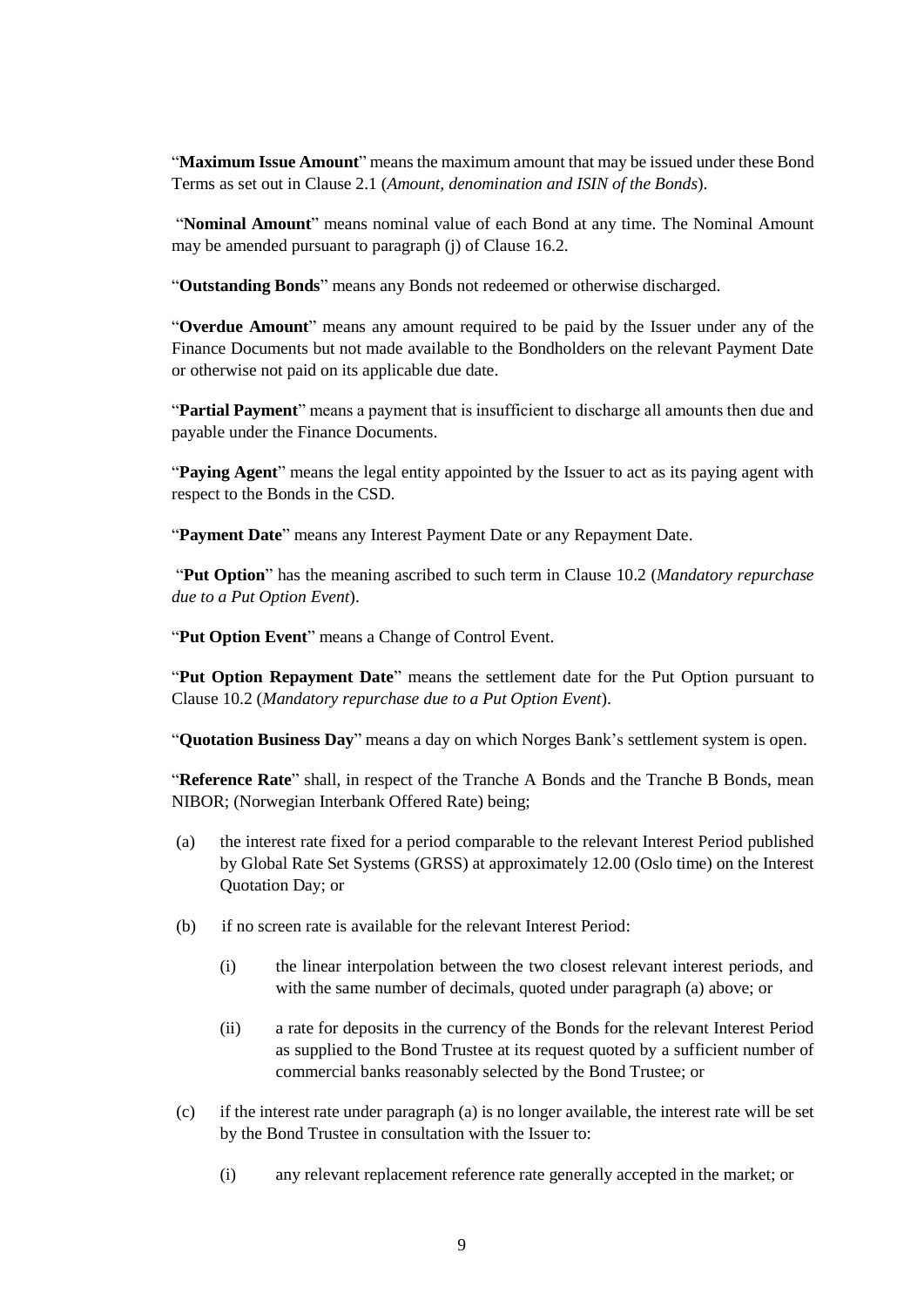(ii) such interest rate that best reflects the interest rate for deposits in the currency of the Bonds offered for the relevant Interest Period.

In each case, if any such rate is below zero, the Reference Rate will be deemed to be zero.

"**Relevant Jurisdiction**" means the country in which the Bonds are issued, being Norway.

"**Relevant Record Date**" means the date on which a Bondholder's ownership of Bonds shall be recorded in the CSD as follows:

- (a) in relation to payments pursuant to these Bond Terms, the date designated as the Relevant Record Date in accordance with the rules of the CSD from time to time; or
- (b) for the purpose of casting a vote with regard to Clause [15](#page-27-0) (*Bondholders' Decisions*), the date falling on the immediate preceding Business Day to the date of that Bondholders' decision being made, or another date as accepted by the Bond Trustee.

"**Repayment Date**" means the Default Repayment Date, any Put Option Repayment Date, the Tax Event Repayment Date or a Maturity Date.

"**Second Party Opinion**" means an assessment from an institution that is independent from the Issuer and (through information barriers or otherwise) the Green Bond Advisors and which reviews the alignment of the Bonds or the Issuer's Green Finance Framework with the four core components of the Green Bond Principles issued in June 2018 by the International Capital Markets Association.

"**Securities Trading Act**" means the Securities Trading Act of 2007 no.75 of the Relevant Jurisdiction.

"**Security**" means a mortgage, charge, pledge, lien, security assignment or other security interest securing any obligation of any person or any other agreement or arrangement having a similar effect.

"**Subordinated Capital**" means any loan or credited which is fully subordinated to the Bonds.

"**Subsidiary**" means a company over which another company has Decisive Influence.

"**Summons**" means the call for a Bondholders' Meeting or a Written Resolution as the case may be.

"**Tap Issue**" has the meaning ascribed to such term in Clause [2.1](#page-11-1) (*Amount, denomination and ISIN of the Bonds)*.

"**Tap Issue Addendum**" has the meaning ascribed to such term in Clause [2.1](#page-11-1) (*Amount, denomination and ISIN of the Bonds)*.

"**Tax Event Repayment Date**" means the date set out in a notice from the Issuer to the Bondholders pursuant to Clause [10.3](#page-21-2) (*Early redemption option due to a tax event*).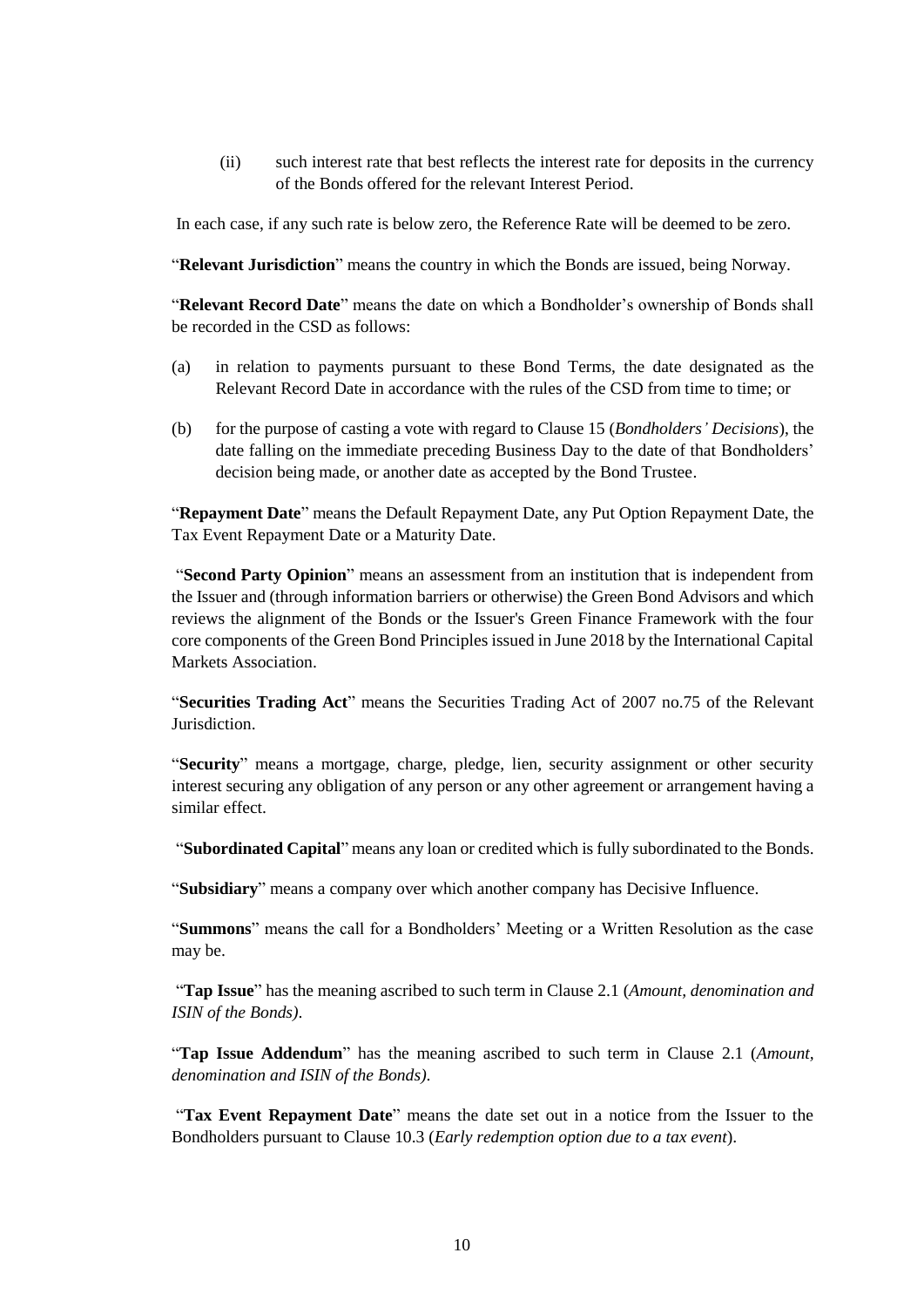"**Temporary Bonds**" has the meaning ascribed to such term in Clause [2.1](#page-11-1) (*Amount, denomination and ISIN of the Bonds)*.

"**Total Assets**" means the aggregate book value of the Group's total assets treated as assets in accordance with IFRS as set out in the Issuer's most recent Financial Reports.

"**Tranche**" means Tranche A, Tranche B and Tranche C.

"**Tranche A**" means the tranche as further described in Clause [2.1](#page-11-1) (*[Amount, denomination and](#page-11-1)  [ISIN of the Bonds](#page-11-1)*).

"**Tranche B**" means the tranche as further described in Claus[e 2.1](#page-11-1) (*[Amount, denomination and](#page-11-1)  [ISIN of the Bonds](#page-11-1)*).

"**Tranche C**" means the tranche as further described in Clause [2.1](#page-11-1) (*[Amount, denomination and](#page-11-1)  [ISIN of the Bonds](#page-11-1)*).

"**Tranche A Bonds**" means the debt instruments issued under Tranche A, with ISIN NO 0011097297.

"**Tranche B Bonds**" means the debt instruments issued under Tranche B, with ISIN NO 0011097305.

"**Tranche C Bonds**" means the debt instruments issued under Tranche C, with ISIN NO 0011097339.

"**Voting Bonds**" means the Outstanding Bonds less the Issuer's Bonds.

"**Written Resolution**" means a written (or electronic) solution for a decision making among the Bondholders, as set out in Clause [15.5](#page-31-0) (*Written Resolutions*).

#### **1.2 Construction**

In these Bond Terms, unless the context otherwise requires:

- (a) headings are for ease of reference only;
- (b) words denoting the singular number will include the plural and vice versa;
- (c) references to Clauses are references to the Clauses of these Bond Terms;
- (d) references to a time are references to Central European time unless otherwise stated;
- (e) references to a provision of "**law**" is a reference to that provision as amended or reenacted, and to any regulations made by the appropriate authority pursuant to such law;
- (f) references to a "**regulation**" includes any regulation, rule, official directive, request or guideline by any official body;
- (g) references to a "**person**" means any individual, corporation, partnership, limited liability company, joint venture, association, joint-stock company, unincorporated organization,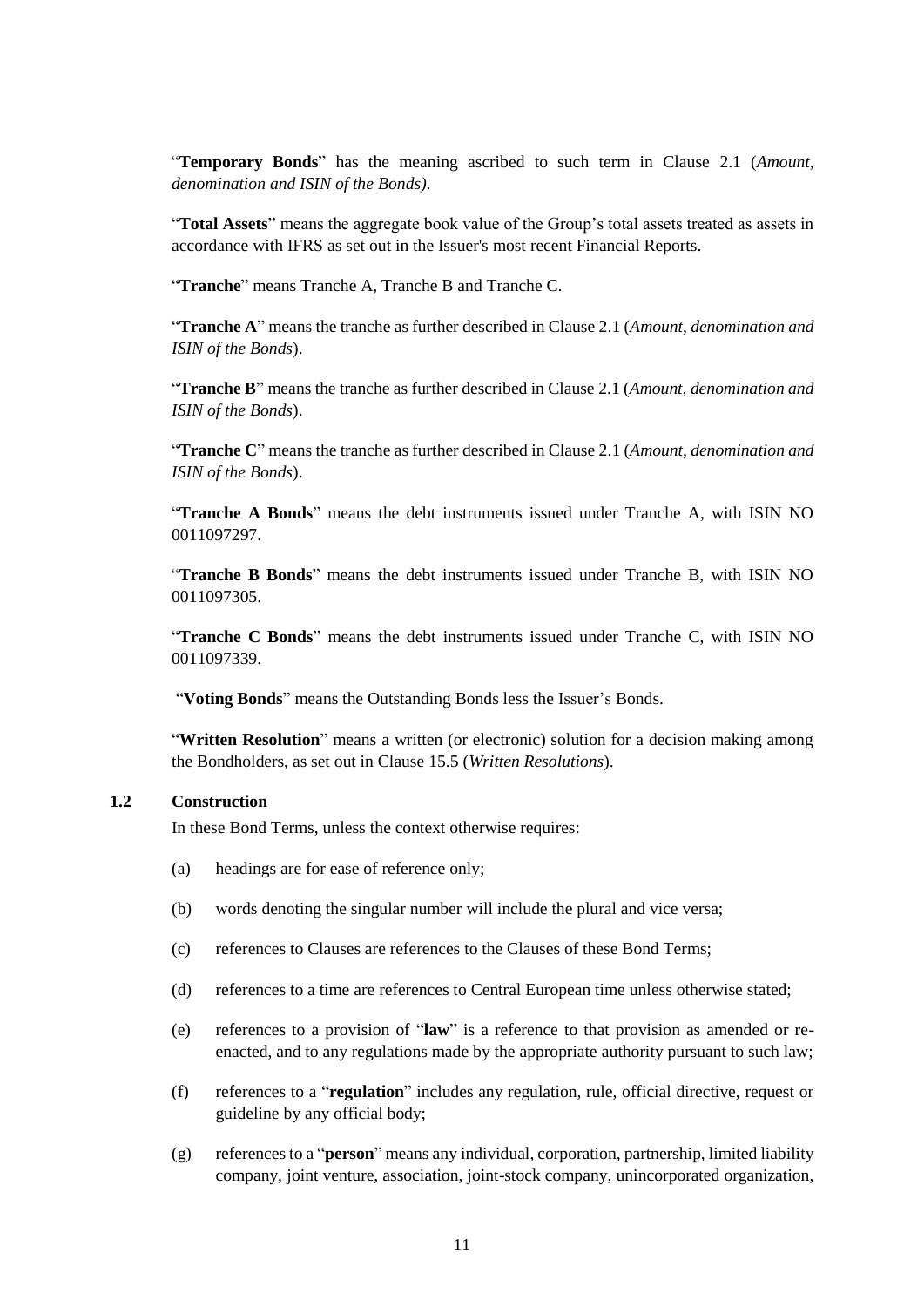government, or any agency or political subdivision thereof or any other entity, whether or not having a separate legal personality;

- (h) references to Bonds being "**redeemed**" means that such Bonds are cancelled and discharged in the CSD in a corresponding amount, and that any amounts so redeemed may not be subsequently re-issued under these Bond Terms;
- (i) references to Bonds being "**purchased**" or "**repurchased**" by the Issuer means that such Bonds may be dealt with by the Issuer as set out in Clause [11.1](#page-21-3) (*Issuer's purchase of Bonds*),
- (j) references to persons "**acting in concert**" shall be interpreted pursuant to the relevant provisions of the Securities Trading Act; and
- (k) an Event of Default is "**continuing**" if it has not been remedied or waived.

#### <span id="page-11-0"></span>**2. THE BONDS**

#### <span id="page-11-1"></span>**2.1 Amount, denomination and ISIN of the Bonds**

- (a) The Issuer has resolved to issue a series of Bonds up to the Maximum Issue Amount of NOK 2,250,000,000 (in aggregate for all the Tranches). The Bonds may be issued on different issue dates and the Initial Bond Issue will be in the amount of NOK 1,500,000,000. The Issuer may, provided that the conditions set out in Clause [6.3](#page-15-1) (Tap Issues) are met, at one or more occasions issue Additional Bonds (each a "**Tap Issue**") until the Nominal Amount of all Additional Bonds equals in aggregate the Maximum Issue Amount less the Initial Bond Issue, provided that the aggregate Nominal Amount of the Bonds under each Tranche may not exceed NOK 750,000,000. Each Tap Issue will be subject to identical terms as the Bonds issued pursuant to the Initial Bond Issue in all respects as set out in these Bond Terms, except that Additional Bonds may be issued at a different price than for the Initial Bond Issue and which may be below or above the Nominal Amount. The Bond Trustee shall prepare an addendum to these Bond Terms evidencing the terms of each Tap Issue (a "**Tap Issue Addendum**").
- (b) If the Bonds are listed on an Exchange and there is a requirement for a new prospectus in order for the Additional Bonds to be listed together with the Bonds, the Additional Bonds may be issued under a separate ISIN (such Bonds referred to as the "Temporary Bonds"). Upon the approval of the prospectus, the Issuer shall (i) notify the Bond Trustee, the Exchange and the Paying Agent and (ii) ensure that the Temporary Bonds are converted into the ISIN for the Bonds.
- (c) The Bonds are denominated in Norwegian Kroner (NOK), being the legal currency of Norway.
- (d) The Initial Nominal Amount of each Bond is NOK 1,000,000.
- (e) The Initial Bond Issue shall on the Issue Date be issued in the following amounts:
	- (i) Tranche A Bonds: NOK 500,000,000;
	- (ii) Tranche B Bonds: NOK 500,000,000; and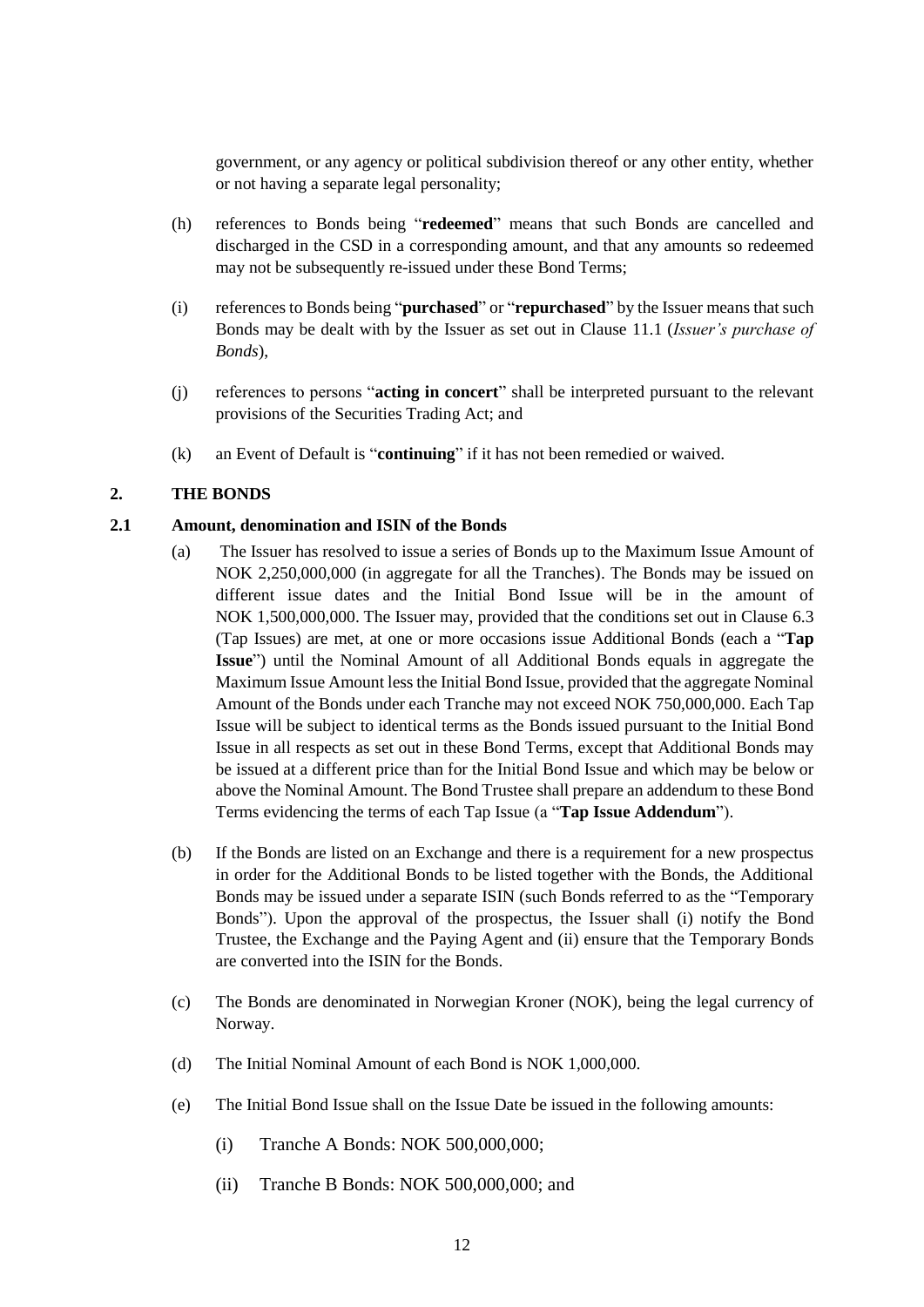- (iii) Tranche C Bonds: NOK 500,000,000.
- (f) The ISIN of the Bonds is set out on the front page. These Bond Terms apply with identical terms and conditions to (i) all Bonds issued under these ISINs, (ii) any Temporary Bonds and (iii) any Overdue Amounts issued under one or more separate ISIN in accordance with the regulations of the CSD from time to time.
- (g) Holders of Overdue Amounts related to interest claims will not have any other rights under these Bond Terms than their claim for payment of such interest claim which claim shall be subject to paragraph (b) of Clause [15.1.](#page-27-1)

## **2.2 Tenor of the Bonds**

The tenor of the Bonds is from and including the Issue Date to but excluding the applicable Maturity Date.

## **2.3 Use of proceeds**

The Issuer will use the net proceeds of the Initial Bond Issue and any Additional Bonds for green projects as further defined by the Green Finance Framework, including by way of refinancing existing intercompany debt originally incurred to finance such green projects.

## <span id="page-12-1"></span>**2.4 Status of the Bonds**

The Bonds will constitute senior debt obligations of the Issuer. The Bonds will rank pari passu between themselves and will rank at least pari passu with all other obligations of the Issuer (save for such claims which are preferred by bankruptcy, insolvency, liquidation or other similar laws of general application).

#### **2.5 Transaction Security**

The Bonds are unsecured.

## <span id="page-12-0"></span>**3. THE BONDHOLDERS**

#### **3.1 Bond Terms binding on all Bondholders**

- (a) By virtue of being registered as a Bondholder (directly or indirectly) with the CSD, the Bondholders are bound by these Bond Terms and any other Finance Document, without any further action required to be taken or formalities to be complied with by the Bond Trustee, the Bondholders, the Issuer or any other party.
- (b) The Bond Trustee is always acting with binding effect on behalf of all the Bondholders.

## **3.2 Limitation of rights of action**

(a) No Bondholder is entitled to take any enforcement action, instigate any insolvency procedures, or take other legal action against the Issuer or any other party in relation to any of the liabilities of the Issuer or any other party under or in connection with the Finance Documents, other than through the Bond Trustee and in accordance with these Bond Terms, provided, however, that the Bondholders shall not be restricted from exercising any of their individual rights derived from these Bond Terms, including the right to exercise the Put Option.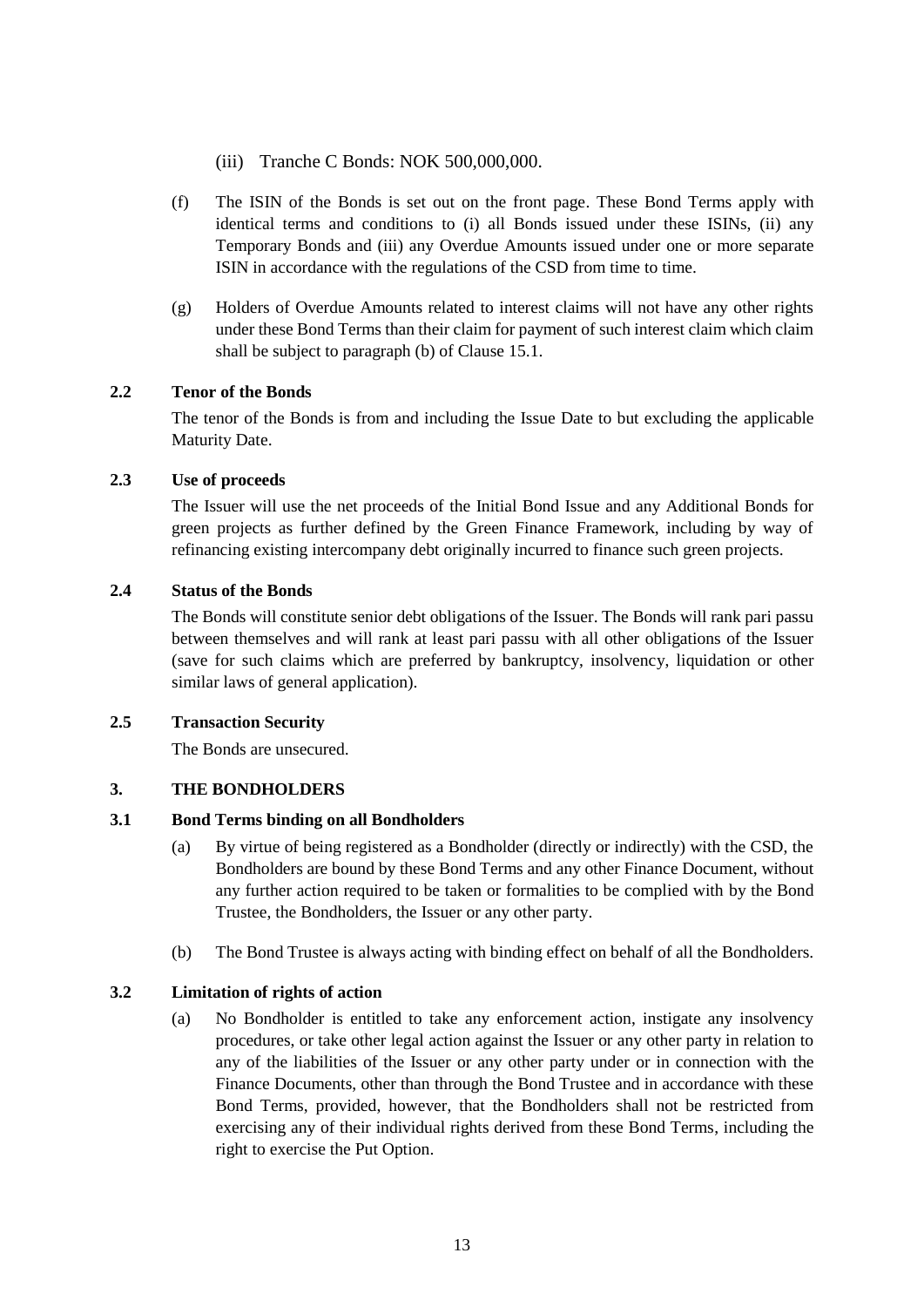(b) Each Bondholder shall immediately upon request by the Bond Trustee provide the Bond Trustee with any such documents, including a written power of attorney (in form and substance satisfactory to the Bond Trustee), as the Bond Trustee deems necessary for the purpose of exercising its rights and/or carrying out its duties under the Finance Documents. The Bond Trustee is under no obligation to represent a Bondholder which does not comply with such request.

## <span id="page-13-3"></span><span id="page-13-2"></span>**3.3 Bondholders' rights**

- (a) If a beneficial owner of a Bond not being registered as a Bondholder wishes to exercise any rights under the Finance Documents, it must obtain proof of ownership of the Bonds, acceptable to the Bond Trustee.
- (b) A Bondholder (whether registered as such or proven to the Bond Trustee's satisfaction to be the beneficial owner of the Bond as set out in paragraph [\(a\)](#page-13-3) above) may issue one or more powers of attorney to third parties to represent it in relation to some or all of the Bonds held or beneficially owned by such Bondholder. The Bond Trustee shall only have to examine the face of a power of attorney or similar evidence of authorisation that has been provided to it pursuant to this Clause [3.3](#page-13-2) (*Bondholders' rights*) and may assume that it is in full force and effect, unless otherwise is apparent from its face or the Bond Trustee has actual knowledge to the contrary.

## <span id="page-13-0"></span>**4. ADMISSION TO LISTING AND REGISTRATION OF THE GREEN BOND LIST**

The Issuer shall use its reasonable endeavours to ensure that the Bonds are listed on an Exchange within 6 months of the Issue Date and thereafter remain listed on an Exchange until the Bonds have been redeemed in full. The Issuer shall use its reasonable endeavours to ensure that any Temporary Bonds are listed on an Exchange within 6 months of the issue date for such Temporary Bonds.

In addition the Issuer shall apply to have the Bonds registered on Oslo Stock Exchange's green bond list as soon as reasonably possible thereafter.

#### <span id="page-13-1"></span>**5. REGISTRATION OF THE BONDS**

#### **5.1 Registration in the CSD**

The Bonds shall be registered in dematerialised form in the CSD according to the relevant securities registration legislation and the requirements of the CSD.

## **5.2 Obligation to ensure correct registration**

The Issuer will at all times ensure that the registration of the Bonds in the CSD is correct and shall immediately upon any amendment or variation of these Bond Terms give notice to the CSD of any such amendment or variation.

#### **5.3 Country of issuance**

The Bonds have not been issued under any other country's legislation than that of the Relevant Jurisdiction. Save for the registration of the Bonds in the CSD, the Issuer is under no obligation to register, or cause the registration of, the Bonds in any other registry or under any other legislation than that of the Relevant Jurisdiction.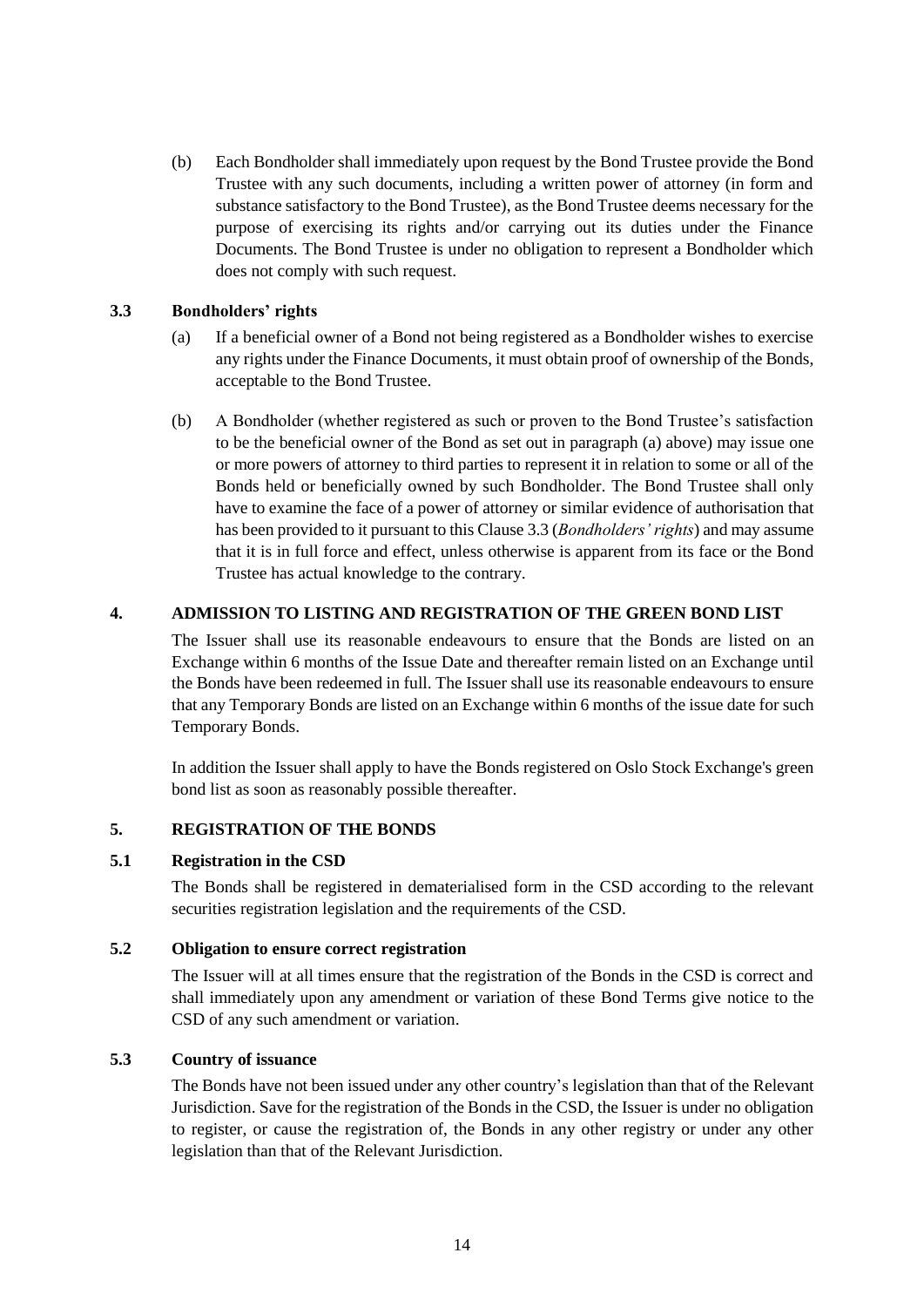### <span id="page-14-0"></span>**6. CONDITIONS FOR DISBURSEMENT**

#### <span id="page-14-1"></span>*6.1* **Conditions precedent for disbursement to the Issuer**

- (a) Payment of the net proceeds from the issuance of the Bonds to the Issuer shall be conditional on the Bond Trustee having received in due time (as determined by the Bond Trustee) prior to the Issue Date each of the following documents, in form and substance satisfactory to the Bond Trustee:
	- (i) these Bond Terms duly executed by all parties hereto;
	- (ii) copies of all necessary corporate resolutions of the Issuer to issue the Bonds and execute the Finance Documents to which it is a party;
	- (iii) a copy of a power of attorney (unless included in the corporate resolutions) from the Issuer to relevant individuals for their execution of the Finance Documents to which it is a party, or extracts from the relevant register or similar documentation evidencing such individuals' authorisation to execute such Finance Documents on behalf of the Issuer;
	- (iv) copies of the Issuer's articles of association and of a full extract from the relevant company register in respect of the Issuer evidencing that the Issuer is validly existing;
	- (v) a Second Party Opinion confirming that the Bonds qualify as green bonds;
	- (vi) copies of the Issuer's latest Financial Reports (if any);
	- (vii) confirmation that the applicable prospectus requirements (ref the EU prospectus regulation ((EU) 2017/1129)) concerning the issuance of the Bonds have been fulfilled;
	- (viii) copies of any necessary governmental approval, consent or waiver (as the case may be) required at such time to issue the Bonds;
	- (ix) confirmation that the Bonds are registered in the CSD (by obtaining an ISIN for the Bonds);
	- (x) copies of any written documentation used in marketing the Bonds or made public by the Issuer or any Manager in connection with the issuance of the Bonds;
	- (xi) the Bond Trustee Fee Agreement duly executed by the parties thereto; and
	- (xii) legal opinions or other statements as may be required by the Bond Trustee (including in respect of corporate matters relating to the Issuer and the legality, validity and enforceability of these Bond Terms and the Finance Documents).
- (b) The Bond Trustee, acting in its sole discretion, may, regarding this Clause 6.1 (C*onditions precedent for disbursement to the Issuer*), waive the requirements for documentation or decide that delivery of certain documents shall be made subject to an agreed closing procedure between the Bond Trustee and the Issuer.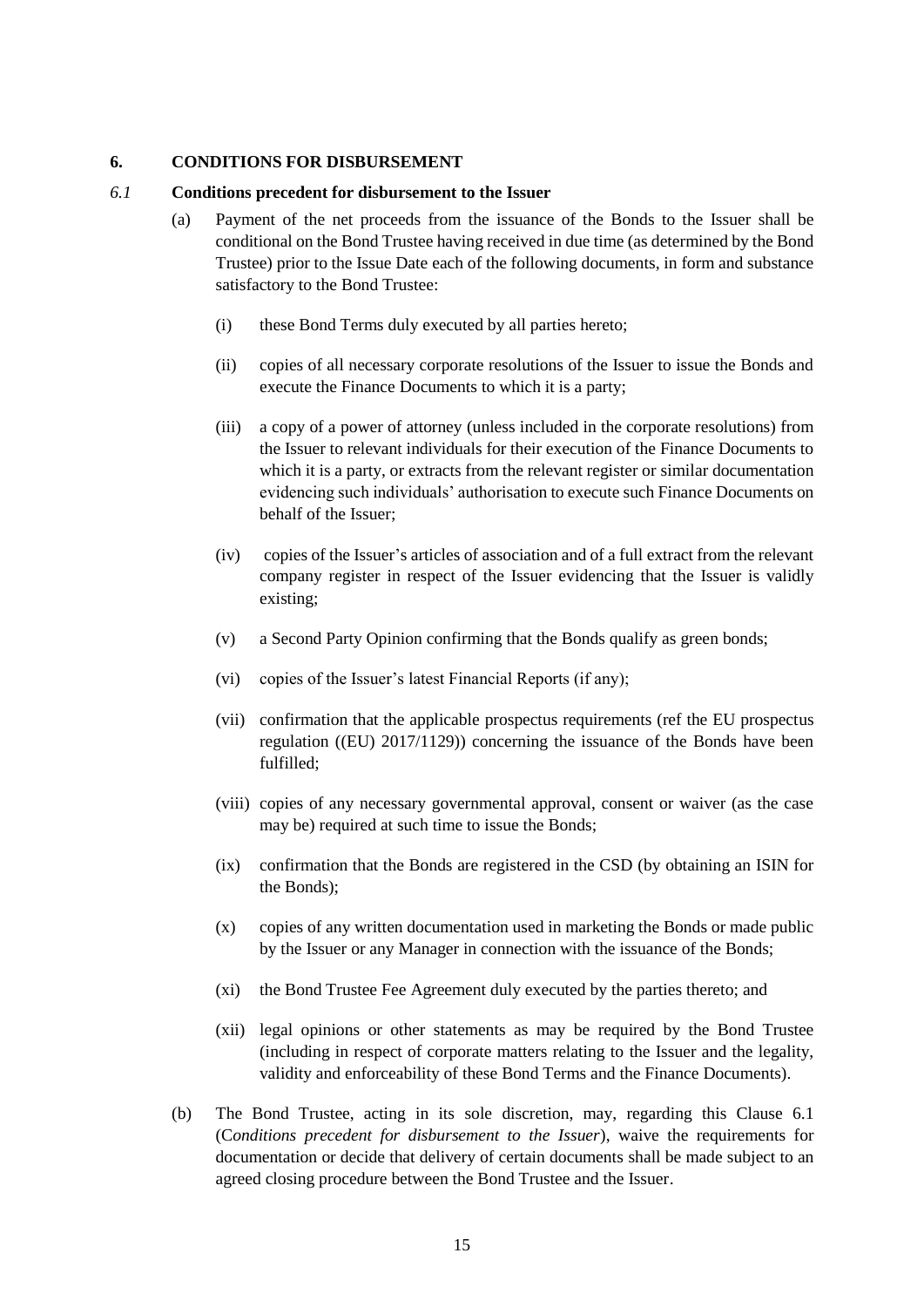## **6.2 Disbursement of the proceeds**

Disbursement of the proceeds from the issuance of the Bonds is conditional on the Bond Trustee's confirmation to the Paying Agent that the conditions in Clause [6.1](#page-14-1) (*Conditions precedent for disbursement to the Issuer*) have been either satisfied in the Bond Trustee's discretion or waived by the Bond Trustee pursuant to paragraph (b) of Clause [6.1](#page-14-1) above.

## <span id="page-15-1"></span>**6.3 Tap Issues**

The Issuer may issue Additional Bonds if:

- (a) a Tap Issue Addendum is duly executed by all parties thereto;
- (b) no Event of Default has occurred or would occur as a result of the making of such Tap Issue;
- (c) the Issuer confirms that the conditions precedent documents received by the Bond Trustee in connection with the Issue Date (included only, if the Issuer's framework for issuing green bonds has been updated, a reconfirmation of or a new Second Party Opinion) are still valid, or provides updates of such documents to the Bond Trustee;
- (d) the representations and warranties contained in Clause [7](#page-15-0) (*Representations and Warranties*) of these Bond Terms are true and correct in all material respects and repeated by the Issuer as at the date of issuance of such Additional Bonds; and
- (e) that such Tap Issue is in compliance with applicable laws and regulations as of the time of such Tap Issue.

## <span id="page-15-0"></span>**7. REPRESENTATIONS AND WARRANTIES**

The Issuer makes the representations and warranties set out in this Clause [7](#page-15-0) (*Representations and warranties*), in respect of itself to the Bond Trustee (on behalf of the Bondholders) at the following times and with reference to the facts and circumstances then existing:

- (a) at the date of these Bond Terms;
- (b) at the Issue Date;
- (c) on each date of disbursement of proceeds; and
- (d) at the date of issuance of any Additional Bonds:

#### **7.1 Status**

It is a public limited liability company, duly incorporated and validly existing and registered under the laws of its jurisdiction of incorporation, and has the power to own its assets and carry on its business as it is being conducted.

## **7.2 Power and authority**

It has the power to enter into, perform and deliver, and has taken all necessary action to authorise its entry into, performance and delivery of, these Bond Terms and any other Finance Document to which it is a party and the transactions contemplated by those Finance Documents.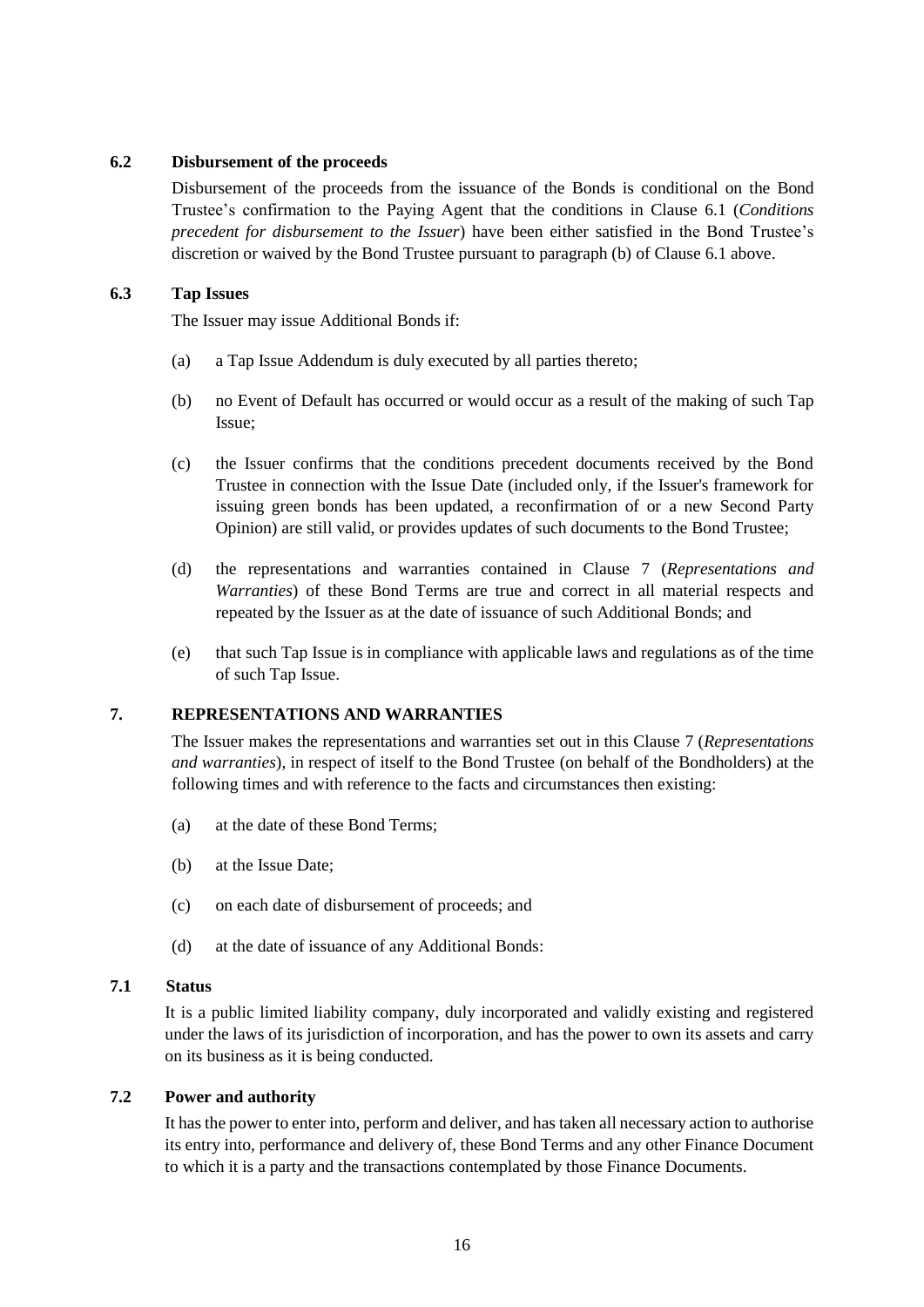## **7.3 Valid, binding and enforceable obligations**

These Bond Terms and each other Finance Document to which it is a party constitutes (or will constitute, when executed by the respective parties thereto) its legal, valid and binding obligations, enforceable in accordance with their respective terms, and (save as provided for therein) no further registration, filing, payment of tax or fees or other formalities are necessary or desirable to render the said documents enforceable against it.

## **7.4 Non-conflict with other obligations**

The entry into and performance by it of these Bond Terms and any other Finance Document to which it is a party and the transactions contemplated thereby do not and will not conflict with (i) any law or regulation or judicial or official order; (ii) its constitutional documents; or (iii) any agreement or instrument which is binding upon it or any of its assets.

## **7.5 No Event of Default**

- (a) No Event of Default exists or is likely to result from the making of any drawdown under these Bond Terms or the entry into, the performance of, or any transaction contemplated by, any Finance Document.
- (b) No other event or circumstance has occurred which constitutes (or with the expiry of any grace period, the giving of notice, the making of any determination or any combination of any of the foregoing, would constitute) a default or termination event (howsoever described) under any other agreement or instrument which is binding on it or any of its Subsidiaries or to which its (or any of its Subsidiaries') assets are subject which has or is likely to have a Material Adverse Effect.

#### **7.6 Authorizations and consents**

All authorisations, consents, approvals, resolutions, licenses, exemptions, filings, notarizations or registrations required:

- (a) to enable it to enter into, exercise its rights and comply with its obligations under these Bond Terms or any other Finance Document to which it is a party; and
- (b) to carry on its business as presently conducted and as contemplated by these Bond Terms,

have been obtained or effected and are in full force and effect.

#### **7.7 Litigation**

No litigation, arbitration or administrative proceedings or investigations of or before any court, arbitral body or agency which, if adversely determined, is likely to have a Material Adverse Effect have (to the best of its knowledge and belief) been started or threatened against it or any of its Subsidiaries.

#### **7.8 Financial Reports**

Its most recent Financial Reports fairly and accurately represent the assets and liabilities and financial condition as at their respective dates, and have been prepared in accordance with the Accounting Standard, consistently applied.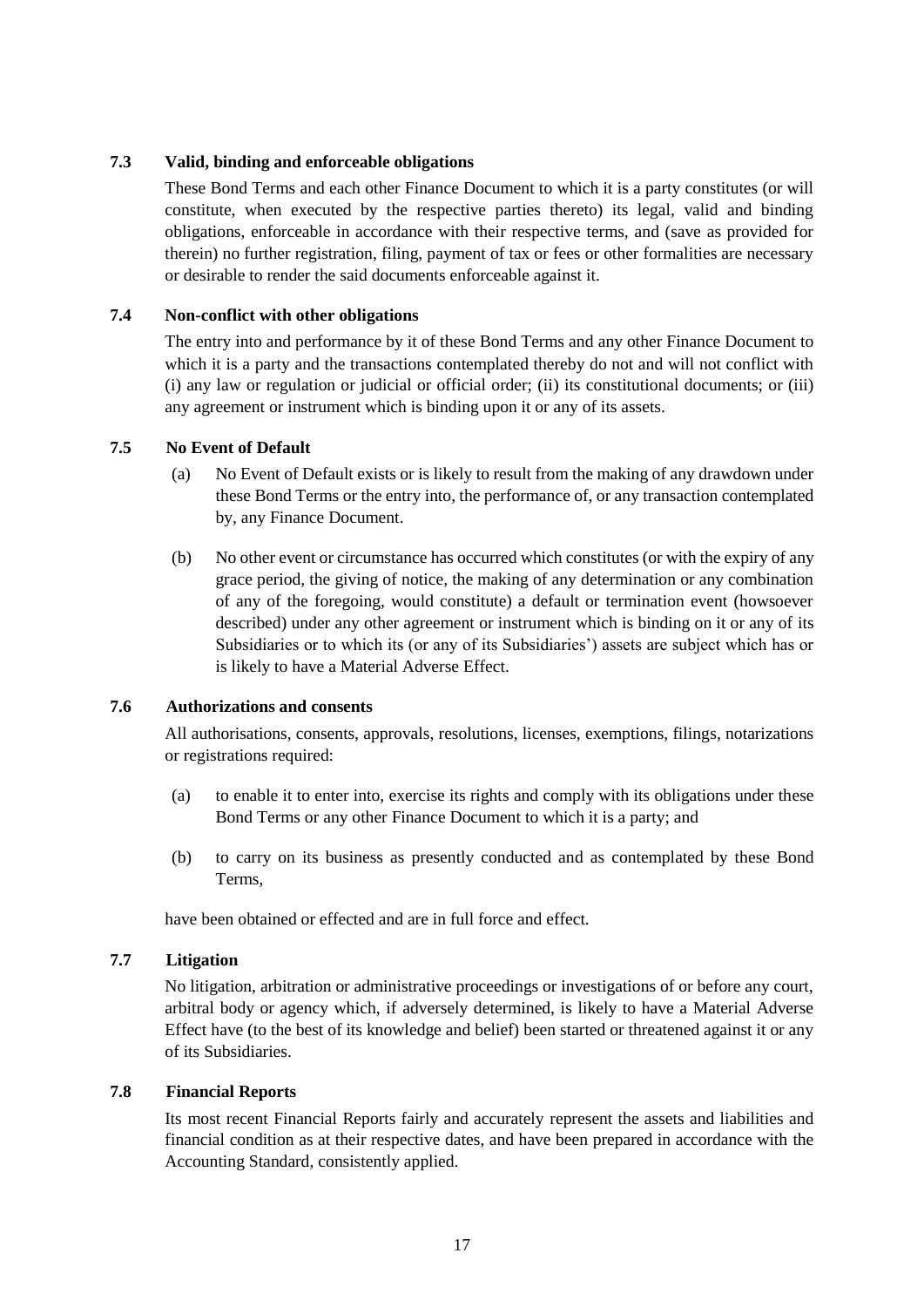## **7.9 No Material Adverse Effect**

Since the date of the most recent Financial Reports, there has been no change in its business, assets or financial condition that is likely to have a Material Adverse Effect.

### **7.10 No misleading information**

Any factual information provided by it to the Bondholders or the Bond Trustee for the purposes of the issuance of the Bonds was true and accurate in all material respects as at the date it was provided or as at the date (if any) at which it is stated.

## **7.11 No withholdings**

The Issuer is not required to make any deduction or withholding from any payment which it may become obliged to make to the Bond Trustee or the Bondholders under these Bond Terms.

## **7.12 Pari passu ranking**

Its payment obligations under these Bond Terms or any other Finance Document to which it is a party ranks as set out in Clause [2.4](#page-12-1) (*Status of the Bonds*).

## **7.13 Security**

No Security exists over any of the present assets of any Group Company in conflict with these Bond Terms.

## <span id="page-17-0"></span>**8. PAYMENTS IN RESPECT OF THE BONDS**

## **8.1 Covenant to pay**

- (a) The Issuer will unconditionally make available to or to the order of the Bond Trustee and/or the Paying Agent all amounts due on each Payment Date pursuant to the terms of these Bond Terms at such times and to such accounts as specified by the Bond Trustee and/or the Paying Agent in advance of each Payment Date or when other payments are due and payable pursuant to these Bond Terms.
- (b) All payments to the Bondholders in relation to the Bonds shall be made to each Bondholder registered as such in the CSD at the Relevant Record Date, by, if no specific order is made by the Bond Trustee, crediting the relevant amount to the bank account nominated by such Bondholder in connection with its securities account in the CSD.
- (c) Payment constituting good discharge of the Issuer's payment obligations to the Bondholders under these Bond Terms will be deemed to have been made to each Bondholder once the amount has been credited to the bank holding the bank account nominated by the Bondholder in connection with its securities account in the CSD. If the paying bank and the receiving bank are the same, payment shall be deemed to have been made once the amount has been credited to the bank account nominated by the Bondholder in question.
- (d) If a Payment Date or a date for other payments to the Bondholders pursuant to the Finance Documents falls on a day on which either of the relevant CSD settlement system or the relevant currency settlement system for the Bonds are not open, the payment shall be made on the first following possible day on which both of the said systems are open,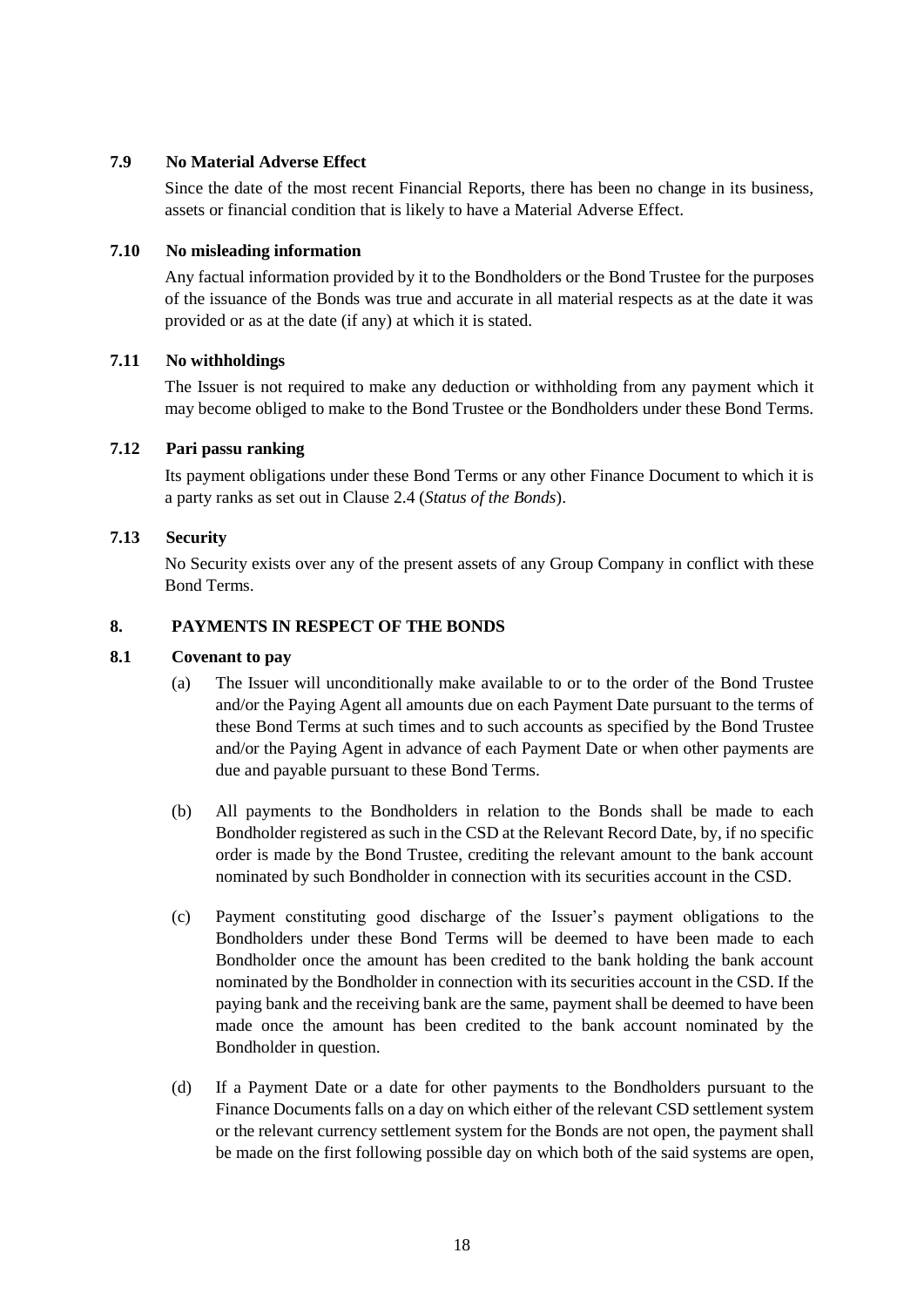unless any provision to the contrary has been set out for such payment in the relevant Finance Document.

### <span id="page-18-0"></span>**8.2 Default interest**

- (a) Default interest will accrue on any Overdue Amount from and including the Payment Date on which it was first due to and excluding the date on which the payment is made at the Interest Rate plus 3 percentage points per annum.
- (b) Default interest accrued on any Overdue Amount pursuant to this Clause [8.2](#page-18-0) (*Default interest*) will be added to the Overdue Amount on each Interest Payment Date until the Overdue Amount and default interest accrued thereon have been repaid in full.
- (c) Upon the occurrence of a Listing Failure Event and for as long as such Listing Failure Event is continuing, the interest on any principal amount outstanding under these Bonds Terms will accrue at the Interest Rate plus 1 percentage point per annum. In the event the Listing Failure Event relates to Temporary Bonds, the Interest Rate will only be increased in respect of such Temporary Bonds.

## **8.3 Partial Payments**

- (a) If the Paying Agent or the Bond Trustee receives a Partial Payment, such Partial Payment shall, in respect of the Issuer's debt under the Finance Documents be considered made for discharge of the debt of the Issuer in the following order of priority:
	- (i) firstly, towards any outstanding fees, liabilities and expenses of the Bond Trustee;
	- (ii) secondly, towards accrued interest due but unpaid; and
	- (iii) thirdly, towards any other outstanding amounts due but unpaid under the Finance Documents.
- (b) Notwithstanding paragraph (a) above, any Partial Payment which is distributed to the Bondholders, shall, after the above mentioned deduction of outstanding fees, liabilities and expenses, be applied (i) firstly towards any principal amount due but unpaid and (ii) secondly, towards accrued interest due but unpaid, in the following situations;
	- (i) the Bond Trustee has served a Default Notice in accordance with Clause [14.2](#page-26-0) (*Acceleration of the Bonds*), or
	- (ii) as a result of a resolution according to Clause [15](#page-27-0) (*Bondholders' decisions*).

#### <span id="page-18-1"></span>**8.4 Taxation**

- (a) The Issuer is responsible for withholding any withholding tax imposed by applicable law on any payments to be made by it in relation to the Finance Documents.
- (b) The Issuer shall, if any tax is withheld in respect of the Bonds under the Finance Documents:
	- (i) gross up the amount of the payment due from it up to such amount which is necessary to ensure that the Bondholders or the Bond Trustee, as the case may be,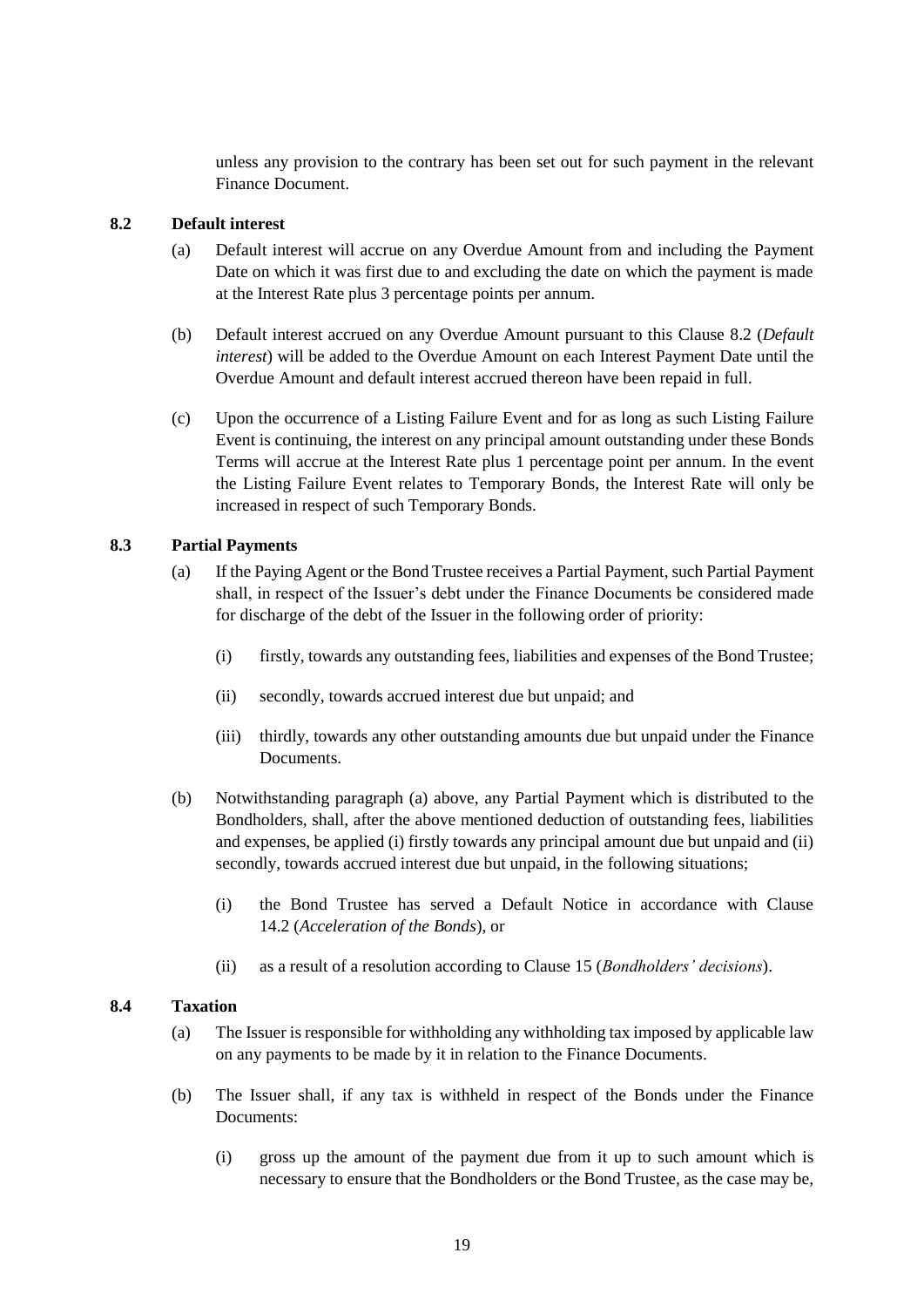receive a net amount which is (after making the required withholding) equal to the payment which would have been received if no withholding had been required; and

- (ii) at the request of the Bond Trustee, deliver to the Bond Trustee evidence that the required tax deduction or withholding has been made.
- (c) Any public fees levied on the trade of Bonds in the secondary market shall be paid by the Bondholders, unless otherwise provided by law or regulation, and the Issuer shall not be responsible for reimbursing any such fees.

## **8.5 Currency**

- (a) All amounts payable under the Finance Documents shall be payable in the denomination of the Bonds set out in Clause [2.1](#page-11-1) (*Amount, denomination and ISIN of the Bonds*). If, however, the denomination differs from the currency of the bank account connected to the Bondholder's account in the CSD, any cash settlement may be exchanged and credited to this bank account.
- (b) Any specific payment instructions, including foreign exchange bank account details, to be connected to the Bondholder's account in the CSD must be provided by the relevant Bondholder to the Paying Agent (either directly or through its account manager in the CSD) within 5 Business Days prior to a Payment Date. Depending on any currency exchange settlement agreements between each Bondholder's bank and the Paying Agent, and opening hours of the receiving bank, cash settlement may be delayed, and payment shall be deemed to have been made once the cash settlement has taken place, provided, however, that no default interest or other penalty shall accrue for the account of the Issuer for such delay.

#### **8.6 Set-off and counterclaims**

The Issuer may not apply or perform any counterclaims or set-off against any payment obligations pursuant to these Bond Terms or any other Finance Document.

## <span id="page-19-0"></span>**9. INTEREST**

### <span id="page-19-1"></span>**9.1 Calculation of interest**

- (a) Each Outstanding Bond will accrue interest at the Interest Rate on the Nominal Amount for each Interest Period, commencing on and including the first date of the Interest Period applicable to the Tranche that Outstanding Bond is issued under, and ending on but excluding the last date of the Interest Period.
- (b) Any Additional Bond will accrue interest at the Interest Rate applicable to the Tranche under which that Additional Bond is issued on the Nominal Amount commencing on the first date of the Interest Period in which the Additional Bonds are issued and thereafter in accordance with Clause [9.1](#page-19-1) (a) above.
- (c) In respect of the Tranche C Bonds, interest shall be calculated on the basis of a 360-day year comprised of twelve months of 30 days each (30/360-days basis), unless: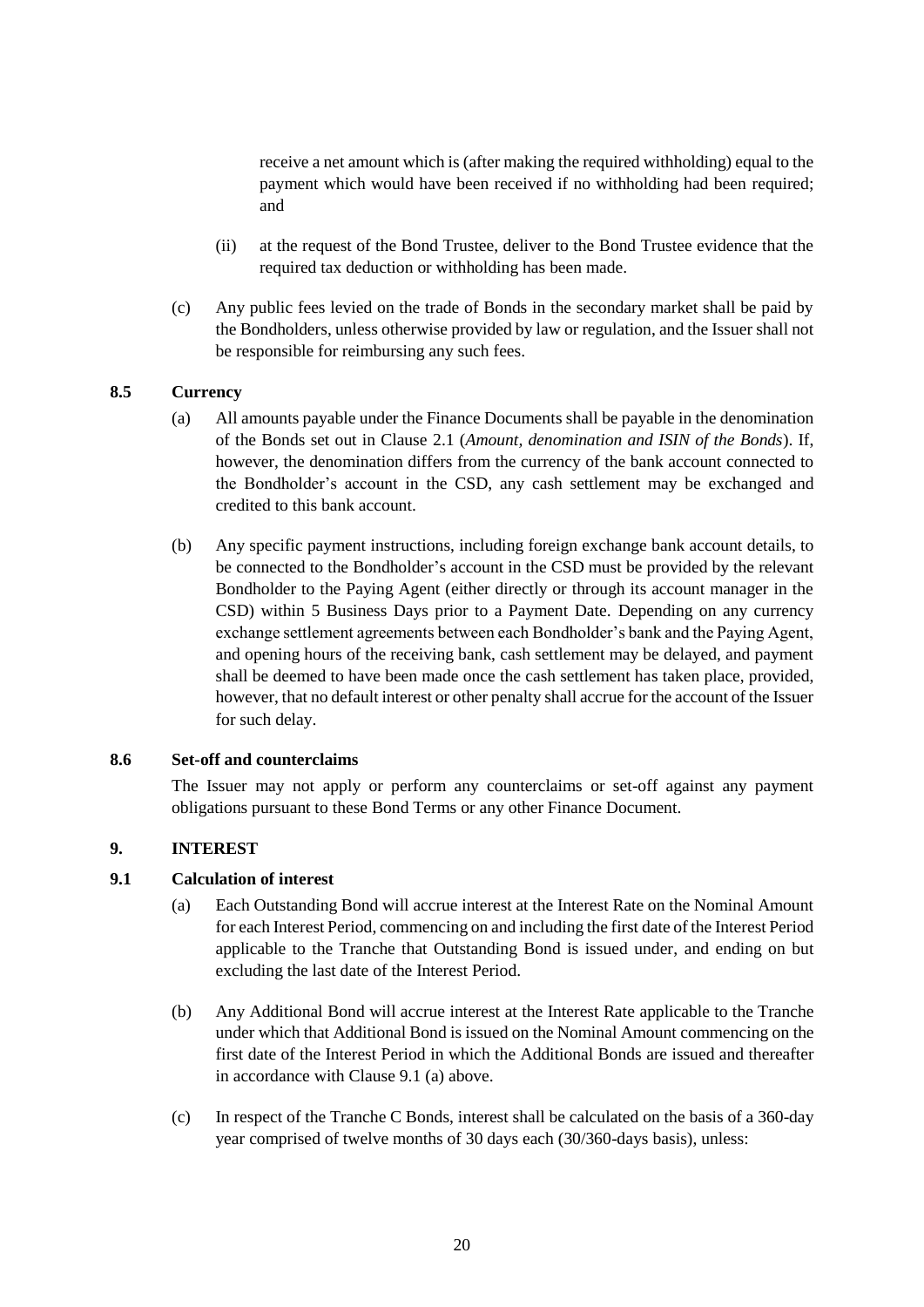- (i) the last day in the relevant Interest Period is the  $31<sup>st</sup>$  calendar day but the first day of that Interest Period is a day other than the  $30<sup>th</sup>$  or the  $31<sup>st</sup>$  day of a month, in which case the month that includes that last day shall not be shortened to a 30– day month; or
- (ii) the last day of the relevant Interest Period is the last calendar day in February, in which case February shall not be lengthened to a 30-day month.
- (c) In respect of the Tranche A Bonds and Tranche B Bonds, interest shall be calculated on the basis of the actual number of days in the Interest Period in respect of which payment is being made divided by 360 (actual/360-days basis). The Interest Rate will be reset at each Interest Quotation Day by the Bond Trustee, who will notify the Issuer and the Paying Agent and, if the Bonds are listed, the Exchange, of the new Interest Rate and the actual number of calendar days for the next Interest Period.

## **9.2 Payment of interest**

Interest shall fall due on each Interest Payment Date for the corresponding preceding Interest Period and, with respect to accrued interest on the principal amount then due and payable, on each Repayment Date.

## <span id="page-20-0"></span>**10. REDEMPTION AND REPURCHASE OF BONDS**

#### <span id="page-20-4"></span>**10.1 Redemption of Bonds**

The Outstanding Bonds under each Tranche will mature in full on the Maturity Date applicable to that Tranche and shall be redeemed by the Issuer on the applicable Maturity Date at a price equal to 100 per cent. of the Nominal Amount.

#### <span id="page-20-3"></span><span id="page-20-1"></span>**10.2 Mandatory repurchase due to a Put Option Event**

- (a) Upon the occurrence of a Put Option Event, each Bondholder will have the right (the "**Put Option**") to require that the Issuer purchases all or some of the Bonds held by that Bondholder at a price equal to 101 per cent. of the Nominal Amount.
- <span id="page-20-2"></span>(b) The Put Option must be exercised within 15 Business Days after the Issuer has given notice to the Bond Trustee and the Bondholders that a Put Option Event has occurred pursuant to Clause [12.3](#page-22-0) (*Put Option Event*). Once notified, the Bondholders' right to exercise the Put Option is irrevocable.
- (c) Each Bondholder may exercise its Put Option by written notice to its account manager for the CSD, who will notify the Paying Agent of the exercise of the Put Option. The Put Option Repayment Date will be the  $5<sup>th</sup>$  Business Day after the end of 15 Business Days exercise period referred to in paragraph [\(b\)](#page-20-2) above. However, the settlement of the Put Option will be based on each Bondholders holding of Bonds at the Put Option Repayment Date.
- (d) If Bonds representing more than 90 per cent. of the Outstanding Bonds have been repurchased pursuant to this Clause [10.2](#page-20-1) (*Mandatory repurchase due to a Put Option Event*), the Issuer is entitled to repurchase all the remaining Outstanding Bonds at the price stated in paragraph [\(a\)](#page-20-3) above (the "**Call Option**") by notifying the remaining Bondholders of its intention to do so no later than 10 Business Days after the Put Option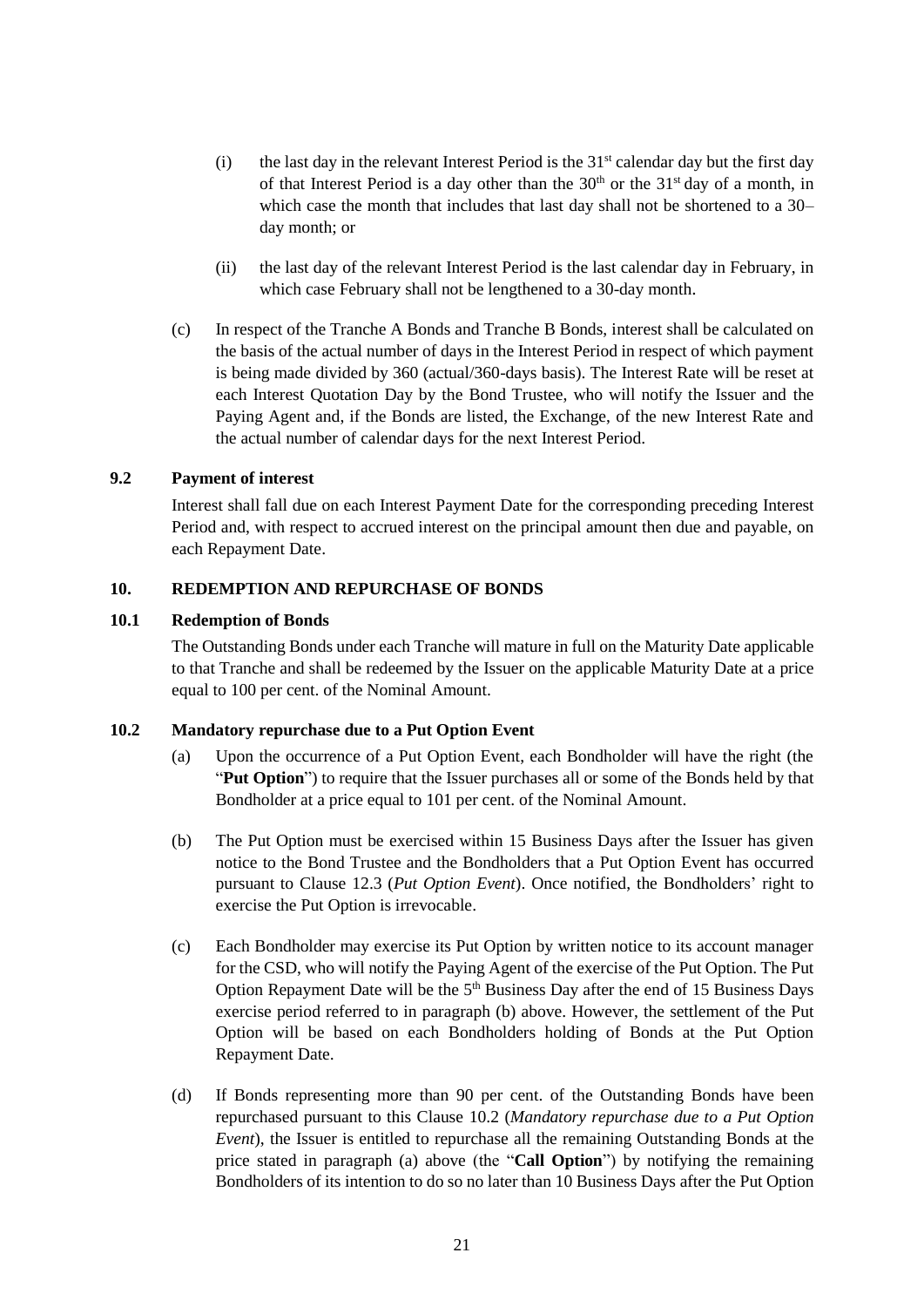Repayment Date. Such notice sent by the Issuer is irrevocable and shall specify the Call Option Repayment Date.

## <span id="page-21-2"></span>**10.3 Early redemption option due to a tax event**

If the Issuer is or will be required to gross up any withheld tax imposed by law from any payment in respect of the Bonds under the Finance Documents pursuant to Clause [8.4](#page-18-1) (*Taxation*) as a result of a change in applicable law implemented after the date of these Bond Terms, the Issuer will have the right to redeem all, but not only some, of the Outstanding Bonds at a price equal to 100 per cent. of the Nominal Amount. The Issuer shall give written notice of such redemption to the Bond Trustee and the Bondholders at least 20 Business Days prior to the Tax Event Repayment Date, provided that no such notice shall be given earlier than 40 Business Days prior to the earliest date on which the Issuer would be obliged to withhold such tax were a payment in respect of the Bonds then due.

## <span id="page-21-0"></span>**11. PURCHASE AND TRANSFER OF BONDS**

## <span id="page-21-3"></span>**11.1 Issuer's purchase of Bonds**

The Issuer may purchase and hold Bonds and such Bonds may be retained, or sold or cancelled in the Issuer's sole discretion, including with respect to Bonds purchased pursuant to Clause [10.2](#page-20-1) (*Mandatory repurchase due to a Put Option Event*).

## **11.2 Restrictions**

- (a) Certain purchase or selling restrictions may apply to Bondholders under applicable local laws and regulations from time to time. Neither the Issuer nor the Bond Trustee shall be responsible for ensuring compliance with such laws and regulations and each Bondholder is responsible for ensuring compliance with the relevant laws and regulations at its own cost and expense.
- (b) A Bondholder who has purchased Bonds in breach of applicable restrictions may, notwithstanding such breach, benefit from the rights attached to the Bonds pursuant to these Bond Terms (including, but not limited to, voting rights), provided that the Issuer shall not incur any additional liability by complying with its obligations to such Bondholder.

#### <span id="page-21-1"></span>**12. INFORMATION UNDERTAKINGS**

#### <span id="page-21-4"></span>**12.1 Financial Reports**

- (a) The Issuer shall prepare Annual Financial Statements in the English language and make them available on its website (alternatively on another relevant information platform) as soon as they become available, and not later than four months after the end of the financial year.
- (b) The Issuer shall prepare Interim Accounts in the English language and make them available on its website (alternatively on another relevant information platform) as soon as they become available, and not later than two months after the end of the relevant interim period.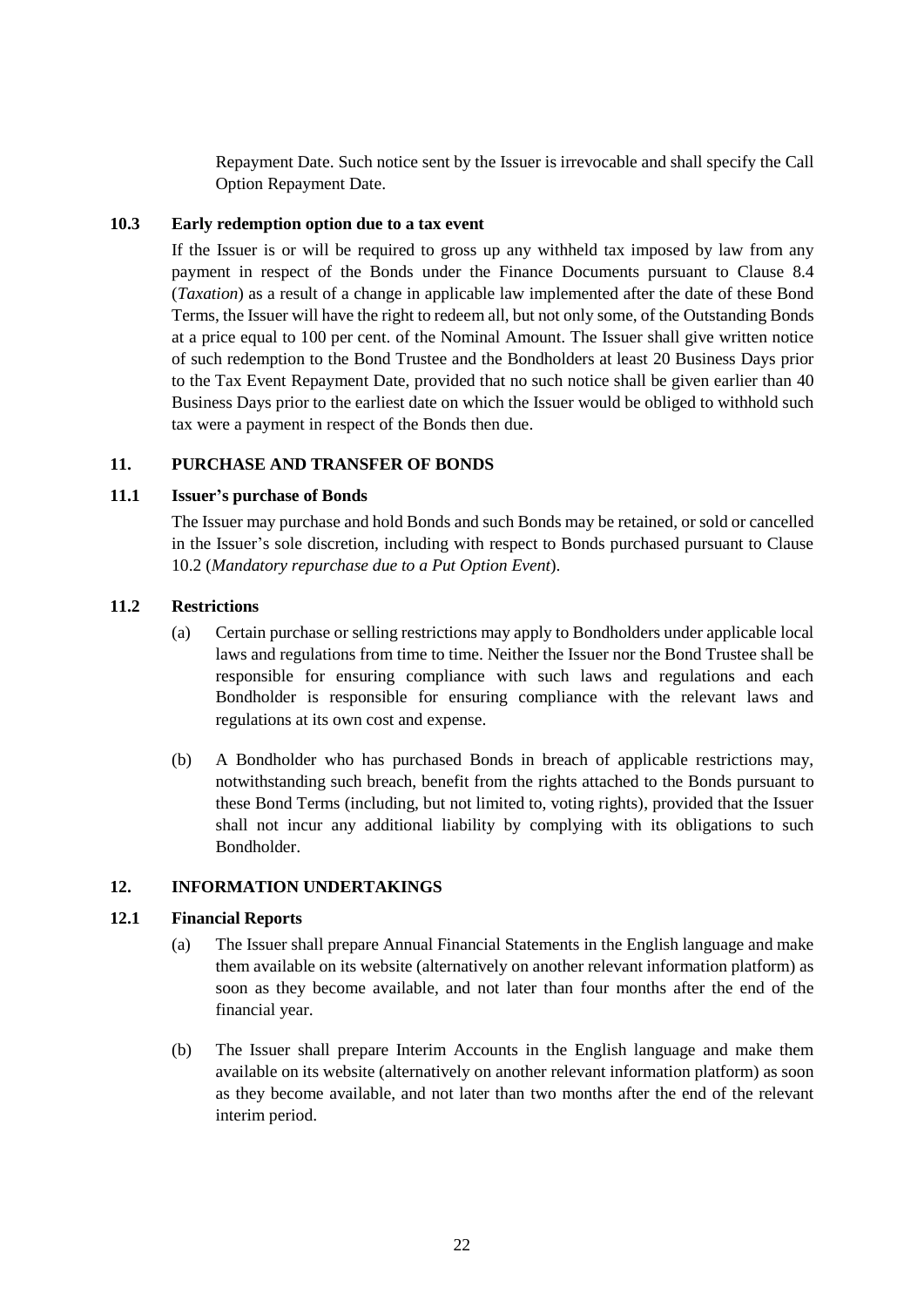### <span id="page-22-1"></span>**12.2 Requirements as to Financial Reports**

- (a) The Issuer shall supply to the Bond Trustee, in connection with the publication of its Financial Reports pursuant to Clause [12.1](#page-21-4) (*Financial Reports*), a Compliance Certificate with a copy of the Financial Reports attached thereto. The Compliance Certificate shall be duly signed by the chief executive officer or the chief financial officer of the Issuer, certifying inter alia that the Financial Reports are fairly representing its financial condition as at the date of the relevant Financial Report and setting out (in reasonable detail) computations evidencing compliance with Clause [13.10](#page-24-2) (*Equity Ratio*) as at such date.
- (b) The Issuer shall procure that the Financial Reports delivered pursuant to Clause [12.1](#page-21-4) (*Financial Reports*) are prepared using the Accounting Standard consistently applied.

## <span id="page-22-0"></span>**12.3 Put Option Event**

The Issuer shall promptly inform the Bond Trustee in writing after becoming aware that a Put Option Event has occurred.

## **12.4 Listing Failure Event**

The Issuer shall promptly inform the Bond Trustee in writing if a Listing Failure Event has occurred. However, no Event of Default shall occur if the Issuer fails (i) to list the Bonds in accordance with Claus[e 4](#page-13-0) (*Admission to Listing)* or (ii) to inform of such Listing Failure Event, only default interest in accordance with paragraph (c) of Clause [8.2](#page-18-0) will accrue as long as such Listing Failure Event is continuing.

### <span id="page-22-2"></span>**12.5 Information: Miscellaneous**

The Issuer shall:

- (a) promptly inform the Bond Trustee in writing of any Event of Default or any event or circumstance which the Issuer understands or could reasonably be expected to understand may lead to an Event of Default and the steps, if any, being taken to remedy it;
- (b) at the request of the Bond Trustee, report the balance of the Issuer's Bonds (to the best of its knowledge, having made due and appropriate enquiries);
- (c) send the Bond Trustee copies of any statutory notifications of the Issuer, including but not limited to in connection with mergers, de-mergers and reduction of the Issuer's share capital or equity;
- (d) if the Bonds are listed on an Exchange, send a copy to the Bond Trustee of its notices to the Exchange;
- (e) if the Issuer and/or the Bonds are rated, inform the Bond Trustee of its and/or the rating of the Bonds, and any changes to such rating;
- (f) inform the Bond Trustee of changes in the registration of the Bonds in the CSD; and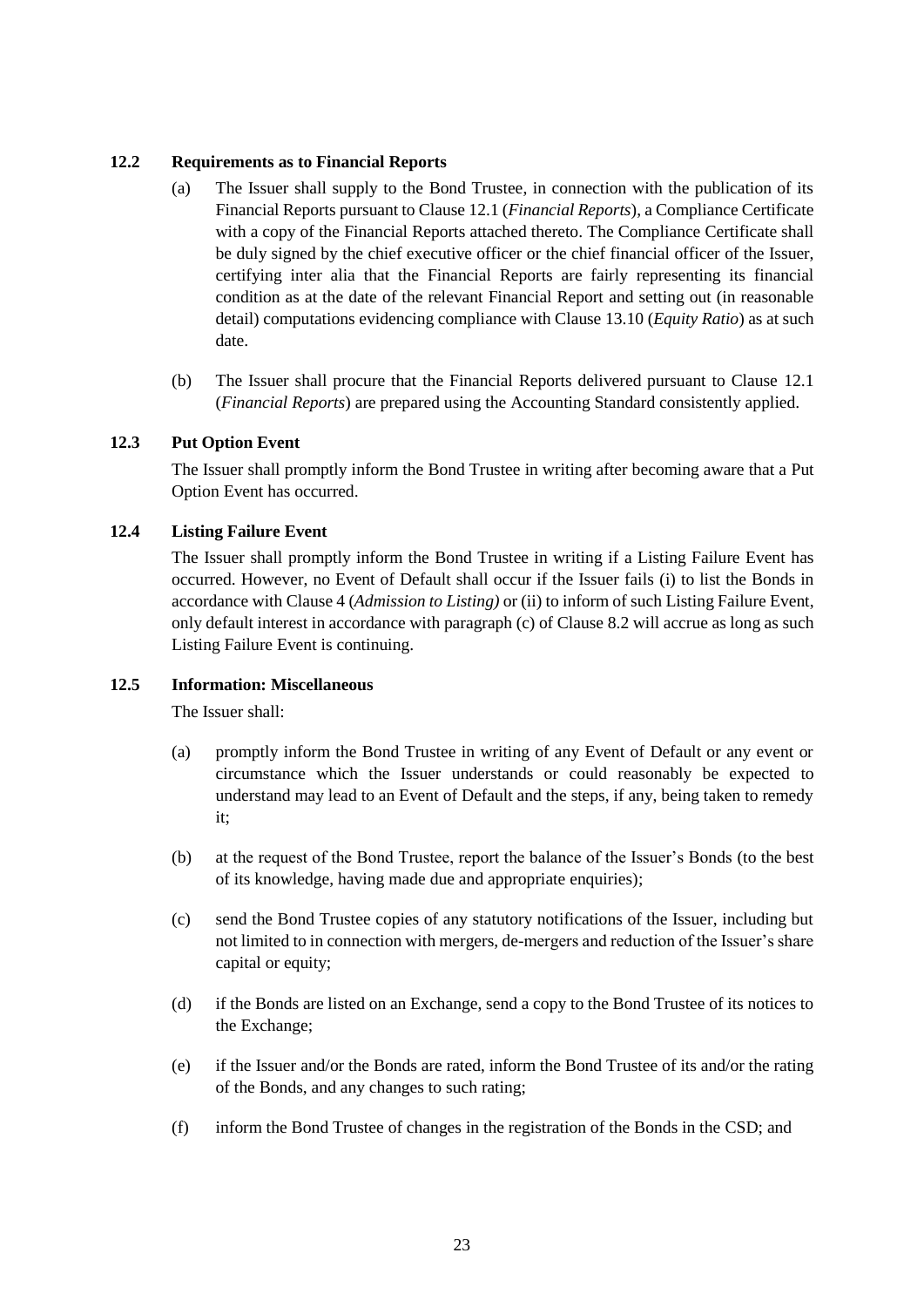(g) within a reasonable time, provide such information about the Issuer's and the Group's business, assets and financial condition as the Bond Trustee may reasonably request.

## <span id="page-23-0"></span>**13. GENERAL AND FINANCIAL UNDERTAKINGS**

The Issuer undertakes to (and shall, where applicable, procure that the other Group Companies will) comply with the undertakings set forth in this Clause [13](#page-23-0) (*General and financial Undertakings*).

## **13.1 Authorisations**

The Issuer shall, and shall procure that each other Group Company will obtain, maintain and comply with the terms of any authorisation, approval, license and consent required for the conduct of its business as carried out from time to time, if a failure to do so would have a Material Adverse Effect.

### <span id="page-23-1"></span>**13.2 Compliance with laws**

The Issuer shall, and shall procure that each other Group Company will, comply with all laws and regulations to which it may be subject from time to time, if a failure to so comply would have a Material Adverse Effect.

### **13.3 Continuation of business**

The Issuer shall procure that no material change is made to the general nature of the business from that carried on by the Group at the Issue Date.

### **13.4 Corporate status**

The Issuer shall not change its type of organization or jurisdiction of incorporation.

#### **13.5 Mergers and de-mergers**

The Issuer shall not, and shall procure that no other Group Company will, carry out:

- (a) any merger or other business combination or corporate reorganisation involving the consolidation of assets and obligations of any Group Company with any other person other than with a Group Company; or
- (b) any demerger or other corporate reorganisation having the same or equivalent effect as a demerger involving a Group Company,

if such merger, demerger, combination or reorganisation would have a Material Adverse Effect.

#### **13.6 Financial support**

- (a) Except as permitted under paragraph (b) below, the Issuer shall not, and shall procure that no other Group Company will, be a creditor in respect of any Financial Support.
- (b) Paragraph (a) above does not apply to any:
	- (i) Financial Support to or for the benefit of any person being a Group Company or any entity owned at least 50% by the Group;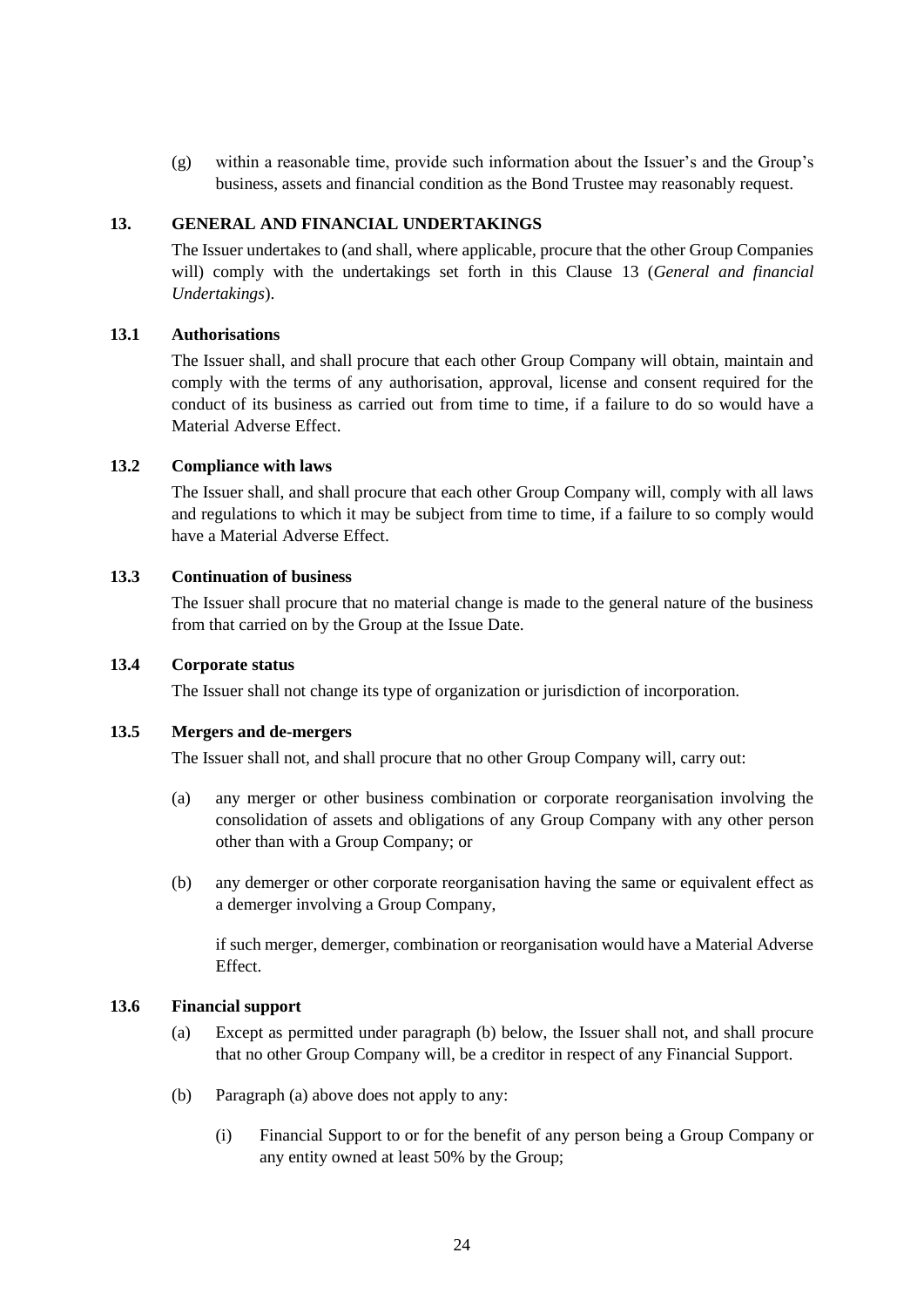- (ii) guarantees and security granted to secure obligations incurred by any Group Company in its ordinary course of business (including but not limited to collateral in connection with credit purchases of goods and services as part of the daily operations of such Group Company);
- (iii) guarantees and security granted to secure obligations or recourse liabilities incurred by any Group Company in its ordinary course of business to any financial institution in respect of any bid or performance bonds, bonding facility, guarantees or letter of credit issued by such financial institution;
- (iv) financial assistance granted in relation to any netting or set-off agreement (cash pool or otherwise) entered into by any member of the Group in ordinary course of its banking arrangements for the purpose of netting debit and credit balances of members of the Group;
- (v) guarantees and security granted in relation to any long term financing of the Group;
- (vi) guarantees and security granted in relation to any derivate transaction entered into by a Group Company in accordance with the Group's hedging policy; and
- (vii) not permitted by (i) (vi) above, loans, guarantees and security not exceeding NOK 1 billion (or equivalent thereof in any other currency).

### **13.7 Disposals**

The Issuer shall not, and shall procure that no other Group Company will, sell, transfer or otherwise dispose of all or substantially all of its assets (including shares or other securities in any person) or operations (other than to a Group Company), unless such sale, transfer or disposal is carried out on arms-length terms and would not have a Material Adverse Effect.

#### **13.8 Related party transactions**

Without limiting Clause [13.2](#page-23-1) (*Compliance with laws*), the Issuer shall conduct all business transactions with any Affiliate on an arm's length basis.

## **13.9 Green Bonds**

The Issuer shall at all times maintain a Green Finance Framework.

#### <span id="page-24-2"></span>**13.10 Equity Ratio**

The Issuer shall ensure that the Group, on a consolidated basis, maintains an Equity Ratio of minimum 30%. The Equity Ratio shall be calculated at the end of each quarter.

#### <span id="page-24-0"></span>**14. EVENTS OF DEFAULT AND ACCELERATION OF THE BONDS**

#### <span id="page-24-1"></span>**14.1 Events of Default**

Each of the events or circumstances set out in this Clause [14.1](#page-24-1) shall constitute an Event of Default:

*(a) Non-payment*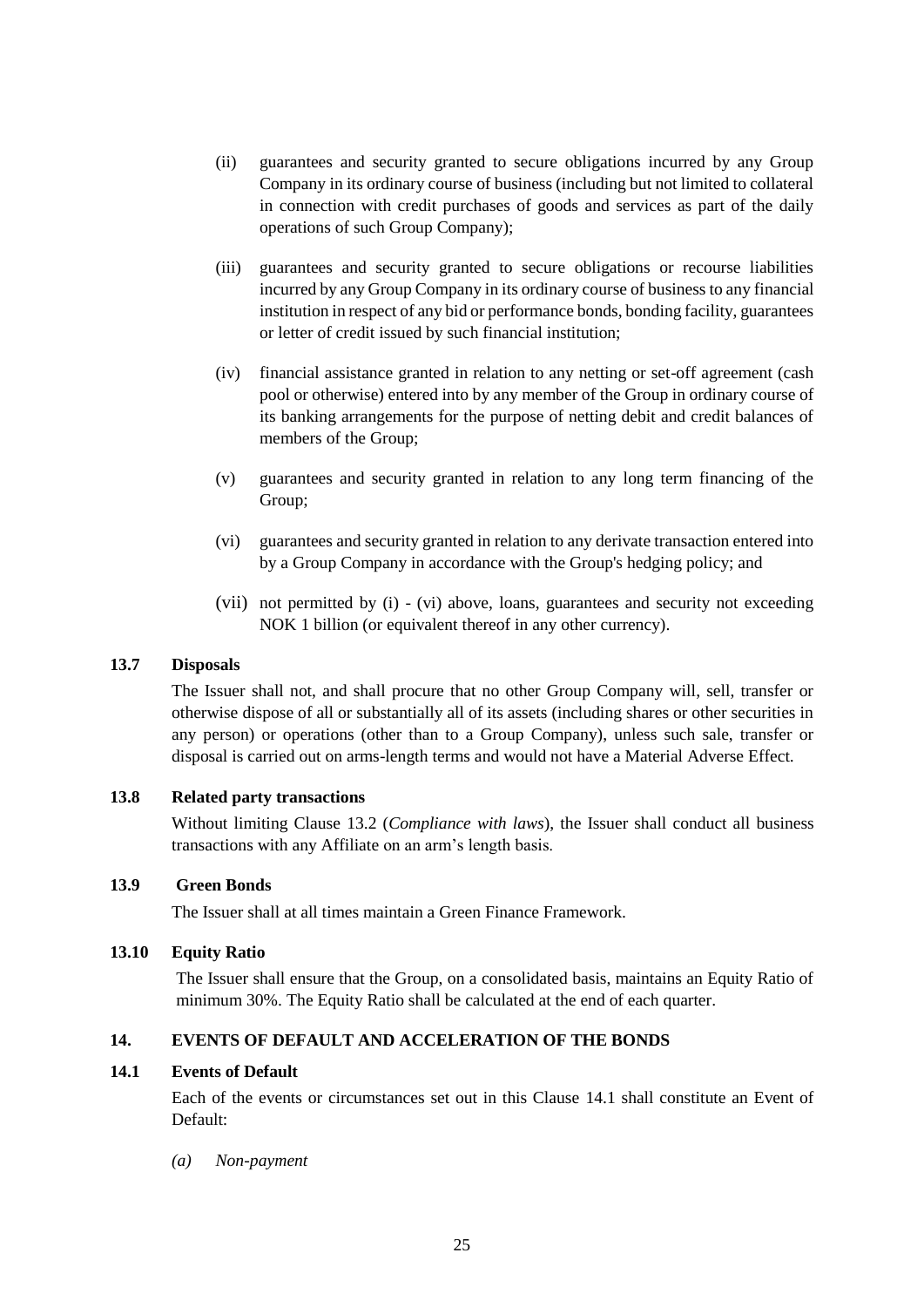The Issuer fails to pay any amount payable by it under the Finance Documents when such amount is due for payment, unless:

- (i) its failure to pay is caused by administrative or technical error in payment systems or the CSD and payment is made within 5 Business Days following the original due date; or
- (ii) in the discretion of the Bond Trustee, the Issuer has substantiated that it is likely that such payment will be made in full within 5 Business Days following the original due date.
- *(b) Breach of other obligations*

The Issuer does not comply with any provision of the Finance Documents other than set out under paragraph (a) (*Non-payment*) above, unless such failure is capable of being remedied and is remedied within 20 Business Days after the earlier of the Issuer's actual knowledge thereof, or notice thereof is given to the Issuer by the Bond Trustee.

*(c) Misrepresentation* 

Any representation, warranty or statement (including statements in Compliance Certificates) made by the Issuer under or in connection with any Finance Documents is or proves to have been incorrect, inaccurate or misleading in any material respect when made.

*(d) Cross acceleration*

If for any Group Company:

- (i) any Financial Indebtedness is not paid when due nor within any applicable grace period; or
- (ii) any Financial Indebtedness is declared to be or otherwise becomes due and payable prior to its specified maturity as a result of an event of default (however described); or
- (iii) any commitment for any Financial Indebtedness is cancelled or suspended by a creditor as a result of an event of default (however described),

provided however that the aggregate amount of such Financial Indebtedness or commitment for Financial Indebtedness falling within paragraphs (i) to (iii) above exceeds an amount equal to 1.0% of the Equity (as set out in the Issuer's most recent Financial Reports).

*(e) Insolvency and insolvency proceedings*

The Issuer:

(i) is Insolvent; or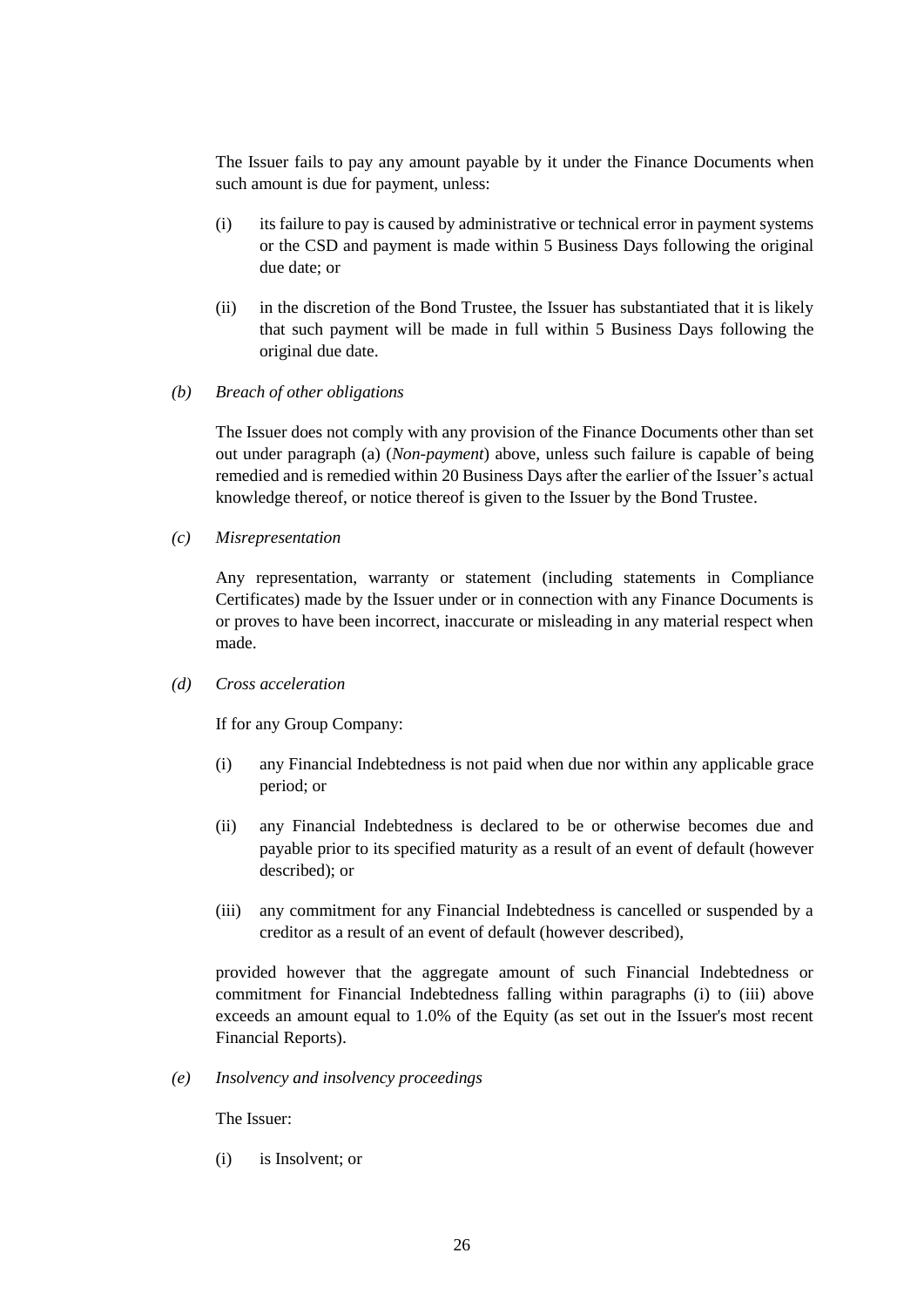- (ii) is object of any corporate action or any legal proceedings is taken in relation to:
	- (A) the suspension of payments, a moratorium of any indebtedness, windingup, dissolution, administration or reorganisation (by way of voluntary arrangement, scheme of arrangement or otherwise) other than a solvent liquidation or reorganization; or
	- (B) a composition, compromise, assignment or arrangement with any creditor which may materially impair the Issuer's ability to perform its payment obligations under these Bond Terms; or
	- (C) the appointment of a liquidator (other than in respect of a solvent liquidation), receiver, administrative receiver, administrator, compulsory manager or other similar officer of any of its assets; or
	- (D) enforcement of any Security over any of its or their assets having an aggregate value exceeding the threshold amount set out in paragraph (d) (*Cross acceleration*) above; or
	- $(E)$  for  $(A)$   $(D)$  above, any analogous procedure or step is taken in any jurisdiction in respect of any such company,

however this shall not apply to any petition which is frivolous or vexatious and is discharged, stayed or dismissed within 20 Business Days of commencement.

*(f) Creditor's process*

Any expropriation, attachment, sequestration, distress or execution affects any asset or assets of the Issuer having an aggregate value exceeding the threshold amount set out in paragraph (d) (*Cross acceleration*) above and is not discharged within 20 Business Days.

## *(g) Unlawfulness*

It is or becomes unlawful for the Issuer to perform or comply with any of its obligations under the Finance Documents to the extent this may materially impair:

- (i) the ability of the Issuer to perform its obligations under these Bond Terms; or
- (ii) the ability of the Bond Trustee to exercise any material right or power vested to it under the Finance Documents.

## <span id="page-26-0"></span>**14.2 Acceleration of the Bonds**

If an Event of Default has occurred and is continuing, the Bond Trustee may, in its discretion in order to protect the interests of the Bondholders, or upon instruction received from the Bondholders pursuant to Clause [14.3](#page-27-2) (*Bondholders' instructions*) below, by serving a Default Notice: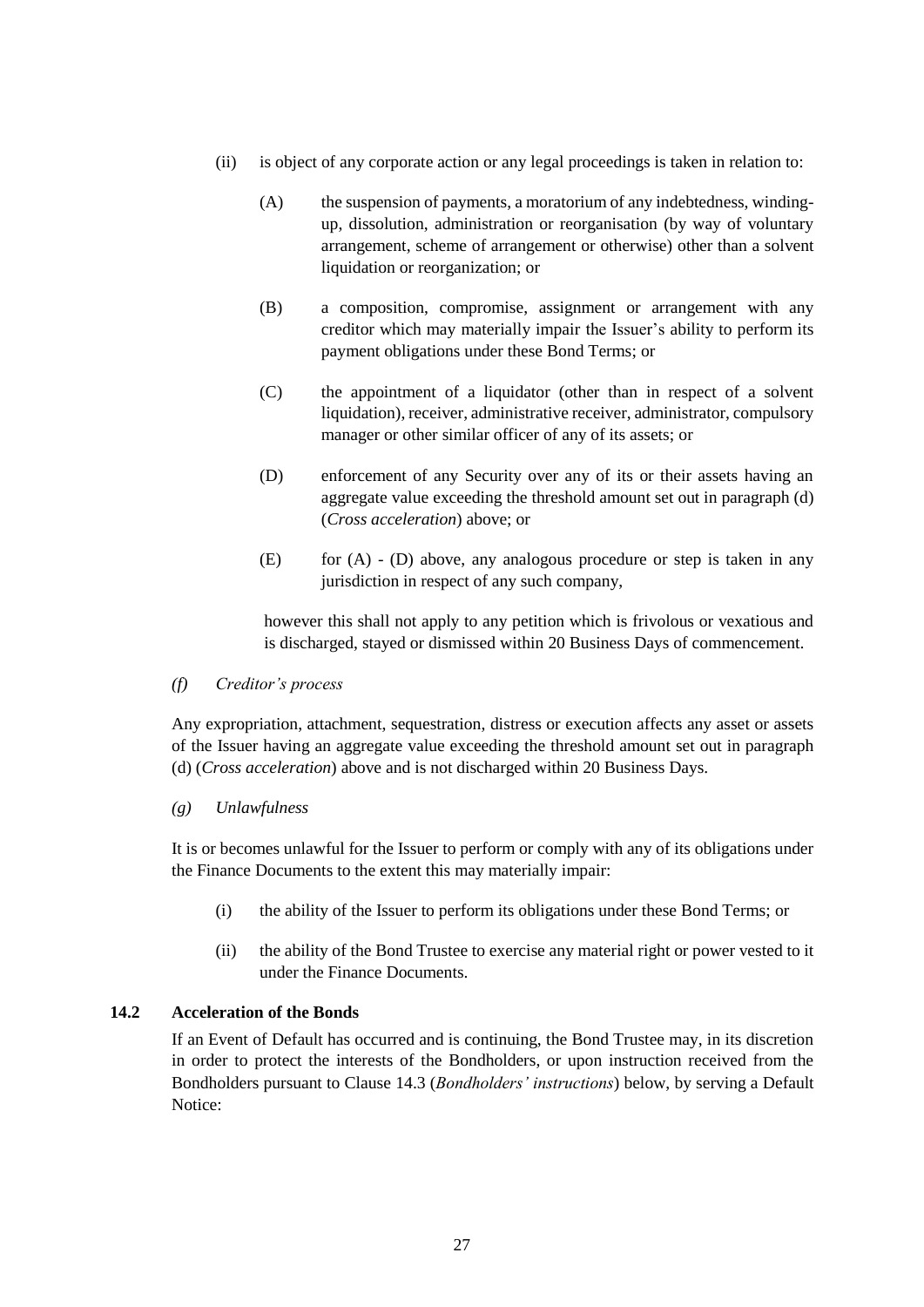- (a) declare that the Outstanding Bonds, together with accrued interest and all other amounts accrued or outstanding under the Finance Documents be immediately due and payable, at which time they shall become immediately due and payable; and/or
- (b) exercise any or all of its rights, remedies, powers or discretions under the Finance Documents or take such further measures as are necessary to recover the amounts outstanding under the Finance Documents.

## <span id="page-27-2"></span>**14.3 Bondholders' instructions**

The Bond Trustee shall serve a Default Notice pursuant to Clause [14.2](#page-26-0) (*Acceleration of the Bonds*) if:

- (a) the Bond Trustee receives a demand in writing from Bondholders representing a simple majority of the Voting Bonds, that an Event of Default shall be declared, and a Bondholders' Meeting has not made a resolution to the contrary; or
- (b) the Bondholders' Meeting, by a simple majority decision, has approved the declaration of an Event of Default.

## **14.4 Calculation of claim**

The claim derived from the Outstanding Bonds due for payment as a result of the serving of a *Default* Notice will be calculated at the redemption price set out in Clause [10.1](#page-20-4) (Redemption of Bonds).

### <span id="page-27-0"></span>**15. BONDHOLDERS' DECISIONS**

#### <span id="page-27-1"></span>**15.1 Authority of the Bondholders' Meeting**

- (a) A Bondholders' Meeting may, on behalf of the Bondholders, resolve to alter any of these Bond Terms, including, but not limited to, any reduction of principal or interest and any conversion of the Bonds into other capital classes.
- (b) The Bondholders' Meeting cannot resolve that any overdue payment of any instalment shall be reduced unless there is a pro rata reduction of the principal that has not fallen due, but may resolve that accrued interest (whether overdue or not) shall be reduced without a corresponding reduction of principal.
- (c) The Bondholders' Meeting may not adopt resolutions which will give certain Bondholders an unreasonable advantage at the expense of other Bondholders.
- (d) Subject to the power of the Bond Trustee to take certain action as set out in Clause [16.1](#page-32-2) (*Power to represent the Bondholders*), if a resolution by, or an approval of, the Bondholders is required, such resolution may be passed at a Bondholders' Meeting. Resolutions passed at any Bondholders' Meeting will be binding upon all Bondholders.
- (e) Bondholders' Meetings shall be held jointly for the Tranche A Bonds, the Tranche B Bonds and the Tranche C Bonds, however, so that on matters relating to terms of or rights assigned solely to the Tranche A Bonds, the Tranche B Bonds or the Tranche C Bonds, respectively, Bondholders' Meetings may be held separately and the holders of the bonds within each Tranche shall vote separately (and any resolution so made shall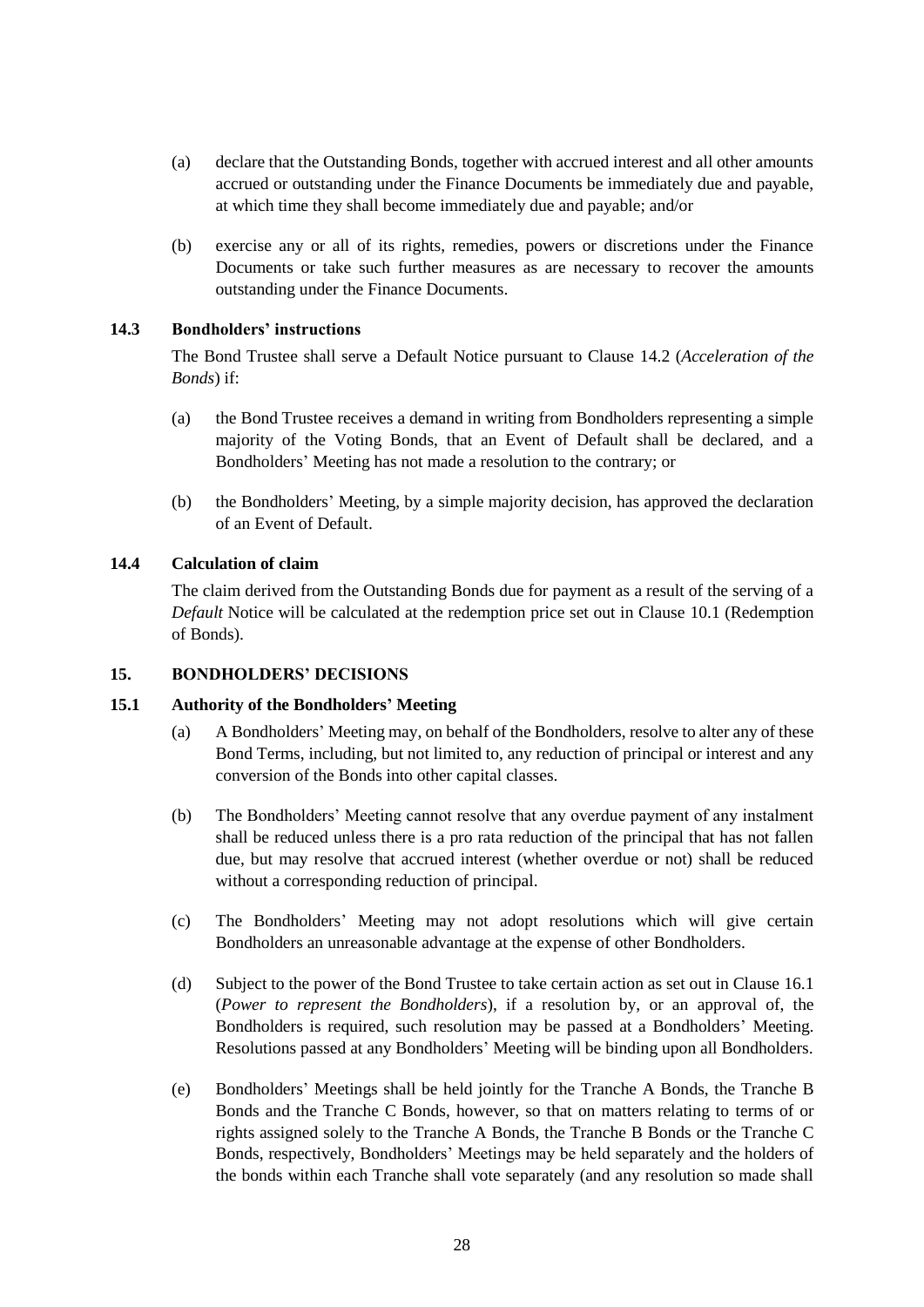be binding for all Bondholders in that Tranche if a sufficient majority of votes from Tranche A Bonds, Tranche B Bonds and Tranche C Bonds, respectively, are obtained).

- (f) At least 50 per cent. of the Voting Bonds must be represented at a Bondholders' Meeting for a quorum to be present, unless Bondholders within each Tranche are to vote separately in accordance with paragraph (e) above, in which case 50% of the Voting Bonds in each Tranche will form a quorum for that Tranche.
- (g) Resolutions will be passed by simple majority of the Voting Bonds (or Voting Bonds within in each Tranche, where Bondholders within each Tranche are to vote separately in accordance with paragraph (e) above) represented at the Bondholders' Meeting, unless otherwise set out in paragraph [\(h\)](#page-28-0) below.
- <span id="page-28-0"></span>(h) Save for any amendments or waivers which can be made without resolution pursuant to Claus[e 17.1](#page-36-2) (*Procedure for amendments and waivers*) paragraph (a), section (i) and (ii), a majority of at least 2/3 of the Voting Bonds represented at the Bondholders' Meeting is required for approval of any waiver or amendment of these Bond Terms.

#### <span id="page-28-2"></span><span id="page-28-1"></span>**15.2 Procedure for arranging a Bondholders' Meeting**

- (a) A Bondholders' Meeting shall be convened by the Bond Trustee upon the request in writing of:
	- (i) the Issuer;
	- (ii) Bondholders representing at least 1/10 of all Voting Bonds;
	- (iii) if a Bondholders' Meeting is to be held separately within any Tranche in accordance with Clause [15.1](#page-27-1) (e), Bondholders representing at least 1/10 of the Voting Bonds within that Tranche;
	- (iv) the Exchange, if the Bonds are listed and the Exchange is entitled to do so pursuant to the general rules and regulations of the Exchange; or
	- (v) the Bond Trustee.

The request shall clearly state the matters to be discussed and resolved.

- (b) If the Bond Trustee has not convened a Bondholders' Meeting within 10 Business Days after having received a valid request for calling a Bondholders' Meeting pursuant to paragrap[h \(a\)](#page-28-1) above, then the requesting party may call the Bondholders' Meeting itself.
- (c) Summons to a Bondholders' Meeting must be sent no later than 10 Business Days prior to the proposed date of the Bondholders' Meeting. The Summons shall be sent to all Bondholders registered in the CSD at the time the Summons is sent from the CSD. If the Bonds are listed, the Issuer shall ensure that the Summons is published in accordance with the applicable regulations of the Exchange. The Summons shall also be published on the website of the Bond Trustee (alternatively by press release or other relevant information platform).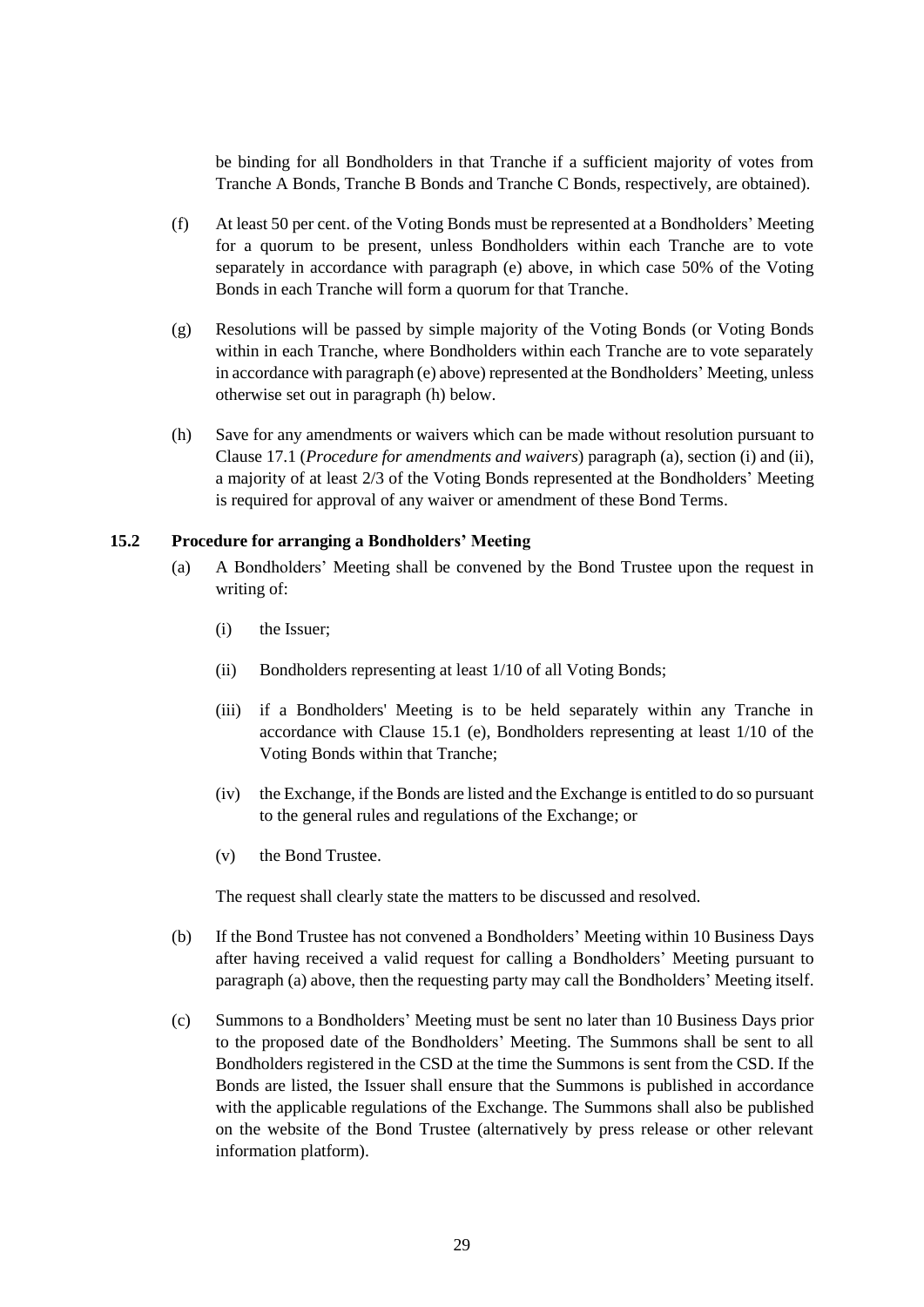- (d) Any Summons for a Bondholders' Meeting must clearly state the agenda for the Bondholders' Meeting and the matters to be resolved. The Bond Trustee may include additional agenda items to those requested by the person calling for the Bondholders' Meeting in the Summons. If the Summons contains proposed amendments to these Bond Terms, a description of the proposed amendments must be set out in the Summons.
- (e) Items which have not been included in the Summons may not be put to a vote at the Bondholders' Meeting.
- (f) By written notice to the Issuer, the Bond Trustee may prohibit the Issuer from acquiring or dispose of Bonds during the period from the date of the Summons until the date of the Bondholders' Meeting, unless the acquisition of Bonds is made by the Issuer pursuant to Clause [10](#page-20-0) (*Redemption and Repurchase of Bonds*).
- (g) A Bondholders' Meeting may be held on premises selected by the Bond Trustee, or if paragraph (b) above applies, by the person convening the Bondholders' Meeting (however to be held in the capital of the Relevant Jurisdiction). The Bondholders' Meeting will be opened and, unless otherwise decided by the Bondholders' Meeting, chaired by the Bond Trustee. If the Bond Trustee is not present, the Bondholders' Meeting will be opened by a Bondholder and be chaired by a representative elected by the Bondholders' Meeting (the Bond Trustee or such other representative, the "**Chairperson**").
- (h) Each Bondholder, the Bond Trustee and, if the Bonds are listed, representatives of the Exchange, or any person or persons acting under a power of attorney for a Bondholder, shall have the right to attend the Bondholders' Meeting (each a "**Representative**"). The Chairperson may grant access to the meeting to other persons not being Representatives, unless the Bondholders' Meeting decides otherwise. In addition, each Representative has the right to be accompanied by an advisor. In case of dispute or doubt with regard to whether a person is a Representative or entitled to vote, the Chairperson will decide who may attend the Bondholders' Meeting and exercise voting rights.
- (i) Representatives of the Issuer have the right to attend the Bondholders' Meeting. The Bondholders Meeting may resolve to exclude the Issuer's representatives and/or any person holding only Issuer's Bonds (or any representative of such person) from participating in the meeting at certain times, however, the Issuer's representative and any such other person shall have the right to be present during the voting.
- (j) Minutes of the Bondholders' Meeting must be recorded by, or by someone acting at the instruction of, the Chairperson. The minutes must state the number of Voting Bonds represented at the Bondholders' Meeting, the resolutions passed at the meeting, and the results of the vote on the matters to be decided at the Bondholders' Meeting. The minutes shall be signed by the Chairperson and at least one other person. The minutes will be deposited with the Bond Trustee who shall make available a copy to the Bondholders and the Issuer upon request.
- (k) The Bond Trustee will ensure that the Issuer, the Bondholders and the Exchange are notified of resolutions passed at the Bondholders' Meeting and that the resolutions are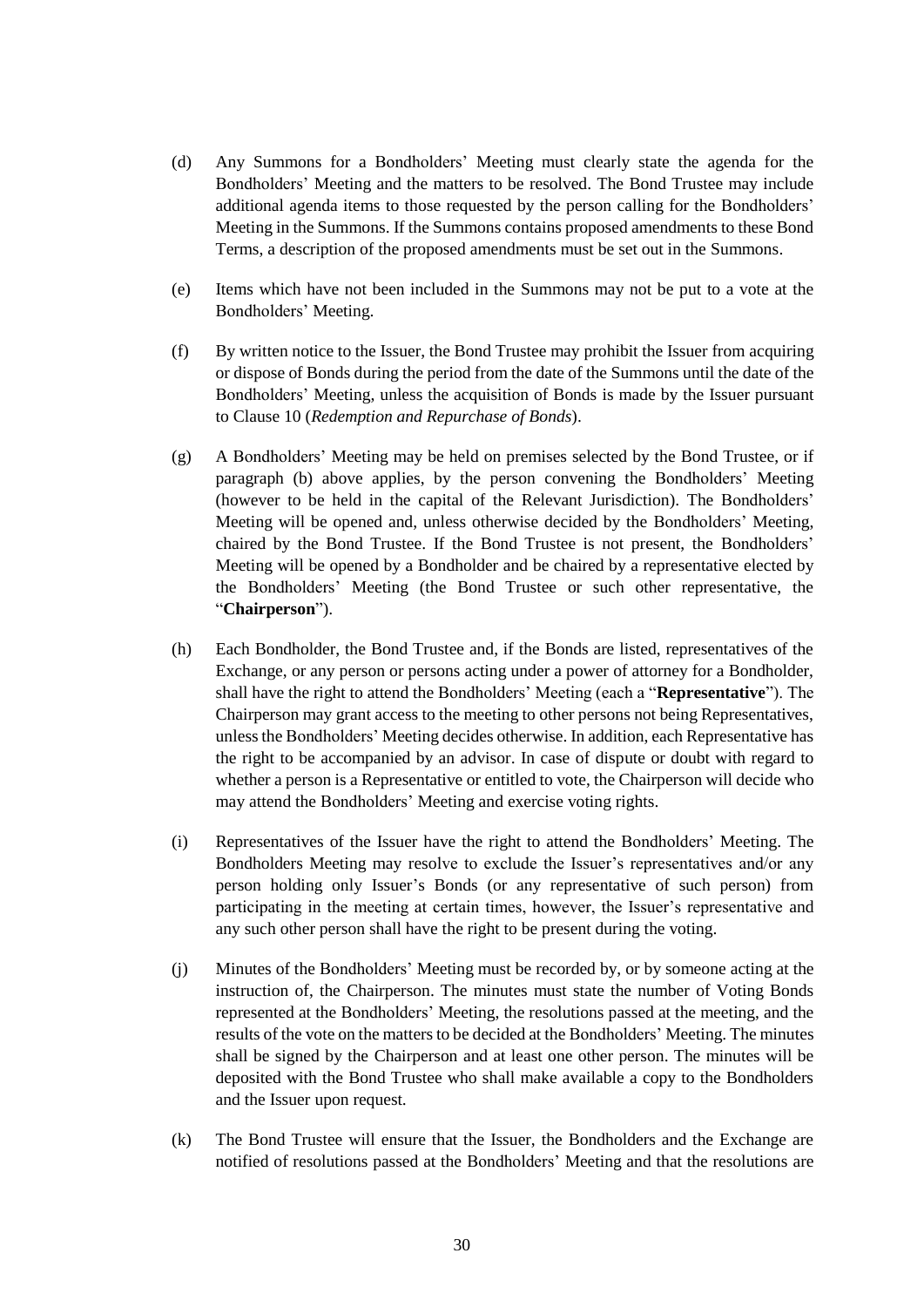published on the website of the Bond Trustee (or other relevant electronically platform or press release).

(l) The Issuer shall bear the costs and expenses incurred in connection with convening a Bondholders' Meeting regardless of who has convened the Bondholders' Meeting, including any reasonable costs and fees incurred by the Bond Trustee.

### <span id="page-30-0"></span>**15.3 Voting rules**

- (a) Each Bondholder (or person acting for a Bondholder under a power of attorney) may cast one vote for each Voting Bond owned on the Relevant Record Date, ref. Claus[e 3.3](#page-13-2) (*Bondholders' rights*). The Chairperson may, in its sole discretion, decide on accepted evidence of ownership of Voting Bonds.
- (b) Issuer's Bonds shall not carry any voting rights. The Chairperson shall determine any question concerning whether any Bonds will be considered Issuer's Bonds.
- (c) For the purposes of this Clause [15](#page-27-0) (*Bondholders' decisions*), a Bondholder that has a Bond registered in the name of a nominee will, in accordance with Clause [3.3](#page-13-2) (*Bondholders' rights*), be deemed to be the owner of the Bond rather than the nominee. No vote may be cast by any nominee if the Bondholder has presented relevant evidence to the Bond Trustee pursuant to Clause [3.3](#page-13-2) (*Bondholders' rights*) stating that it is the owner of the Bonds voted for. If the Bondholder has voted directly for any of its nominee registered Bonds, the Bondholder's votes shall take precedence over votes submitted by the nominee for the same Bonds.
- (d) Any of the Issuer, the Bond Trustee and any Bondholder has the right to demand a vote by ballot. In case of parity of votes, the Chairperson will have the deciding vote.

#### <span id="page-30-1"></span>**15.4 Repeated Bondholders' Meeting**

- (a) Even if the necessary quorum set out in paragraph (e) of Clause [15.1](#page-27-1) (*Authority of the Bondholders' Meeting*) is not achieved, the Bondholders' Meeting shall be held and voting completed for the purpose of recording the voting results in the minutes of the Bondholders' Meeting. The Bond Trustee or the person who convened the initial Bondholders' Meeting may, within 10 Business Days of that Bondholders' Meeting, convene a repeated meeting with the same agenda as the first meeting.
- (b) The provisions and procedures regarding Bondholders' Meetings as set out in Clause [15.1](#page-27-1) (*Authority of the Bondholders' Meeting*), Clause [15.2](#page-28-2) (*Procedure for arranging a Bondholders' Meeting*) and Claus[e 15.3](#page-30-0) (*Voting rules*) shall apply *mutatis mutandis* to a repeated Bondholders' Meeting, with the exception that the quorum requirements set out in paragraph (e) of Claus[e 15.1](#page-27-1) (*Authority of the Bondholders' Meeting*) shall not apply to a repeated Bondholders' Meeting. A Summons for a repeated Bondholders' Meeting shall also contain the voting results obtained in the initial Bondholders' Meeting.
- (c) A repeated Bondholders' Meeting may only be convened once for each original Bondholders' Meeting. A repeated Bondholders' Meeting may be convened pursuant to the procedures of a Written Resolution in accordance with Clause [15.5](#page-31-0) (*Written Resolutions*), even if the initial meeting was held pursuant to the procedures of a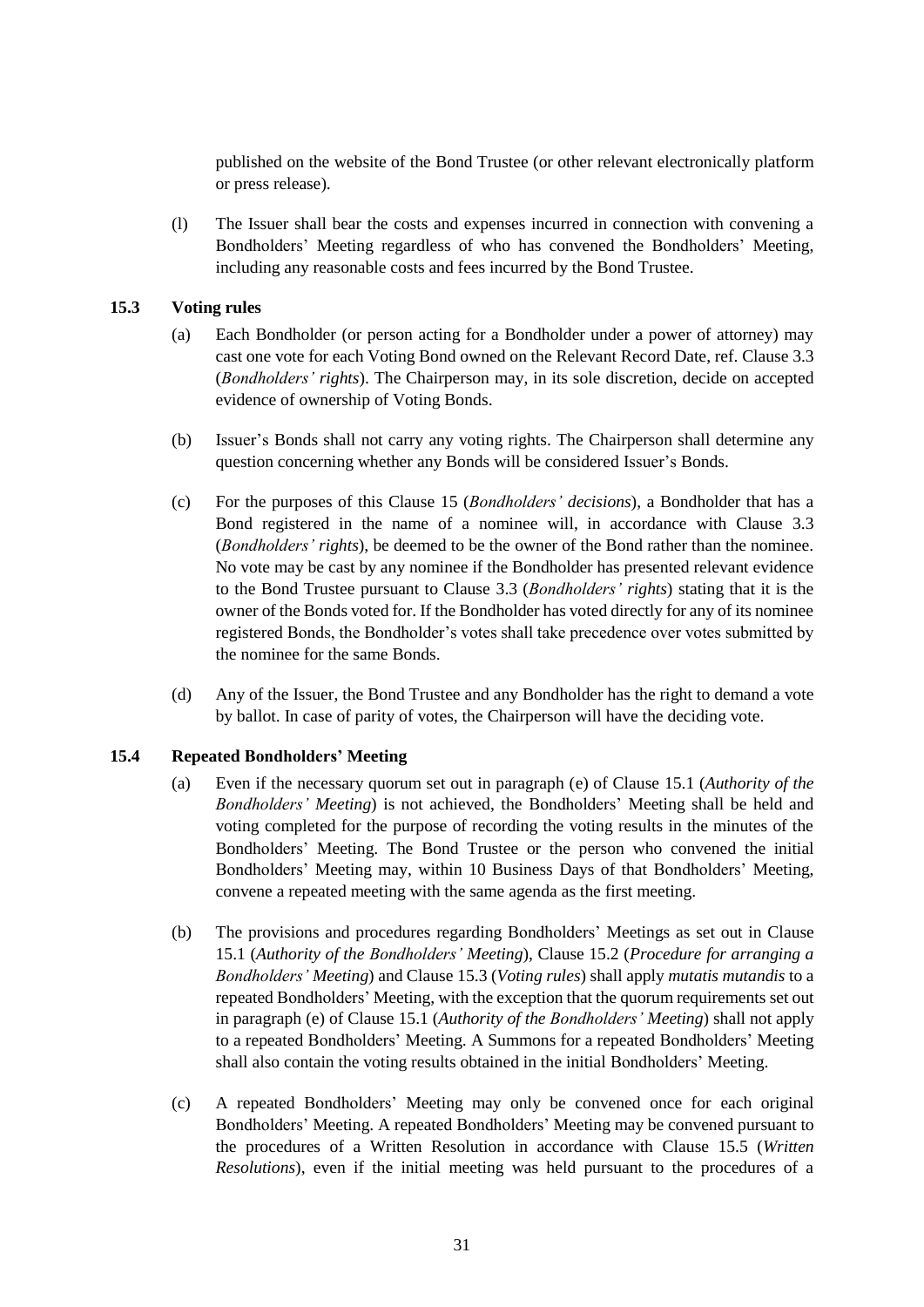Bondholders' Meeting in accordance with Clause [15.2](#page-28-2) (*Procedure for arranging a Bondholders' Meeting*) and vice versa.

### <span id="page-31-0"></span>**15.5 Written Resolutions**

- (a) Subject to these Bond Terms, anything which may be resolved by the Bondholders in a Bondholders' Meeting pursuant to Clause [15.1](#page-27-1) (*Authority of the Bondholders' Meeting*) may also be resolved by way of a Written Resolution. A Written Resolution passed with the relevant majority is as valid as if it had been passed by the Bondholders in a Bondholders' Meeting, and any reference in any Finance Document to a Bondholders' Meeting shall be construed accordingly.
- (b) The person requesting a Bondholders' Meeting may instead request that the relevant matters are to be resolved by Written Resolution only, unless the Bond Trustee decides otherwise.
- (c) The Summons for the Written Resolution shall be sent to the Bondholders registered in the CSD at the time the Summons is sent from the CSD and published at the Bond Trustee's web site, or other relevant electronic platform or via press release.
- (d) The provisions set out in Clause [15.1](#page-27-1) (*Authority of the Bondholders' Meeting*), [15.2](#page-28-2) (*Procedure for arranging a Bondholders' Meeting*), Clause [15.3](#page-30-0) (*Voting Rules*) and Claus[e 15.4](#page-30-1) (*Repeated Bondholders' Meeting*) shall apply *mutatis mutandis* to a Written Resolution, except that:
	- (i) the provisions set out in paragraphs (g), (h) and (i) of Claus[e 15.2](#page-28-2) (*Procedure for arranging Bondholders Meetings*); or
	- (ii) provisions which are otherwise in conflict with the requirements of this Clause [15.5](#page-31-0) (*Written Resolution*),

shall not apply to a Written Resolution.

- (e) The Summons for a Written Resolution shall include:
	- (i) instructions as to how to vote to each separate item in the Summons (including instructions as to how voting can be done electronically if relevant); and
	- (ii) the time limit within which the Bond Trustee must have received all votes necessary in order for the Written Resolution to be passed with the requisite majority (the "**Voting Period**"), which shall be at least 10 Business Days but not more than 15 Business Days from the date of the Summons.
- (f) Only Bondholders of Voting Bonds registered with the CSD on the Relevant Record Date, or the beneficial owner thereof having presented relevant evidence to the Bond Trustee pursuant to Clause [3.3](#page-13-2) (*Bondholders' rights*), will be counted in the Written Resolution.
- (g) A Written Resolution is passed when the requisite majority set out in paragraph (e) or paragraph (f) of Clause [15.1](#page-27-1) (*Authority of Bondholders' Meeting*) has been obtained,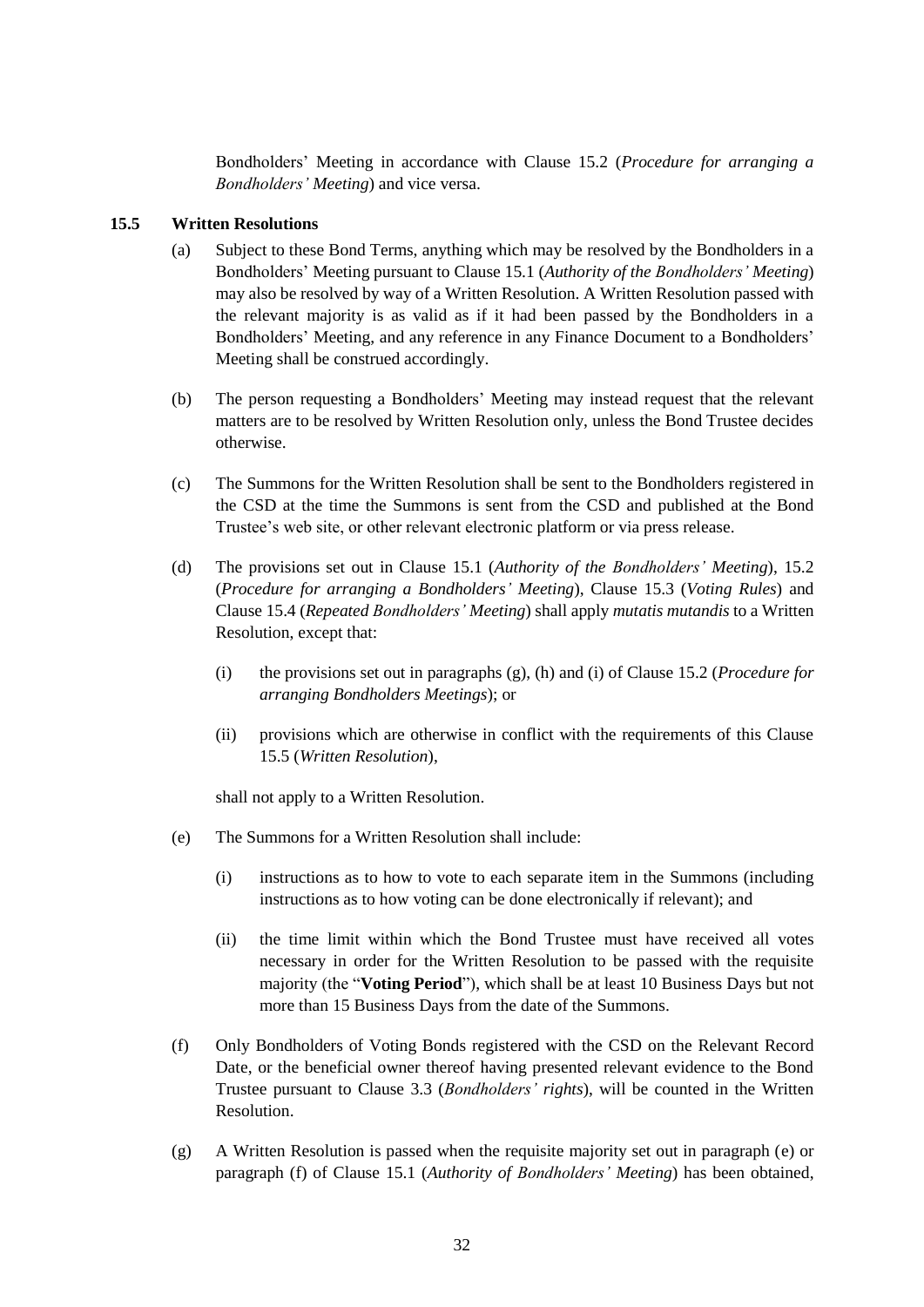based on a quorum of the total number of Voting Bonds, even if the Voting Period has not yet expired. A Written Resolution will also be resolved if the sufficient numbers of negative votes are received prior to the expiry of the Voting Period.

- (h) The effective date of a Written Resolution passed prior to the expiry of the Voting Period is the date when the resolution is approved by the last Bondholder that results in the necessary voting majority being obtained.
- (i) If no resolution is passed prior to the expiry of the Voting Period, the number of votes shall be calculated at the close of business on the last day of the Voting Period, and a decision will be made based on the quorum and majority requirements set out in paragraphs (e) to (g) of Clause [15.1\(](#page-27-1)*Authority of Bondholders' Meeting*).

#### <span id="page-32-0"></span>**16. THE BOND TRUSTEE**

#### <span id="page-32-2"></span>**16.1 Power to represent the Bondholders**

- (a) The Bond Trustee has power and authority to act on behalf of, and/or represent, the Bondholders in all matters, including but not limited to taking any legal or other action, including enforcement of these Bond Terms, and the commencement of bankruptcy or other insolvency proceedings against the Issuer, or others.
- (b) The Issuer shall promptly upon request provide the Bond Trustee with any such documents, information and other assistance (in form and substance satisfactory to the Bond Trustee), that the Bond Trustee deems necessary for the purpose of exercising its and the Bondholders' rights and/or carrying out its duties under the Finance Documents.

#### <span id="page-32-1"></span>**16.2 The duties and authority of the Bond Trustee**

- (a) The Bond Trustee shall represent the Bondholders in accordance with the Finance Documents, including, inter alia, by following up on the delivery of any Compliance Certificates and such other documents which the Issuer is obliged to disclose or deliver to the Bond Trustee pursuant to the Finance Documents and, when relevant, in relation to accelerating and enforcing the Bonds on behalf of the Bondholders.
- (b) The Bond Trustee is not obligated to assess or monitor the financial condition of the Issuer unless to the extent expressly set out in these Bond Terms, or to take any steps to ascertain whether any Event of Default has occurred. Until it has actual knowledge to the contrary, the Bond Trustee is entitled to assume that no Event of Default has occurred. The Bond Trustee is not responsible for the valid execution or enforceability of the Finance Documents, or for any discrepancy between the indicative terms and conditions described in any marketing material presented to the Bondholders prior to issuance of the Bonds and the provisions of these Bond Terms.
- (c) The Bond Trustee is entitled to take such steps that it, in its sole discretion, considers necessary or advisable to protect the rights of the Bondholders in all matters pursuant to the terms of the Finance Documents. The Bond Trustee may submit any instructions received by it from the Bondholders to a Bondholders' Meeting before the Bond Trustee takes any action pursuant to the instruction.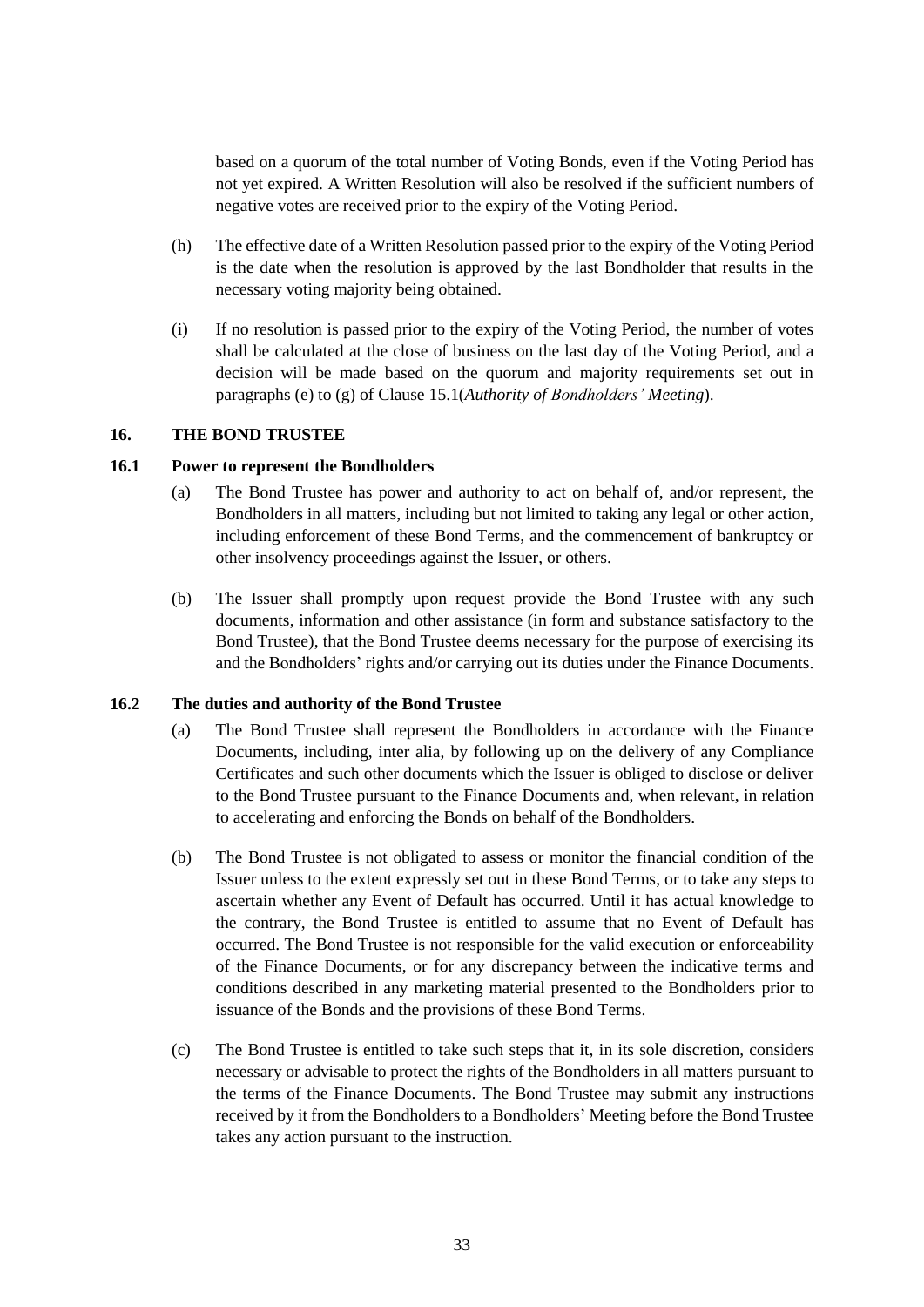- (d) The Bond Trustee is entitled to engage external experts when carrying out its duties under the Finance Documents.
- (e) The Bond Trustee shall hold all amounts recovered on behalf of the Bondholders on separated accounts.
- (f) The Bond Trustee will ensure that resolutions passed at the Bondholders' Meeting are properly implemented, provided, however, that the Bond Trustee may refuse to implement resolutions that may be in conflict with these Bond Terms, any other Finance Document, or any applicable law.
- (g) Notwithstanding any other provision of the Finance Documents to the contrary, the Bond Trustee is not obliged to do or omit to do anything if it would or might in its reasonable opinion constitute a breach of any law or regulation.
- (h) If the cost, loss or liability which the Bond Trustee may incur (including reasonable fees payable to the Bond Trustee itself) in:
	- (i) complying with instructions of the Bondholders; or
	- (ii) taking any action at its own initiative,

will not, in the reasonable opinion of the Bond Trustee, be covered by the Issuer or the relevant Bondholders pursuant to paragraphs (e) and (g) of Clause [16.4](#page-34-0) (*Expenses, liability and indemnity*), the Bond Trustee may refrain from acting in accordance with such instructions, or refrain from taking such action, until it has received such funding or indemnities (or adequate security has been provided therefore) as it may reasonably require.

- (i) The Bond Trustee shall give a notice to the Bondholders before it ceases to perform its obligations under the Finance Documents by reason of the non-payment by the Issuer of any fee or indemnity due to the Bond Trustee under the Finance Documents.
- (j) The Bond Trustee may instruct the CSD to split the Bonds to a lower nominal value in order to facilitate partial redemptions, write-downs or restructurings of the Bonds or in other situations where such split is deemed necessary.

#### **16.3 Equality and conflicts of interest**

- (a) The Bond Trustee shall not make decisions which will give certain Bondholders an unreasonable advantage at the expense of other Bondholders. The Bond Trustee shall, when acting pursuant to the Finance Documents, act with regard only to the interests of the Bondholders and shall not be required to have regard to the interests or to act upon or comply with any direction or request of any other person, other than as explicitly stated in the Finance Documents.
- (b) The Bond Trustee may act as agent, trustee, representative and/or security agent for several bond issues relating to the Issuer notwithstanding potential conflicts of interest. The Bond Trustee is entitled to delegate its duties to other professional parties.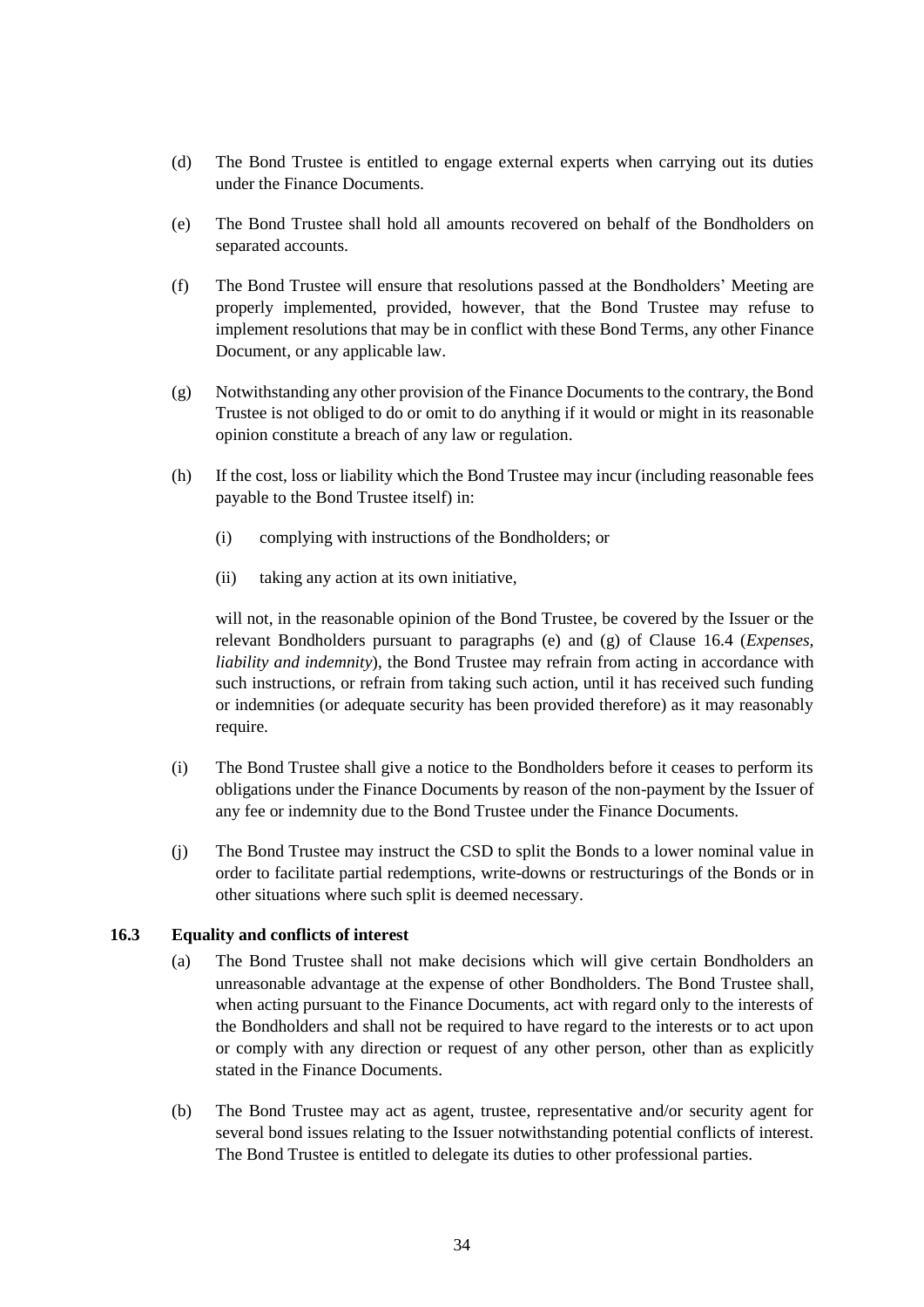## <span id="page-34-0"></span>**16.4 Expenses, liability and indemnity**

- (a) The Bond Trustee will not be liable to the Bondholders for damage or loss caused by any action taken or omitted by it under or in connection with any Finance Document, unless directly caused by its gross negligence or wilful misconduct. The Bond Trustee shall not be responsible for any indirect or consequential loss. Irrespective of the foregoing, the Bond Trustee shall have no liability to the Bondholders for damage caused by the Bond Trustee acting in accordance with instructions given by the Bondholders in accordance with these Bond Terms.
- (b) The Bond Trustee will not be liable to the Issuer for damage or loss caused by any action taken or omitted by it under or in connection with any Finance Document, unless caused by its gross negligence or wilful misconduct. The Bond Trustee shall not be responsible for any indirect or consequential loss.
- (c) Any liability for the Bond Trustee for damage or loss is limited to the amount of the Outstanding Bonds. The Bond Trustee is not liable for the content of information provided to the Bondholders by or on behalf of the Issuer or any other person.
- (d) The Bond Trustee shall not be considered to have acted negligently in:
	- (i) acting in accordance with advice from or opinions of reputable external experts; or
	- (ii) taking, delaying or omitting any action if acting with reasonable care and provided the Bond Trustee considers that such action is in the interests of the Bondholders.
- (e) The Issuer isliable for, and will indemnify the Bond Trustee fully in respect of, all losses, expenses and liabilities incurred by the Bond Trustee as a result of negligence by the Issuer (including its directors, management, officers, employees and agents) in connection with the performance of the Bond Trustee's obligations under the Finance Documents, including losses incurred by the Bond Trustee as a result of the Bond Trustee's actions based on misrepresentations made by the Issuer in connection with the issuance of the Bonds, the entering into or performance under the Finance Documents, and for as long as any amounts are outstanding under or pursuant to the Finance Documents.
- (f) The Issuer shall cover all costs and expenses incurred by the Bond Trustee in connection with it fulfilling its obligations under the Finance Documents. The Bond Trustee is entitled to fees for its work and to be indemnified for costs, losses and liabilities on the terms set out in the Finance Documents. The Bond Trustee's obligations under the Finance Documents are conditioned upon the due payment of such fees and indemnifications. The fees of the Bond Trustee will be further set out in the Bond Trustee Fee Agreement.
- (g) The Issuer shall on demand by the Bond Trustee pay all costs incurred for external experts engaged after the occurrence of an Event of Default, or for the purpose of investigating or considering (i) an event or circumstance which the Bond Trustee reasonably believes is or may lead to an Event of Default or (ii) a matter relating to the Issuer or any of the Finance Documents which the Bond Trustee reasonably believes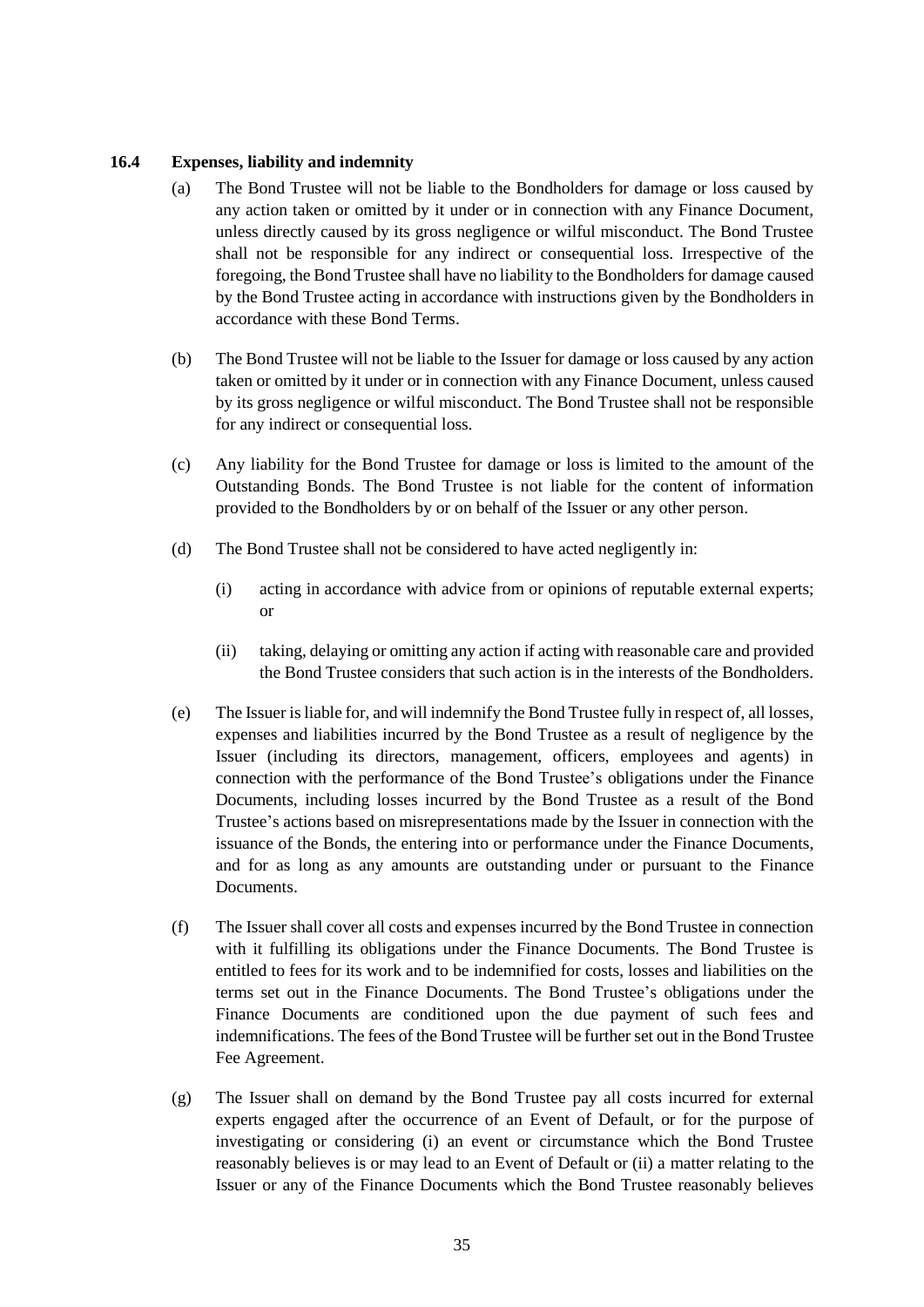may constitute or lead to a breach of any of the Finance Documents or otherwise be detrimental to the interests of the Bondholders under the Finance Documents.

- (h) Fees, costs and expenses payable to the Bond Trustee which are not reimbursed in any other way due to an Event of Default, the Issuer being Insolvent or similar circumstances pertaining to the Issuer, may be covered by making an equal reduction in the proceeds to the Bondholders hereunder of any costs and expenses incurred by the Bond Trustee in connection therewith. The Bond Trustee may withhold funds from any escrow account (or similar arrangement) or from other funds received from the Issuer or any other person, and to set-off and cover any such costs and expenses from those funds.
- (i) As a condition to effecting any instruction from the Bondholders (including, but not limited to, instructions set out in Clause [14.3](#page-27-2) (*Bondholders' instructions*) or Clause [15.2](#page-28-2) (*Procedure for arranging a Bondholders' Meeting*)), the Bond Trustee may require satisfactory Security, guarantees and/or indemnities for any possible liability and anticipated costs and expenses from those Bondholders who have given that instruction and/or who voted in favour of the decision to instruct the Bond Trustee.

#### <span id="page-35-1"></span><span id="page-35-0"></span>**16.5 Replacement of the Bond Trustee**

- (a) The Bond Trustee may be replaced by a majority of 2/3 of Voting Bonds in accordance with the procedures set out in Clause [15](#page-27-0) (*Bondholders' Decisions*), and the Bondholders may resolve to replace the Bond Trustee without the Issuer's approval.
- (b) The Bond Trustee may resign by giving notice to the Issuer and the Bondholders, in which case a successor Bond Trustee shall be elected pursuant to this Clause [16.5](#page-35-0) (*Replacement of the Bond Trustee*), initiated by the retiring Bond Trustee.
- (c) If the Bond Trustee is Insolvent, or otherwise is permanently unable to fulfil its obligations under these Bond Terms, the Bond Trustee shall be deemed to have resigned and a successor Bond Trustee shall be appointed in accordance with this Clause [16.5](#page-35-0) (*Replacement of the Bond Trustee*). The Issuer may appoint a temporary Bond Trustee until a new Bond Trustee is elected in accordance with paragraph [\(a\)](#page-35-1) above.
- (d) The change of Bond Trustee shall only take effect upon execution of all necessary actions to effectively substitute the retiring Bond Trustee, and the retiring Bond Trustee undertakes to co-operate in all reasonable manners without delay to such effect. The retiring Bond Trustee shall be discharged from any further obligation in respect of the Finance Documents from the change takes effect, but shall remain liable under the Finance Documents in respect of any action which it took or failed to take whilst acting as Bond Trustee. The retiring Bond Trustee remains entitled to any benefits and any unpaid fees or expenses under the Finance Documents before the change has taken place.
- (e) Upon change of Bond Trustee, the Issuer shall co-operate in all reasonable manners without delay to replace the retiring Bond Trustee with the successor Bond Trustee and release the retiring Bond Trustee from any future obligations under the Finance Documents and any other documents.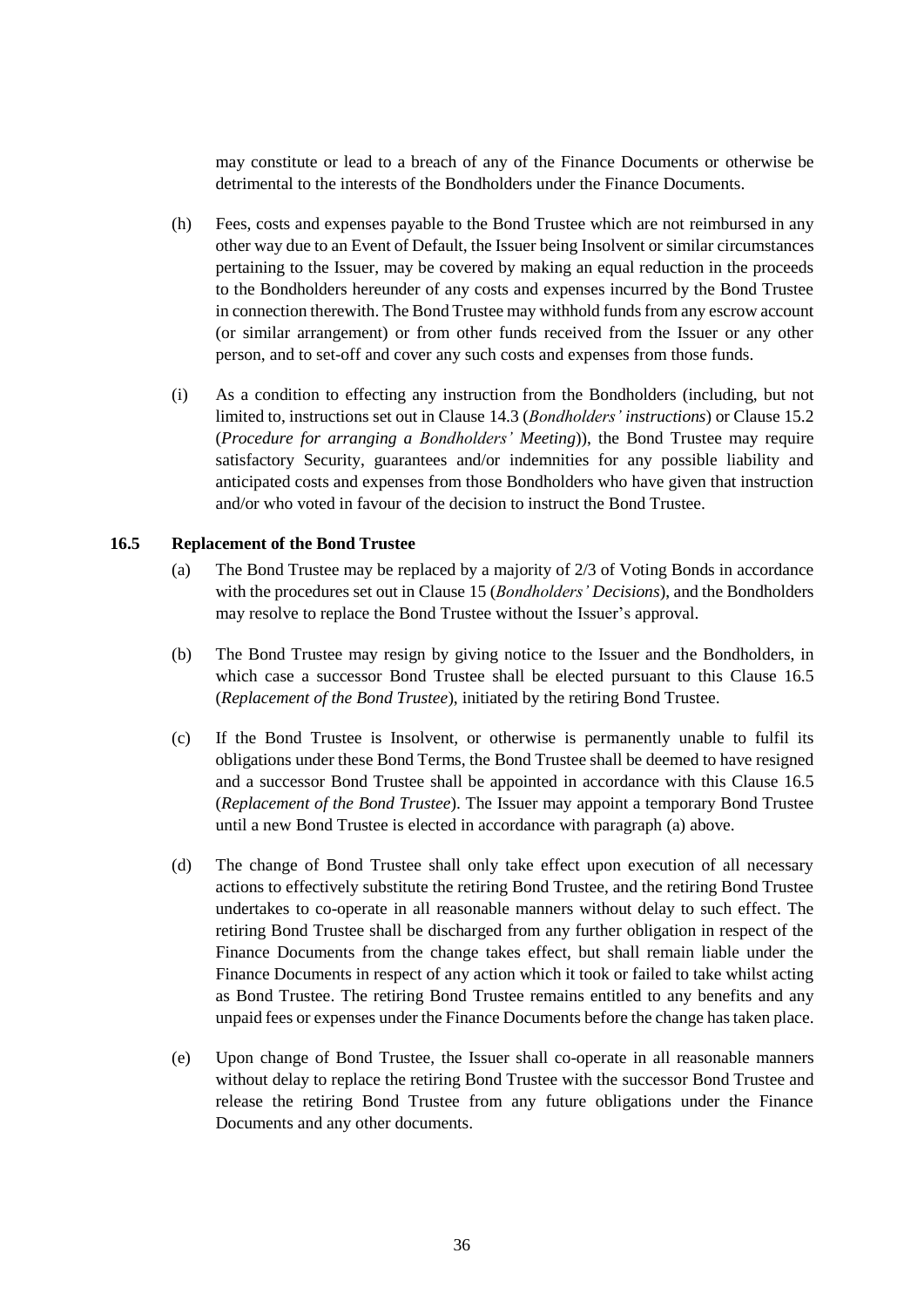### <span id="page-36-0"></span>**17. AMENDMENTS AND WAIVERS**

### <span id="page-36-2"></span>**17.1 Procedure for amendments and waivers**

- <span id="page-36-3"></span>(a) The Issuer and the Bond Trustee (acting on behalf of the Bondholders) may agree to amend the Finance Documents or waive a past default or anticipated failure to comply with any provision in a Finance Document, provided that:
	- (i) such amendment or waiver is not detrimental to the rights and benefits of the Bondholders in any material respect, or is made solely for the purpose of rectifying obvious errors and mistakes;
	- (ii) such amendment or waiver is required by applicable law, a court ruling or a decision by a relevant authority; or
	- (iii) such amendment or waiver has been duly approved by the Bondholders in accordance with Clause [15](#page-27-0) (*Bondholders' Decisions*).

## **17.2 Authority with respect to documentation**

If the Bondholders have resolved the substance of an amendment to any Finance Document, without resolving on the specific or final form of such amendment, the Bond Trustee shall be considered authorised to draft, approve and/or finalise (as applicable) any required documentation or any outstanding matters in such documentation without any further approvals or involvement from the Bondholders being required.

#### **17.3 Notification of amendments or waivers**

- (a) The Bond Trustee shall as soon as possible notify the Bondholders of any amendments or waivers made in accordance with this Clause [17](#page-36-0) (*Amendments and waivers*), setting out the date from which the amendment or waiver will be effective, unless such notice according to the Bond Trustee's sole discretion is unnecessary. The Issuer shall ensure that any amendment to these Bond Terms is duly registered with the CSD.
- (b) Prior to agreeing to an amendment or granting a waiver in accordance with Clause [17.1\(a\)\(i\)](#page-36-3) (*Procedure for amendments and waivers*), the Bond Trustee may inform the Bondholders of such waiver or amendment at a relevant information platform.

#### <span id="page-36-1"></span>**18. MISCELLANEOUS**

#### **18.1 Limitation of claims**

All claims under the Finance Documents for payment, including interest and principal, will be subject to the legislation regarding time-bar provisions of the Relevant Jurisdiction.

#### **18.2 Access to information**

(a) These Bond Terms will be made available to the public and copies may be obtained from the Bond Trustee or the Issuer. The Bond Trustee will not have any obligation to distribute any other information to the Bondholders or any other person, and the Bondholders have no right to obtain information from the Bond Trustee, other than as explicitly stated in these Bond Terms or pursuant to statutory provisions of law.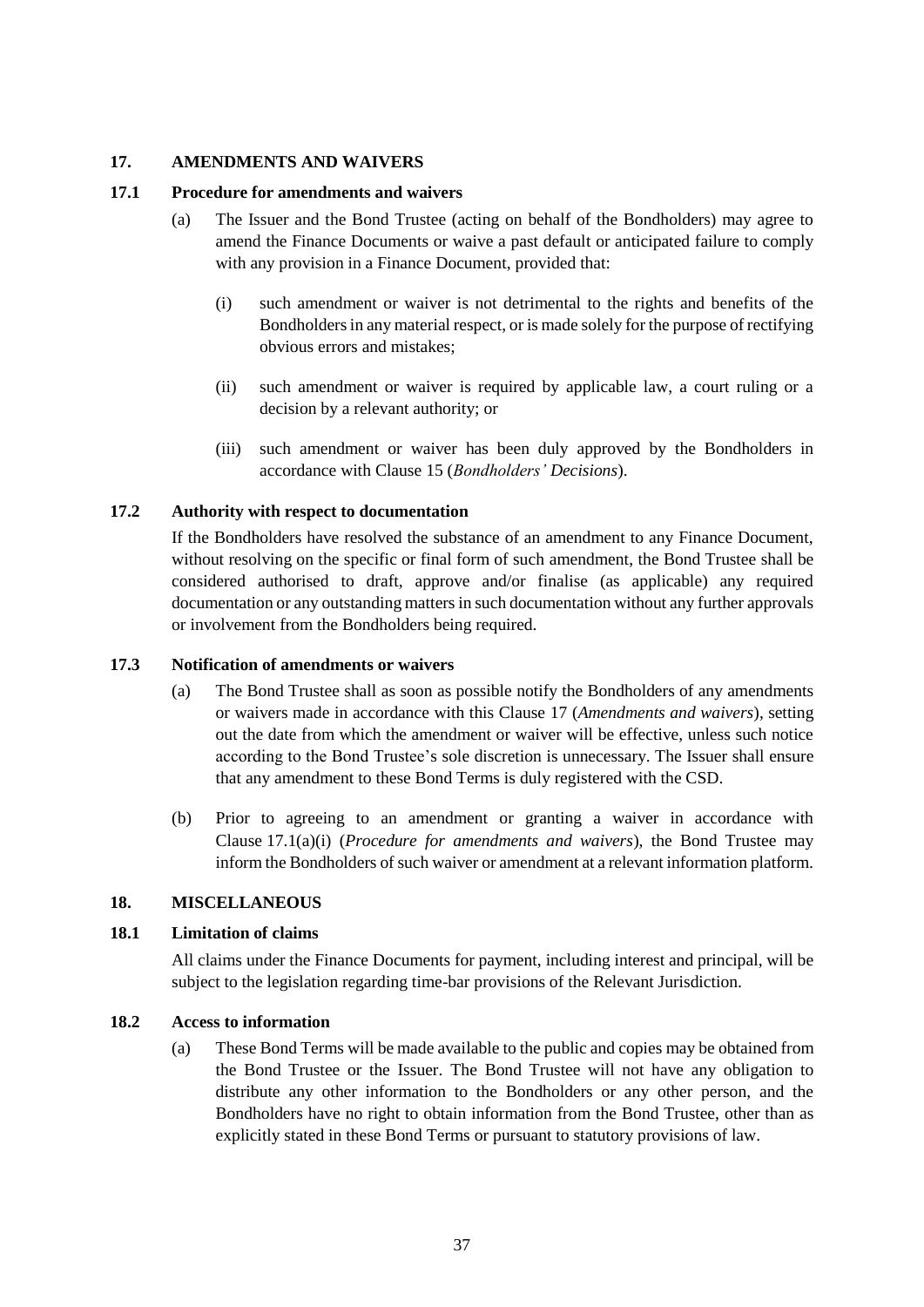- (b) In order to carry out its functions and obligations under these Bond Terms, the Bond Trustee will have access to the relevant information regarding ownership of the Bonds, as recorded and regulated with the CSD.
- (c) The information referred to in paragraph (b) above may only be used for the purposes of carrying out their duties and exercising their rights in accordance with the Finance Documents and shall not disclose such information to any Bondholder or third party unless necessary for such purposes.

## **18.3 Notices, contact information**

Written notices to the Bondholders made by the Bond Trustee will be sent to the Bondholders via the CSD with a copy to the Issuer and the Exchange (if the Bonds are listed). Any such notice or communication will be deemed to be given or made via the CSD, when sent from the CSD.

- (a) The Issuer's written notifications to the Bondholders will be sent to the Bondholders via the Bond Trustee or through the CSD with a copy to the Bond Trustee and the Exchange (if the Bonds are listed).
- (b) Notwithstanding paragraph (a) above and provided that such written notification does not require the Bondholders to take any action under the Finance Documents, the Issuer's written notifications to the Bondholders may be published by the Bond Trustee on a relevant information platform only.
- (c) Unless otherwise specifically provided, all notices or other communications under or in connection with these Bond Terms between the Bond Trustee and the Issuer will be given or made in writing, by letter, e-mail or fax. Any such notice or communication will be deemed to be given or made as follows:
	- (i) if by letter, when delivered at the address of the relevant party;
	- (ii) if by e-mail, when received;
	- (iii) if by fax, when received; and
	- (iv) if by publication on a relevant information platform, when published.
- (d) The Issuer and the Bond Trustee shall each ensure that the other party is kept informed of changes in postal address, e-mail address, telephone and fax numbers and contact persons.
- (e) When determining deadlines set out in these Bond Terms, the following will apply (unless otherwise stated):
	- (i) if the deadline is set out in days, the first day of the relevant period will not be included and the last day of the relevant period will be included;
	- (ii) if the deadline is set out in weeks, months or years, the deadline will end on the day in the last week or the last month which, according to its name or number,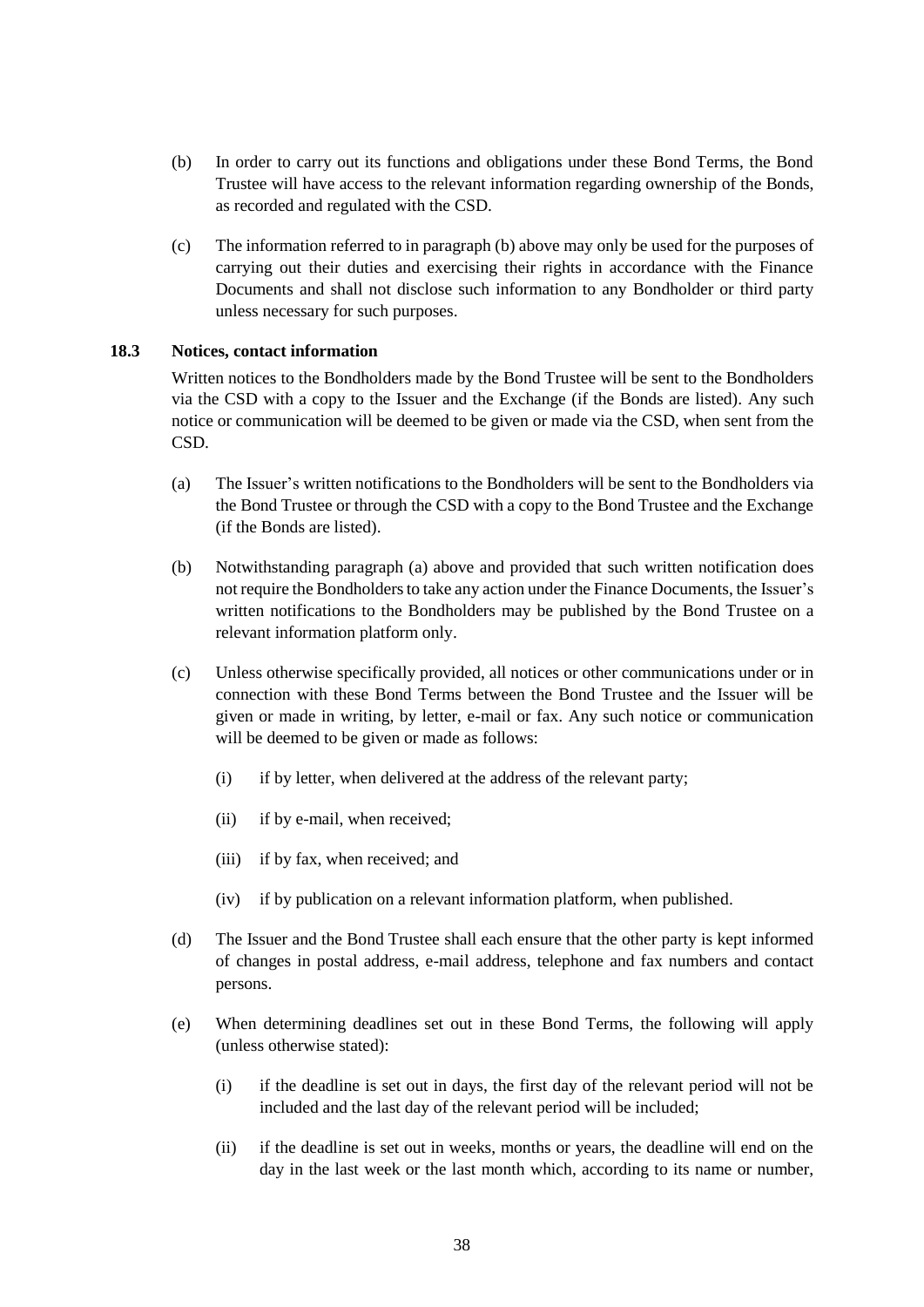corresponds to the first day the deadline is in force. If such day is not a part of an actual month, the deadline will be the last day of such month; and

(iii) if a deadline ends on a day which is not a Business Day, the deadline is postponed to the next Business Day.

#### <span id="page-38-1"></span>**18.4 Defeasance**

- (a) Subject to paragraph (b) below and provided that:
	- (i) an amount sufficient for the payment of principal and interest on the Outstanding Bonds to the relevant Repayment Date (including, to the extent applicable, any premium payable upon exercise of a Call Option), and always subject to paragraph (c) below (the "**Defeasance Amount**") is credited by the Issuer to an account in a financial institution acceptable to the Bond Trustee (the "**Defeasance Account**");
	- (ii) the Defeasance Account is irrevocably pledged and blocked in favour of the Bond Trustee on such terms as the Bond Trustee shall request (the "**Defeasance Pledge**"); and
	- (iii) the Bond Trustee has received such legal opinions and statements reasonably required by it, including (but not necessarily limited to) with respect to the validity and enforceability of the Defeasance Pledge, then the Issuer will be relieved from its obligations under paragraph (a) of Clause [12.2](#page-22-1) (*Requirements as to Financial Reports*), Clause [12.3](#page-22-0) (*Put Option Event*), Clause [12.5](#page-22-2) (*Information: Miscellaneous*) and Clause [13](#page-23-0) (*General and financial undertakings*).
- (b) The Bond Trustee shall be authorised to apply any amount credited to the Defeasance Account towards any amount payable by the Issuer under any Finance Document on the due date for the relevant payment until all obligations of the Issuer and all amounts outstanding under the Finance Documents are repaid and discharged in full.
- (c) The Bond Trustee may, if the Defeasance Amount cannot be finally and conclusively determined, decide the amount to be deposited to the Defeasance Account in its discretion, applying such buffer amount as it deems necessary.

A defeasance established according to this Clause [18.4](#page-38-1) may not be reversed.

#### <span id="page-38-0"></span>**19. GOVERNING LAW AND JURISDICTION**

#### **19.1 Governing law**

These Bond Terms are governed by the laws of the Relevant Jurisdiction, without regard to its conflict of law provisions.

#### **19.2 Main jurisdiction**

The Bond Trustee and the Issuer agree for the benefit of the Bond Trustee and the Bondholders that the City Court of the capital of the Relevant Jurisdiction shall have jurisdiction with respect to any dispute arising out of or in connection with these Bond Terms. The Issuer agrees for the benefit of the Bond Trustee and the Bondholders that any legal action or proceedings arising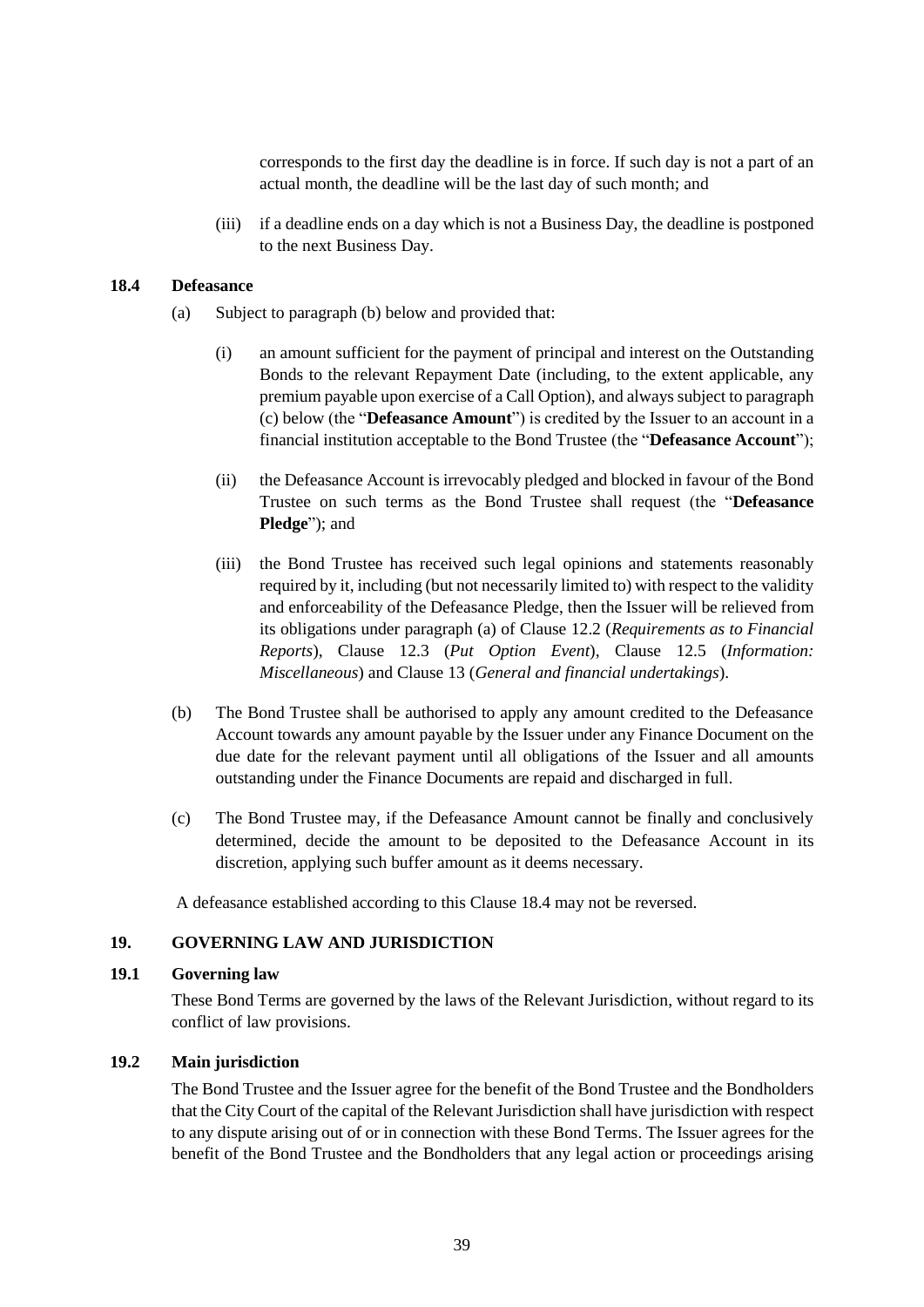out of or in connection with these Bond Terms against the Issuer or any of its assets may be brought in such court.

## **19.3 Alternative jurisdiction**

Clause [19](#page-38-0) (*Governing law and jurisdiction*) is for the exclusive benefit of the Bond Trustee and the Bondholders and the Bond Trustee have the right:

- (a) to commence proceedings against the Issuer or any of its assets in any court in any jurisdiction; and
- (b) to commence such proceedings, including enforcement proceedings, in any competent jurisdiction concurrently.

-----000-----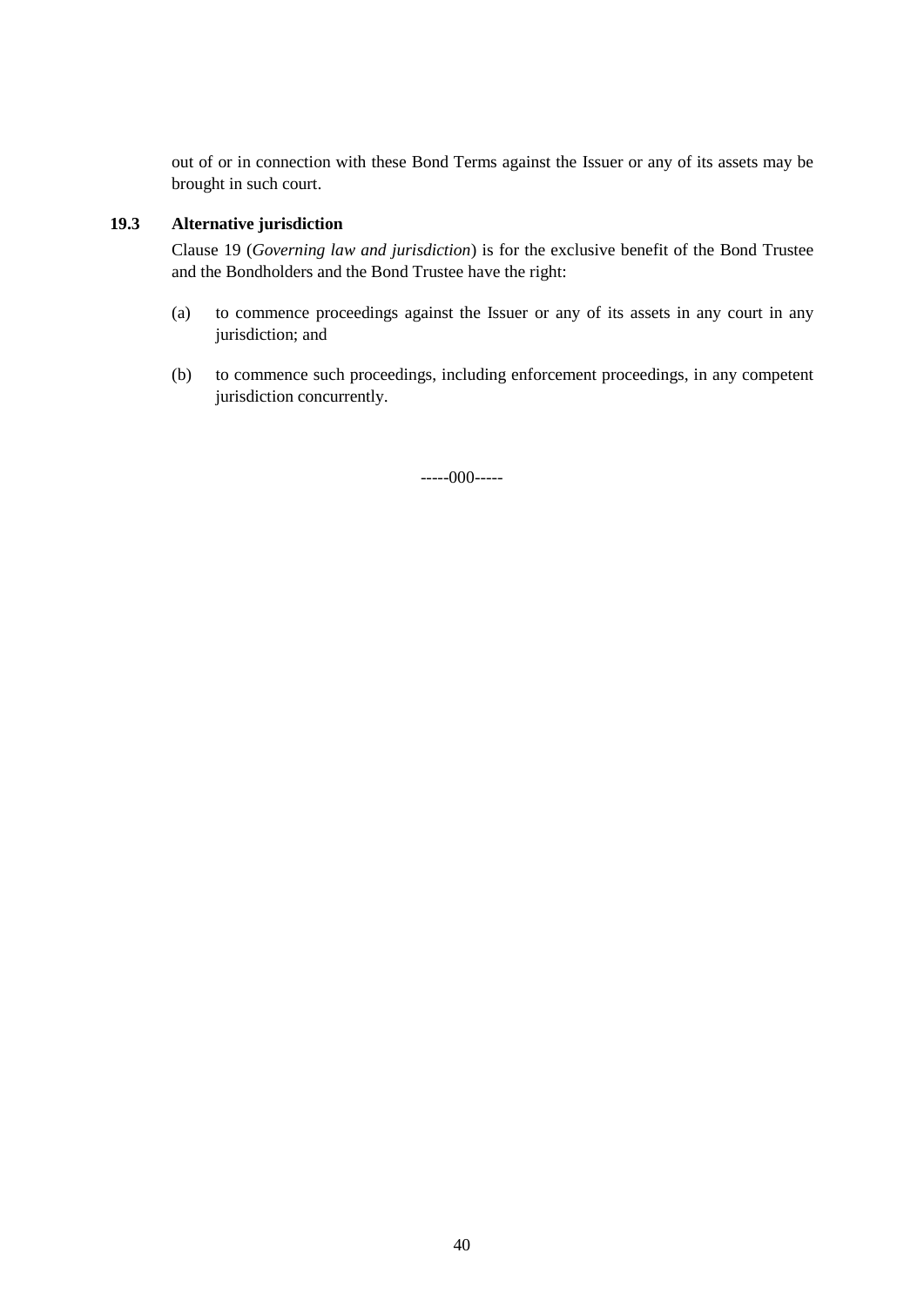These Bond Terms have been executed in two originals, of which the Issuer and the Bond Trustee shall retain one each.

| The Issuer:                 | <b>As Bond Trustee:</b>  |
|-----------------------------|--------------------------|
| Lerøy Seafood Group ASA     | <b>Nordic Trustee AS</b> |
|                             |                          |
| BY: HELGE SINGEL STAP       | By:                      |
| Position: $\bigcirc \delta$ | Position:                |
|                             |                          |
| By: FLENNING EBELLEJIAN     |                          |
| Position: $\bigcap$         |                          |

## **SIGNATURES:**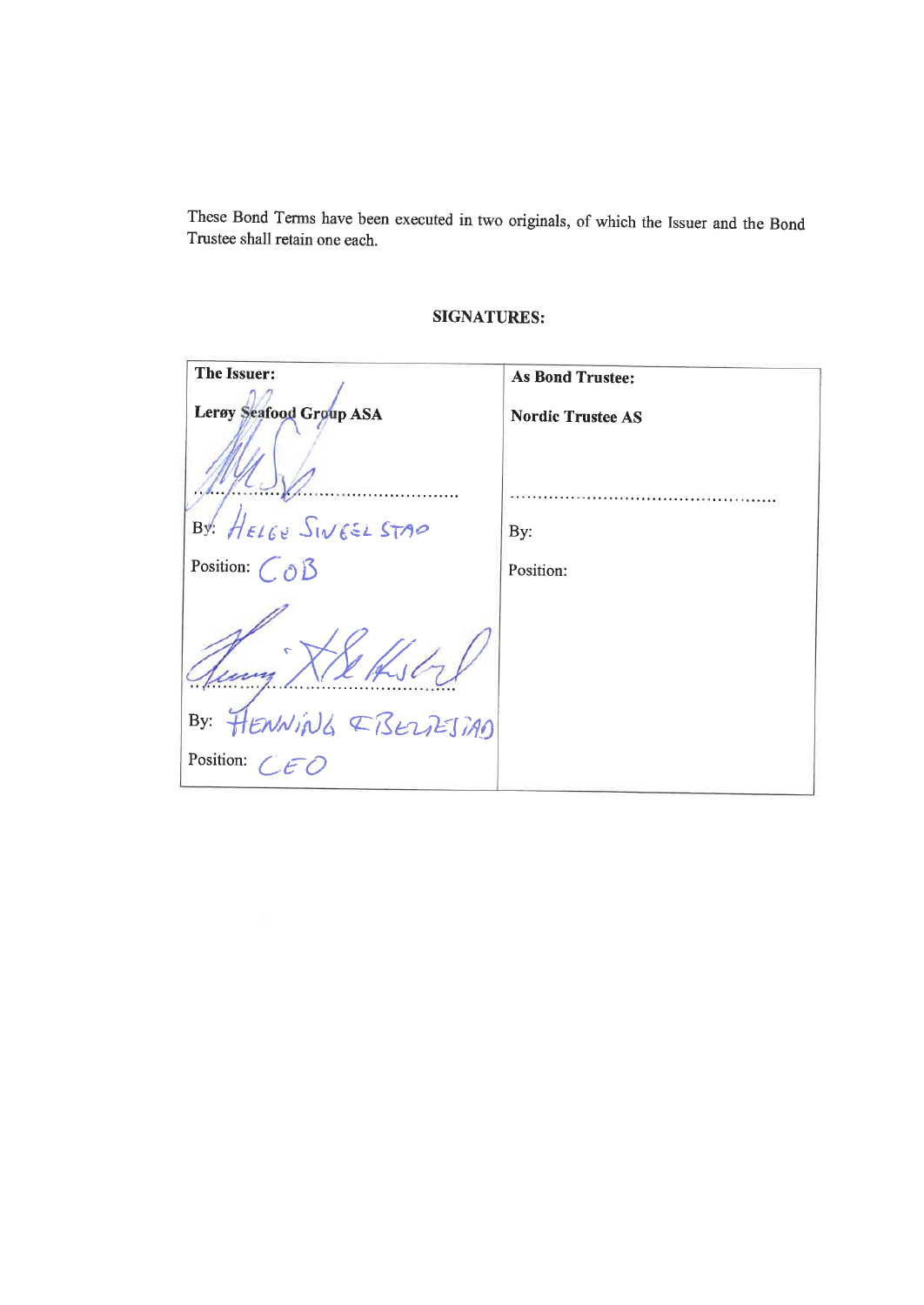These Bond Terms have been executed in two originals, of which the Issuer and the Bond Trustee shall retain one each.

| The Issuer:                    | <b>As Bond Trustee:</b>                                                       |
|--------------------------------|-------------------------------------------------------------------------------|
| <b>Lerøy Seafood Group ASA</b> | <b>Nordic Trustee AS</b>                                                      |
| By:<br>Position:               | Fredr Aelberg<br>By:<br>Fredrik Lundberg<br>Authorised signatory<br>Position: |
|                                |                                                                               |
|                                |                                                                               |
|                                |                                                                               |
| By:                            |                                                                               |
| Position:                      |                                                                               |

 $\sigma$ 

## **SIGNATURES:**